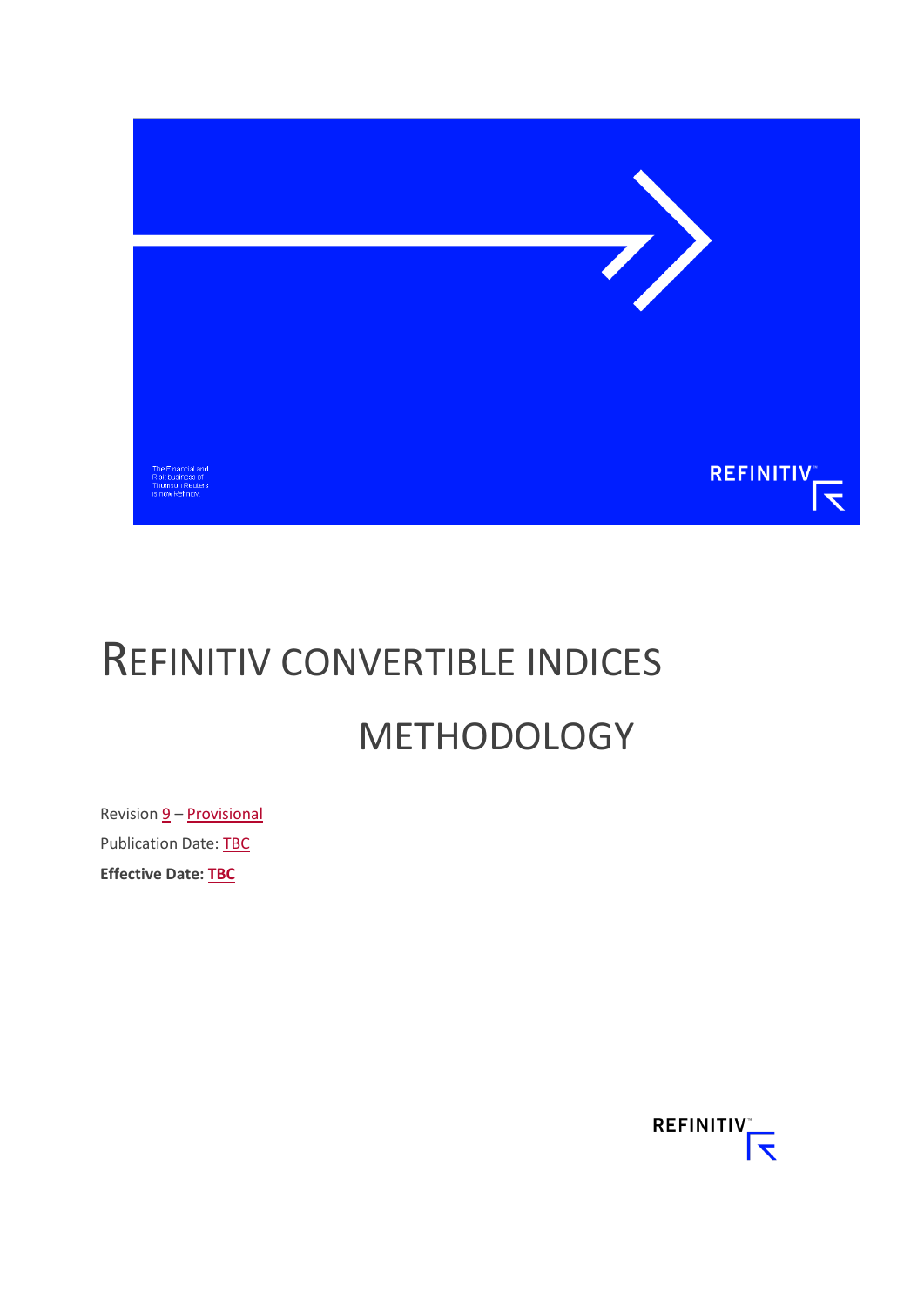## **Contents**

| 1.   | <b>INTRODUCTION</b>                                                                                                                                                                                                                                                                                                                                                                                                                  |                                                                                   |  |  |
|------|--------------------------------------------------------------------------------------------------------------------------------------------------------------------------------------------------------------------------------------------------------------------------------------------------------------------------------------------------------------------------------------------------------------------------------------|-----------------------------------------------------------------------------------|--|--|
| 1.1. | <b>Index Governance</b>                                                                                                                                                                                                                                                                                                                                                                                                              | 5                                                                                 |  |  |
|      | 1.2. Market Feedback<br>1.2.1. User Base<br>1.2.2. Market Feedback<br>1.2.3. Management of Feedback and the Complaints Procedure                                                                                                                                                                                                                                                                                                     | 6<br>6<br>6<br>6                                                                  |  |  |
|      | 1.3. Methodology - Purpose, Readership, Maintenance<br>1.3.1. Purpose of the Document<br>1.3.2.<br>Intended Readership<br>Methodology Review and Change Procedure<br>1.3.3.                                                                                                                                                                                                                                                          | 6<br>6<br>$\overline{7}$<br>$\overline{7}$                                        |  |  |
| 1.4. | <b>Potential Limitations of the Benchmark</b>                                                                                                                                                                                                                                                                                                                                                                                        | $\overline{7}$                                                                    |  |  |
| 1.5. | <b>Access to the Methodology</b>                                                                                                                                                                                                                                                                                                                                                                                                     | $\overline{7}$                                                                    |  |  |
| 2.   | <b>REFINITIV GLOBAL CONVERTIBLE INDEX MAINTENANCE</b>                                                                                                                                                                                                                                                                                                                                                                                | 8                                                                                 |  |  |
| 2.1. | <b>Overview of the Global Index Maintenance Process</b>                                                                                                                                                                                                                                                                                                                                                                              | 8                                                                                 |  |  |
| 2.2. | Eligibility Criteria for the Global ('broad') Index<br>2.2.1. General Criteria<br>2.2.2. Size Eligibility Criteria<br>2.2.2.1. Over-allotment Option<br>2.2.2.2. Upsizing / Re-Opening / 'Tap' Issues<br>2.2.2.3. Market Capitalisation Criteria for Mature Issues<br>2.2.2.4. Issues Hard Dropped due to Price, Size or Proactively Deselected<br>2.2.3. Liquidity Eligibility Criteria                                             | 8<br>8<br>$\mathsf 9$<br>$\mathsf 9$<br>$\mathsf 9$<br>$\overline{9}$<br>10<br>10 |  |  |
| 2.3. | <b>Country Allocation</b>                                                                                                                                                                                                                                                                                                                                                                                                            | 10                                                                                |  |  |
| 2.4. | <b>Special Circumstances</b><br>2.4.1.<br>Nominating an Issue as 'Eligible for Consideration'                                                                                                                                                                                                                                                                                                                                        | 11                                                                                |  |  |
|      | Declining or Ending the Add Process<br>2.4.2.                                                                                                                                                                                                                                                                                                                                                                                        | 11<br>11                                                                          |  |  |
| 2.5. | Addition to the Global ('broad') Indices<br>2.5.1. Overview<br>2.5.2. Monitoring, Size and Liquidity Confirmation<br>2.5.3. Review of Issues with 'Potential Add' Status.                                                                                                                                                                                                                                                            | 12<br>12<br>12<br>13                                                              |  |  |
|      | 2.6. Issues Removal from Global Index<br>2.6.1. Overview<br>2.6.2.<br>Removal (Drop) Process<br>2.6.2.1. 'Hard Drop', 'Soft Drop' and Reinstatement Process Details<br>Overall Flow of the Drop Process<br>2.6.2.2.<br>2.6.2.3. Index Manager Role in the Removal (Drop) Process<br>2.6.3. Guidelines for removal<br>2.6.3.1. Events with an Outcome of 'Hard Drop'<br>2.6.3.2.<br>Events with an Outcome of 'Soft Drop' or 'Retain' | 14<br>14<br>14<br>14<br>15<br>16<br>16<br>16<br>19                                |  |  |
| 2.7. | <b>Outstanding Issue Size Changes</b>                                                                                                                                                                                                                                                                                                                                                                                                | 24                                                                                |  |  |
|      | 2.7.1. Small adjustments<br>2.7.2. Substantial Changes<br>2.7.3. Substantially All Retired                                                                                                                                                                                                                                                                                                                                           | 24<br>24<br>24                                                                    |  |  |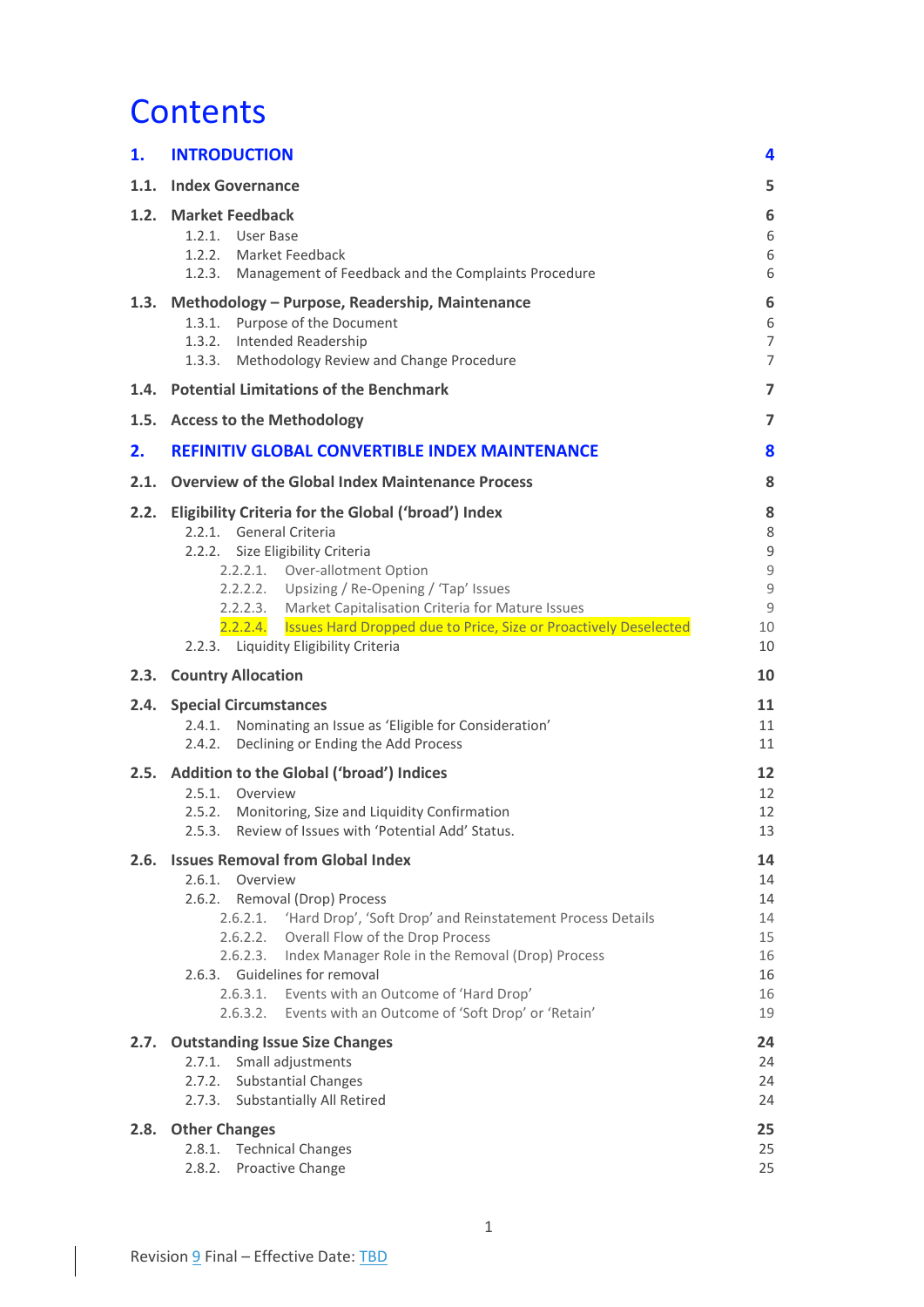| <b>SUB-INDEX MAINTENANCE</b>                                                                                                                                                                                                                                                                                                                                                                                                                                                                                                                                                           | 26                                                                                                                                                           |  |  |  |  |
|----------------------------------------------------------------------------------------------------------------------------------------------------------------------------------------------------------------------------------------------------------------------------------------------------------------------------------------------------------------------------------------------------------------------------------------------------------------------------------------------------------------------------------------------------------------------------------------|--------------------------------------------------------------------------------------------------------------------------------------------------------------|--|--|--|--|
| <b>Overview of sub-indices</b><br>3.1.                                                                                                                                                                                                                                                                                                                                                                                                                                                                                                                                                 |                                                                                                                                                              |  |  |  |  |
| 3.2. Static Sub-indices<br>3.2.1. Regional Sub-Indices (Eligibility and Maintenance Process)<br>3.2.2. Vanilla Sub-indices (Eligibility and Maintenance Process)<br>3.2.3. Credit Sub-Indices<br>3.2.3.1.<br>Eligibility<br>3.2.3.2. Maintenance Process                                                                                                                                                                                                                                                                                                                               | 26<br>26<br>27<br>28<br>28<br>28                                                                                                                             |  |  |  |  |
| 3.3.<br><b>Dynamic Sub-indices</b><br>3.3.1. Focus and All Cap Focus Sub-Indices<br>3.3.1.1. Global Focus and Global All Cap Sub-Index Overview<br>3.3.1.2.<br>Eligibility Criteria<br>3.3.1.3. Reselection Process for the Focus and All Cap Focus Sub-Indices<br>3.3.1.4. Reselection Thresholds<br>3.3.1.5. Amendment of Thresholds by the Index Manager<br>3.3.1.6. Focus Monthly Review Timetable Details.                                                                                                                                                                        | 30<br>30<br>30<br>30<br>31<br>32<br>34<br>34                                                                                                                 |  |  |  |  |
| <b>EQUITY INDICES</b>                                                                                                                                                                                                                                                                                                                                                                                                                                                                                                                                                                  | 35                                                                                                                                                           |  |  |  |  |
| <b>Equity Indices</b>                                                                                                                                                                                                                                                                                                                                                                                                                                                                                                                                                                  | 35                                                                                                                                                           |  |  |  |  |
| <b>INDEX CALCULATION METHODS</b>                                                                                                                                                                                                                                                                                                                                                                                                                                                                                                                                                       | 36                                                                                                                                                           |  |  |  |  |
| 5.1.<br><b>Regular Index Calculation</b><br>5.1.1. Daily Index Calculation<br>5.1.2. Treatment of Income Events<br>5.1.3. Treatment of Changes of Constituents or Weightings                                                                                                                                                                                                                                                                                                                                                                                                           | 36<br>36<br>37<br>38                                                                                                                                         |  |  |  |  |
| <b>FX Hedged Index Calculation</b><br>5.2.<br>5.2.1. FX Hedged Methodology<br>5.2.2. FX Hedged Implementation                                                                                                                                                                                                                                                                                                                                                                                                                                                                          | 39<br>39<br>40                                                                                                                                               |  |  |  |  |
| <b>Concentration Factors</b><br>5.3.<br>5.3.1. Concentration Levels<br>5.3.2. Concentration Factor Changes<br>5.3.3. Concentration Factor Calculation<br>5.3.4. Concentration Factor Usage                                                                                                                                                                                                                                                                                                                                                                                             | 41<br>41<br>43<br>44<br>4645                                                                                                                                 |  |  |  |  |
| <b>APPENDIX</b>                                                                                                                                                                                                                                                                                                                                                                                                                                                                                                                                                                        | 4746                                                                                                                                                         |  |  |  |  |
| 6.1.1. Overview<br>6.1.2. Exchange Property<br>6.1.3. Naming Methodology<br>6.1.4. Issue Price<br>6.1.5. Original Issue Size<br>6.1.6. Initial Issue Proceeds & Outstanding Issue Proceeds<br>6.1.7. Accreted Issue Proceeds and Percentage Price<br>6.1.8. Market Capitalisation<br>6.1.9. Face Value<br>6.1.10. Parity<br>6.1.11. Premium (Conversion Premium)<br>6.1.12. Traded Value<br>6.1.13. Day Types<br>6.1.14. Guarantor<br>6.1.15. Mandatory Issues<br>6.1.16. Preferred Issues<br>6.1.17. Perpetual Issues<br>6.1.18. Structured Exchangeables (Specified Instrument Type) | 4746<br>4746<br>4746<br>4746<br>4746<br>4746<br>4746<br>4847<br>4847<br>4948<br>4948<br>4948<br>4948<br>5049<br>5049<br>5049<br>5049<br>5049<br>5049<br>5049 |  |  |  |  |
|                                                                                                                                                                                                                                                                                                                                                                                                                                                                                                                                                                                        | 6.1.<br><b>Definitions and Derivations</b><br>6.1.19. Specified Instrument Type                                                                              |  |  |  |  |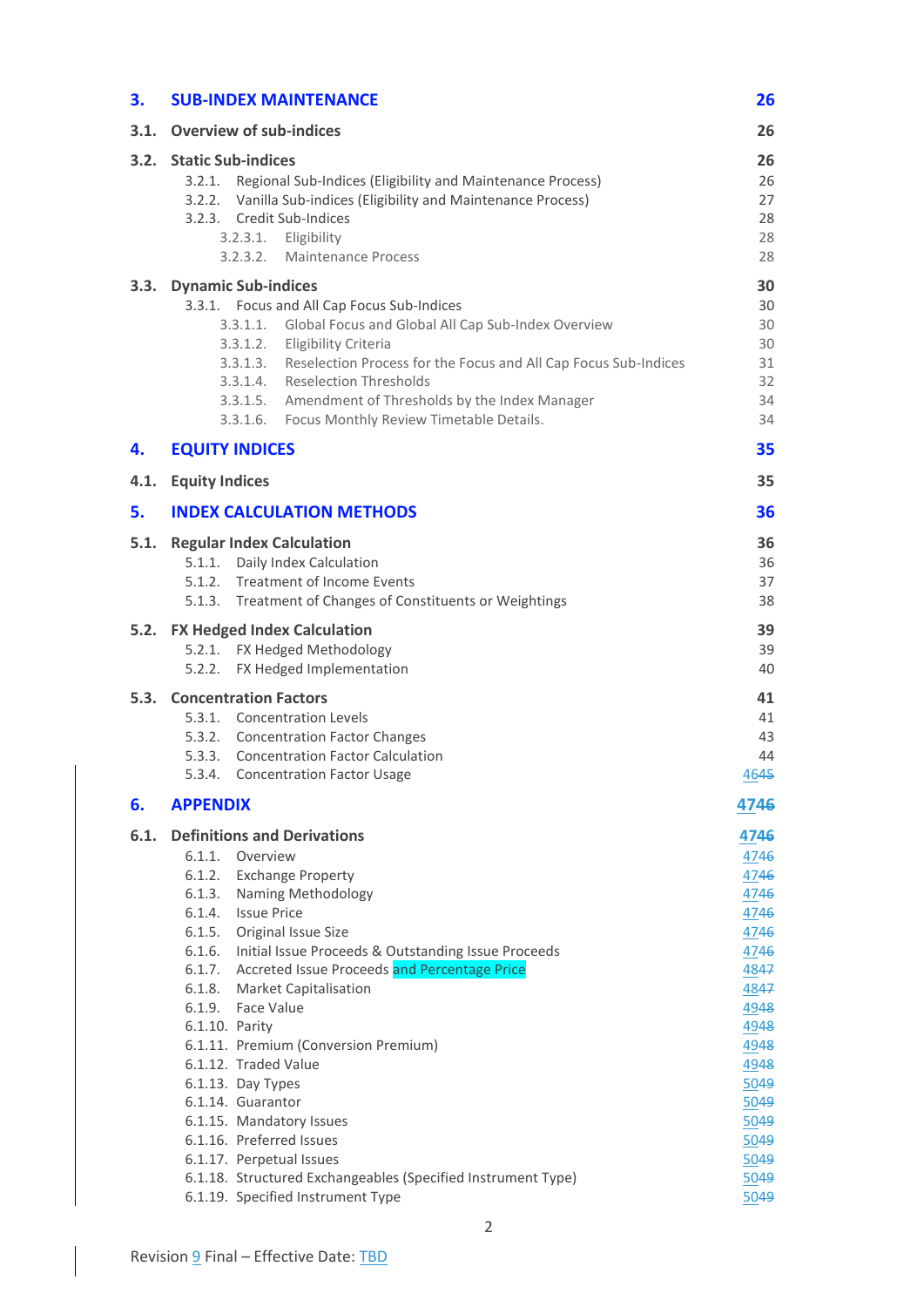|      | 6.1.20. Financial Institution                                                                                                                                                                                                                                                                                                                                                                                                                                                                                                                                                                                                                                                             | 5150                                                                                                                                                             |
|------|-------------------------------------------------------------------------------------------------------------------------------------------------------------------------------------------------------------------------------------------------------------------------------------------------------------------------------------------------------------------------------------------------------------------------------------------------------------------------------------------------------------------------------------------------------------------------------------------------------------------------------------------------------------------------------------------|------------------------------------------------------------------------------------------------------------------------------------------------------------------|
|      | 6.2. Qualifying Prices<br>6.2.1. Overview<br>6.2.2. Qualifying Price Conditions<br>6.2.2.1. Absolute Conditions<br>6.2.2.2. Relative Condition                                                                                                                                                                                                                                                                                                                                                                                                                                                                                                                                            | 5150<br>5150<br>5150<br>5150<br>5150                                                                                                                             |
|      | 6.3. Pricing<br>6.3.1.<br>Overview<br>6.3.2. Price Basis<br>6.3.3. Price and Rates Sources<br>6.3.3.1. Prices for Convertibles<br>6.3.3.2. Prices for Equities<br>6.3.3.3. FX Rates<br>6.3.3.4. Interest Rates<br>6.3.4. Price and Rates Timings<br>6.3.4.1. General Basis for Convertibles<br>6.3.4.2. General Basis for Equities<br>6.3.4.3. General Basis for Rates<br>6.3.5. Recognised Exchanges<br>6.3.5.1. Equity Exchanges<br>6.3.5.2. Convertible Exchanges<br>6.3.6. Index Manager role in Pricing<br>6.3.6.1. Index Manager Role in End of Day Pricing<br>6.3.6.2. Index Manager Role in Pricing Adds and Drops<br>6.3.7. Refinitiv's Evaluated Pricing Services Closing Price | 5150<br>5150<br>5150<br>5251<br>5251<br>5251<br>5251<br>5251<br>5251<br>5352<br>5352<br>5352<br>5352<br>5352<br>5352<br>5453<br>54 <del>53</del><br>5453<br>5453 |
|      | 6.4. Country and Region Details<br>6.4.1. Allocation of Country to Region                                                                                                                                                                                                                                                                                                                                                                                                                                                                                                                                                                                                                 | 5453<br>5453                                                                                                                                                     |
|      | 6.5. Credit Rating Detail<br>6.5.1. Rating Equivalence Table<br>6.5.2. Issuer Rating Derivation                                                                                                                                                                                                                                                                                                                                                                                                                                                                                                                                                                                           | 5756<br>5756<br>5857                                                                                                                                             |
|      | <b>6.6. Equity Dividend Treatment</b>                                                                                                                                                                                                                                                                                                                                                                                                                                                                                                                                                                                                                                                     | 5857                                                                                                                                                             |
|      | 6.7. Index Calendar                                                                                                                                                                                                                                                                                                                                                                                                                                                                                                                                                                                                                                                                       | 5857                                                                                                                                                             |
| 7.   | <b>INDEX PUBLICATION AND COMMUNICATION OF INDEX EVENTS</b>                                                                                                                                                                                                                                                                                                                                                                                                                                                                                                                                                                                                                                | 5958                                                                                                                                                             |
| 7.1. | <b>Index Publication</b>                                                                                                                                                                                                                                                                                                                                                                                                                                                                                                                                                                                                                                                                  | 5958                                                                                                                                                             |
| 7.2. | <b>Index Status Report - Overview and Format</b><br>7.2.1. Index Changes Section (Possible Event Announcements)                                                                                                                                                                                                                                                                                                                                                                                                                                                                                                                                                                           | 5958<br>6059                                                                                                                                                     |
| 7.3. | <b>Amendments to Reports</b>                                                                                                                                                                                                                                                                                                                                                                                                                                                                                                                                                                                                                                                              | 6362                                                                                                                                                             |
| 8.   | <b>SUB-INDICES - DEFINITIONS</b>                                                                                                                                                                                                                                                                                                                                                                                                                                                                                                                                                                                                                                                          | 6362                                                                                                                                                             |
| 8.1. | <b>Sub-Indices Groupings</b>                                                                                                                                                                                                                                                                                                                                                                                                                                                                                                                                                                                                                                                              | 6362                                                                                                                                                             |
| 9.   | <b>HISTORICAL NOTES</b>                                                                                                                                                                                                                                                                                                                                                                                                                                                                                                                                                                                                                                                                   | 6463                                                                                                                                                             |
| 9.1. | <b>Historical Calculation Arrangements</b>                                                                                                                                                                                                                                                                                                                                                                                                                                                                                                                                                                                                                                                | 6463                                                                                                                                                             |
| 9.2. | <b>Transitional Arrangements</b>                                                                                                                                                                                                                                                                                                                                                                                                                                                                                                                                                                                                                                                          | 6463                                                                                                                                                             |
| 9.3. | <b>Effective Date for Methodology Changes</b>                                                                                                                                                                                                                                                                                                                                                                                                                                                                                                                                                                                                                                             | 6463                                                                                                                                                             |
| 10.  | <b>FURTHER INFORMATION (CONTACT DETAILS)</b>                                                                                                                                                                                                                                                                                                                                                                                                                                                                                                                                                                                                                                              | 6463                                                                                                                                                             |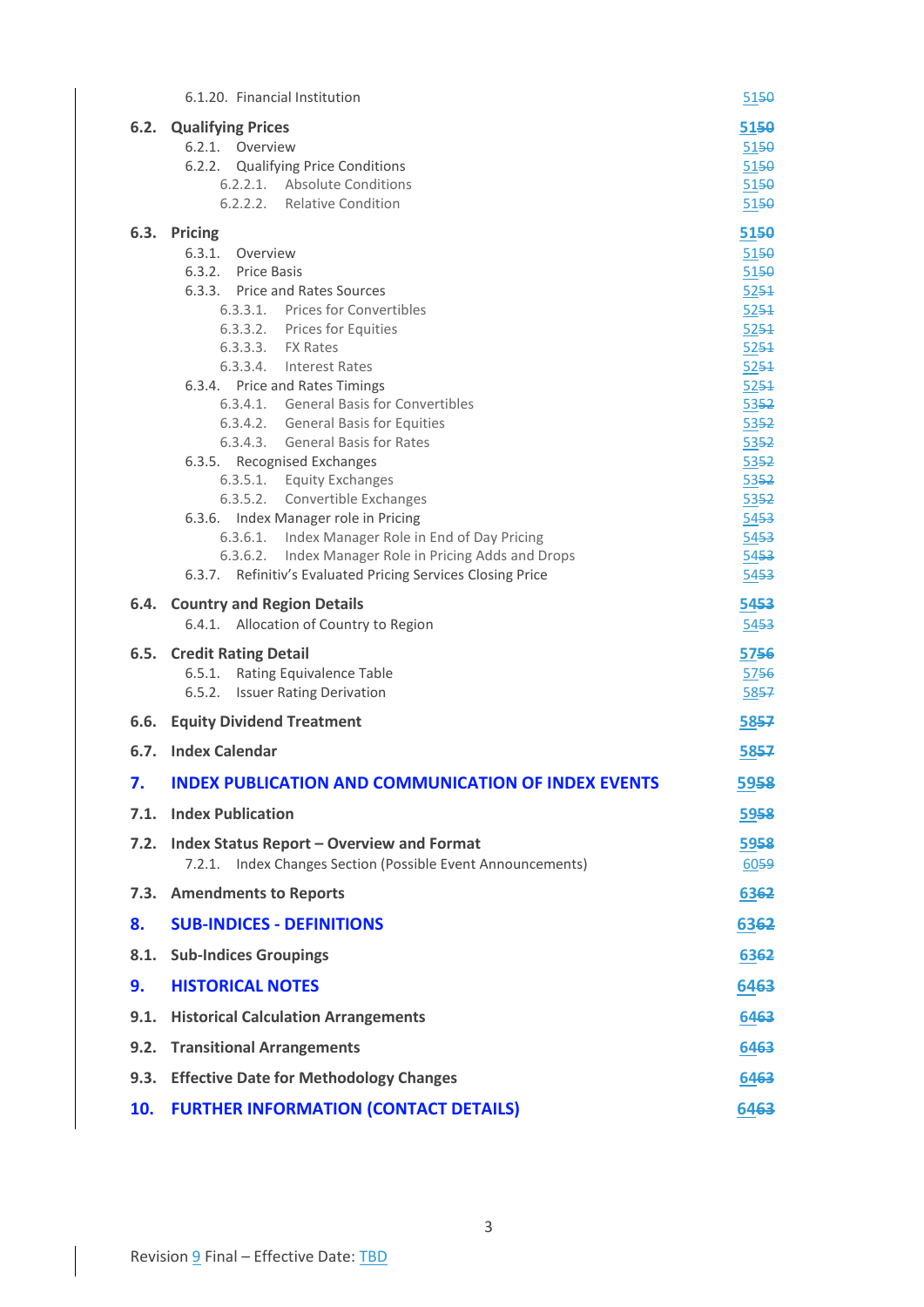## <span id="page-4-0"></span>1. Introduction

Refinitiv Convertible Indices are a family of Indices that aim to represent the performance of the Global market of Convertible Bonds available to institutional investors.

The index family was previously known as the UBS Global Convertible Indices. It was acquired by Refinitiv in June 2014, a brief history of the arrangements prior to the acquisition and the transitional arrangements during the acquisition are set out in Section [9.](#page-64-0)

The Index family is comprised of the Global ('broad') Index and a number of Sub-Index families that are derived from the Global ('broad') Index based on a set of specific criteria defined for each Sub-Index family. Each Sub-Index family is constructed to represent the market composition of a given segment of the Convertible Bond Market.

The composition of the Global ('broad') Index is determined on a continuous basis. Additions to and deletions from the Index can happen at any time.

There are no periodic reselections for the Global and Static Sub-Indices (Section [3.2\)](#page-26-2). Dynamic Sub-Indices such as Global Focus (Section [3.3](#page-30-0) ) follow a monthly reselection cycle.

Concentration factors are recalculated monthly for any indices where capping is applied and / or at specific events (Sectio[n 5.3\)](#page-41-0).

The Global Index, as well as most Sub-Indices, are produced in both regular and hedged variants with CHF, EUR, GBP, JPY and USD being the prevalent currencies across the family.

Geographically Sub-Indices are available for Europe, US, Japan, Asia ex Japan among other regions. Full list of published indices is available [here.](https://www.refinitiv.com/content/dam/marketing/en_us/documents/fact-sheets/convertible-bond-indices-from-refinitiv.pdf)

The basic index calculation method is a Market Capitalisation weighted chain-linked index calculation with income reinvestment (Total Return). The unit of measurement is Index Points.



\*Those Sub-Indices that were not Vanilla from the start became Vanilla at different times, see a full list of available sub-indices and the relevant Vanilla date[s here.](https://www.refinitiv.com/content/dam/marketing/en_us/documents/fact-sheets/convertible-bond-indices-from-refinitiv.pdf) \*\*Some indices do not have a hedged variant.

A number of Sub-Indices such as Qualified, Qualified Monthly Hedged and Monthly Europe Focus have been constructed to support the ETF funds.

The Global Index was launched on 30 September 1998 with the Global Index and most sub-indices calculated back to 31 December 1993.

The **Base Date** for the Global Index is 30 September 1998 and **Base Value** is a 100.

This document is intended (non-exhaustively) to explain the guidelines used to select and calculate the Refinitiv Convertible Indices, covering;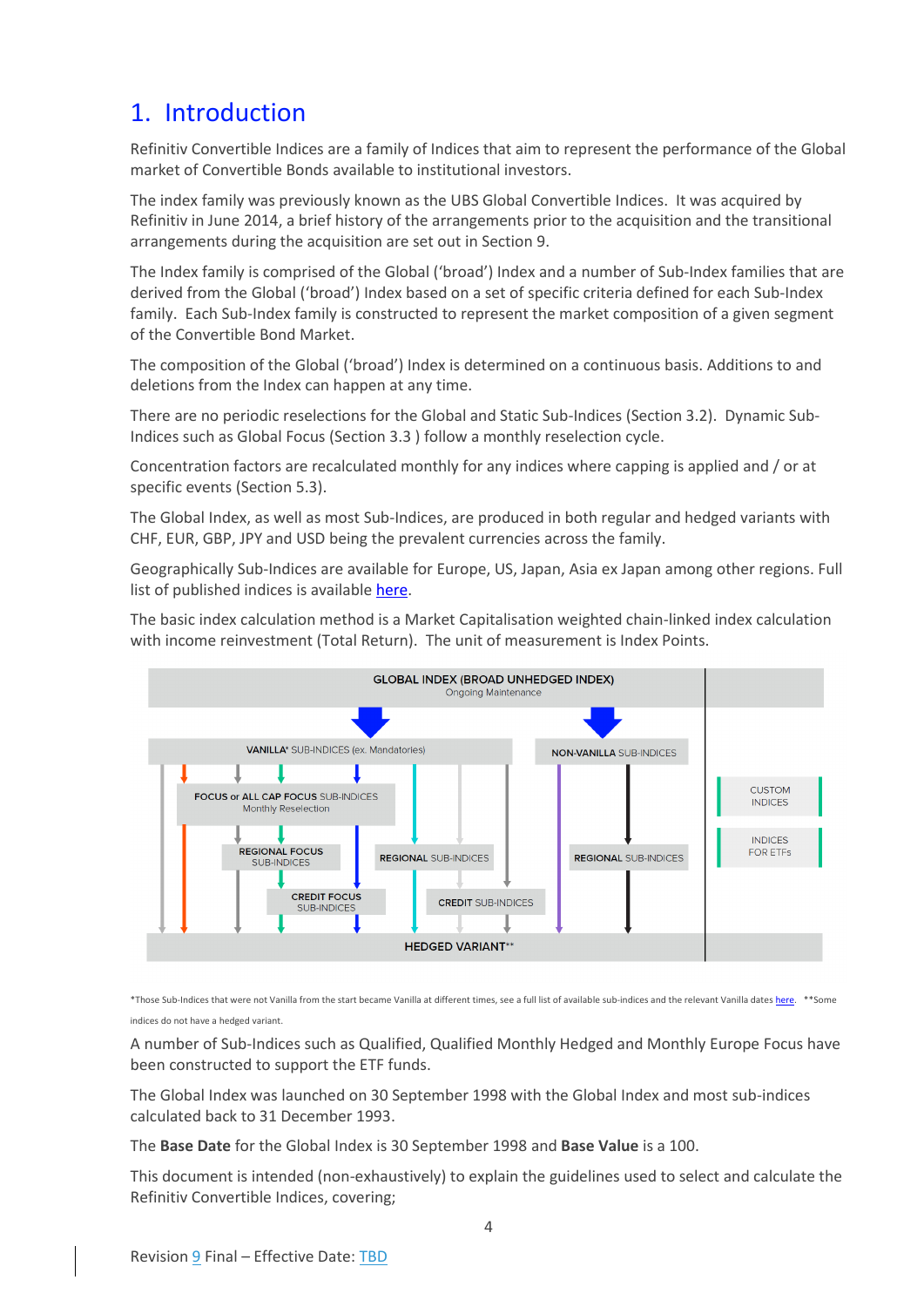- Additions to and removals from the Global Index
- Selection of Static Sub-indices (Country, Region, Vanilla, Investment Grade) (Sectio[n 3.2\)](#page-26-2).
- Selection of Dynamic Sub-indices (Focus and All Cap Focus Sub-indices) (Section [3.3](#page-30-0) )
- Description of calculation methodologies (Regular and FX hedged) (Section [5\)](#page-36-0)
- Concentration Factors calculation (Section [5.3\)](#page-41-0)
- Communication of Index events (Section [7\)](#page-59-0)
- Definition of terms used and basis for prices used in the Global Index (Section [6\)](#page-47-0)

Over the counter (OTC) market for Convertible Bonds is considered sufficiently active for the purpose of determining the Indices when the daily activity in the market allows the Refinitiv's Evaluated Pricing Service ('EPS') to establish a representative market level for convertible bonds in general and the Index constituents in particular.

## <span id="page-5-0"></span>**1.1. Index Governance**

Refinitiv Benchmark Services Limited ('RBSL') is an authorised benchmark administrator under the EU BMR and regulated by the Financial Conduct Authority in the United Kingdom.

The Refinitiv Convertible Indices are administered by Refinitiv Benchmark Services Limited ('RBSL') a Refinitiv company based on the published Methodology. As the administrator RBSL is responsible for collecting input data, determining the benchmark and publishing it, together with all aspects of governance, oversight, compliance and integrity of the benchmark.

Refinitiv Benchmark Services (UK) Limited ('RBSL') is incorporated in England and Wales with company number 08541574 and is a wholly owned subsidiary of Refinitiv Limited ('RL'), itself a wholly owned subsidiary within the Refinitiv Group.

RBSL is authorized and regulated in the UK by the Financial Conduct Authority ('FCA'), FCA Reference Number 610678.

RBSL is an Authorized Benchmark Administrator as listed on the European Securities and Markets Authority ('ESMA') Register, pursuant to Article 34 of the Benchmarks Regulation (Regulation (EU) 2016/1011).

An independent Oversight Committee is responsible for oversight of all aspects of the provision of the Refinitiv Convertible Indices, including reviewing the indices definition and the Methodology at least annually, overseeing any changes to the Methodology, cessation of the indices and overseeing the administrator's control framework, management and operation of the Indices.

An Index Manager is appointed from time to time by the administrator who will be a subject matter expert responsible for interpreting the methodology.

#### **Index Operations Team**

The Index Operations Team is responsible for the maintenance, calculation and distribution of the Index as set out in this Methodology on behalf of the Index Manager.

#### **Index Technical Support Team**

The Index Technical Support team is responsible for providing technical support to the Index Operations Team for the sourcing of input and other necessary data as well as calculation and distribution of the Index.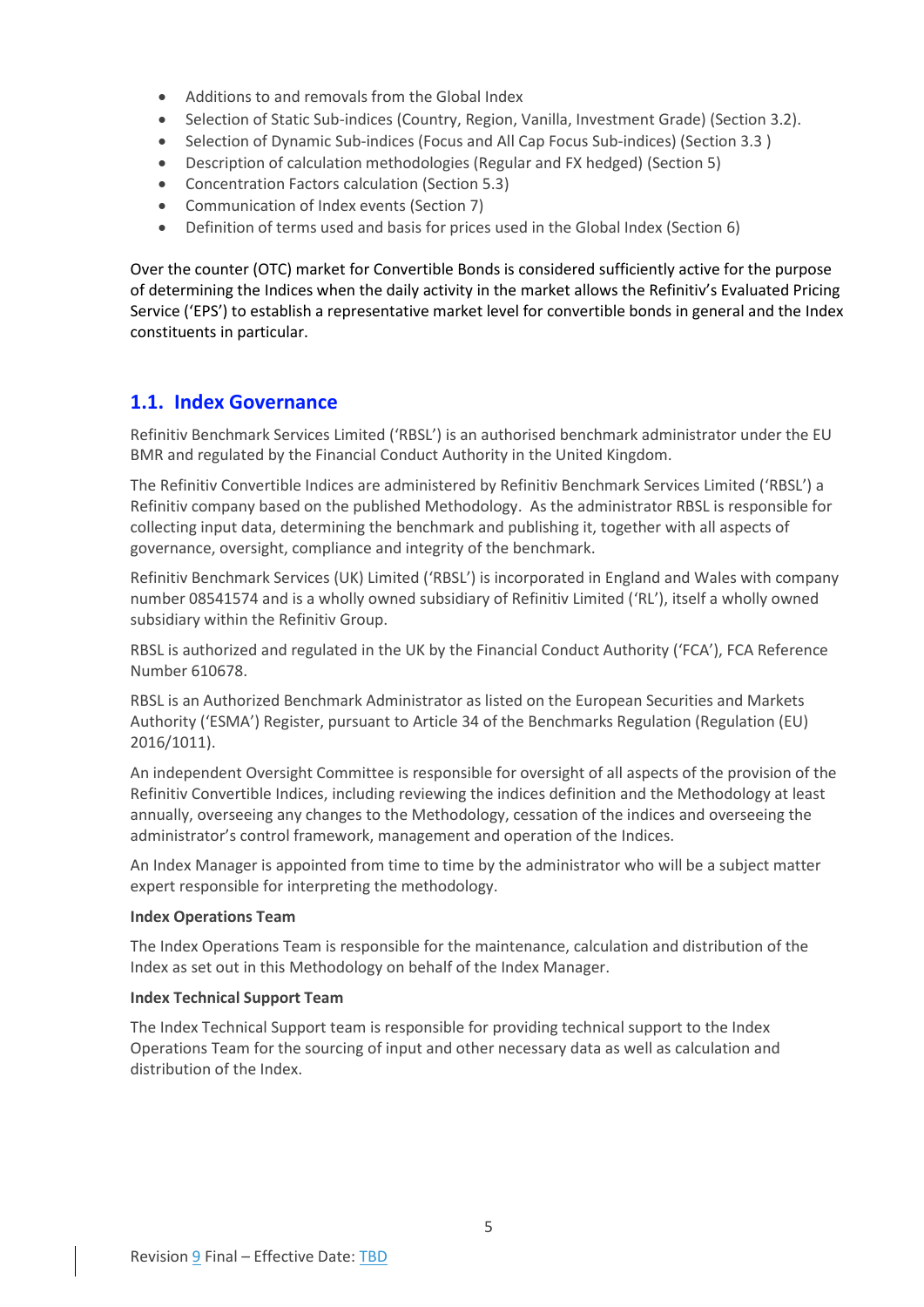#### **Index Manager**

The Index Manager is responsible for the integrity and quality of the index and has specific responsibilities as set out below:

- To oversee day to day operations of the Index Operations Team
- To interpret the index rules
- To review feedback received from the User Base
- Develop and implement changes to the Index Methodology

## <span id="page-6-0"></span>**1.2. Market Feedback**

### <span id="page-6-1"></span>**1.2.1. User Base**

'The User Base' is not a formal group but consists of any user or recipient of index information largely made up of the recipients of the Index Status Report (Section [7.2\)](#page-59-2).

### <span id="page-6-2"></span>**1.2.2. Market Feedback**

The governance of the Refinitiv Convertibles Index differs from the general Refinitiv Index Governance Frameworks as it includes the ability of the 'User Base' to provide feedback to the Index Manager.

The Index Manager may request feedback as needed.

Maintenance and calculation of the index requires timely, accurate and complete information on the issues that are constituents of the index or are potential constituents of the index.

It is recognised that on occasions market participants will have information that is relevant to index operations that may not have been considered and the methodology includes several processes to allow this information to be utilised whilst maintaining the integrity of the index.

It is anticipated that feedback will be received from recipients of the Index Status Report (Sectio[n 7\)](#page-59-0), although any feedback received will be considered. The Index Status Report includes details of proposed Adds, Drops and other relevant events.

When considering feedback from the User Base the Index Manager will seek to independently validate any information provided in the feedback, where required. The Index Manager will use feedback in conjunction with all other available information to decide the appropriate action.

## <span id="page-6-3"></span>**1.2.3. Management of Feedback and the Complaints Procedure**

Feedback should be directed to the following inbox CB\_Index\_Feedback@refinitiv.com.

Any operational queries or price chalenges should be directed to the [CB\\_Index\\_Feedback@refinitiv.com.](mailto:CB_Index_Feedback@refinitiv.com)

## <span id="page-6-4"></span>**1.3. Methodology – Purpose, Readership, Maintenance**

Any expression of formal dissatisfaction related to a proposed change to the Indices determination process, on an application of the Methodology in relation to a specific Index determination, and on other decisions in relation to the Index determination process should be directed to [FRCompliance@refinitiv.com](mailto:FRCompliance@refinitiv.com) Full details of the RBSL Complaints, Operational Enquiries & Price Challenges Handling Policy can be found [here.](https://www.refinitiv.com/content/dam/marketing/en_us/documents/methodology/rbsl-complaints-operational-enquiries-handling-policy.pdf)

### <span id="page-6-5"></span>**1.3.1. Purpose of the Document**

This document, issued by Refinitiv Benchmark Services (UK) Limited in its capacity as Administrator for the Refinitiv Convertible Indices, specifies the Methodology for the Refinitiv Convertible Indices.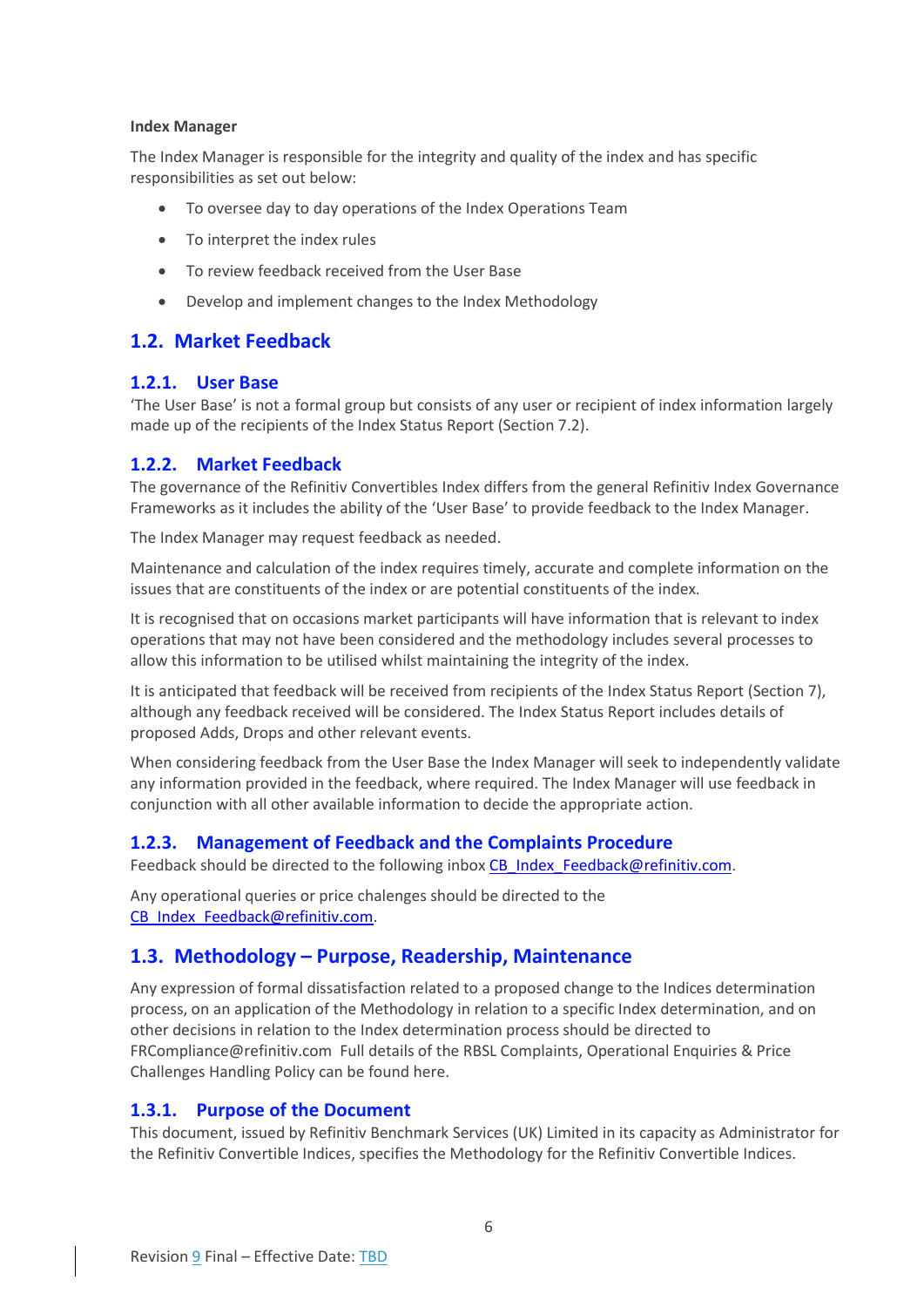## <span id="page-7-0"></span>**1.3.2. Intended Readership**

The intended readership of this Methodology are the stakeholders of the benchmark.

## <span id="page-7-1"></span>**1.3.3. Methodology Review and Change Procedure**

This Methodology is subject to the RBSL Internal Review Procedure. The Methodology is reviewed at least annually or as required. Any changes to the Methodology will be carried out in line with the RBSL Benchmark Methodology Change and Cessation Policy. The policy can be viewe[d here.](https://www.refinitiv.com/content/dam/marketing/en_us/documents/methodology/rbsl-benchmark-methodology-change-cessation-policy.pdf)

The review could be triggered by any change (known or foreseen) in the underlying market, sources of the input or other necessary data, or based on the external feedback from the User Base.

The review shall include input from at least one representative of the Index Operations group, Compliance department and the Index Manager.

## <span id="page-7-2"></span>**1.4. Potential Limitations of the Benchmark**

The Refinitiv Convertible Indices are calculated using readily available input data delivered by Refinitiv's Evaluated Pricing Service ('EPS') with other necessary data delivered by Refinitiv data feeds (the 'Data Sources'). Further details are available in Sections [6.3](#page-51-6) and [7.1.](#page-59-1)

Determination of Refinitiv Convertible Indices depends on the timely availability of the input and other necessary data from said Data Sources on a Weekday basis.

Any partial inadequacies in input data are mitigated via succession of Pricing Sources as detailed in Sectio[n 6.3.3.1.](#page-52-1)

Severe technical problems, extreme market events or a widespread loss of liquidity may lead to a complete loss of one or more of the Data Sources which will affect the delivery of the data to RBSL.

In such circumstances the Index Manager will exercise expert judgement to determine the viable data and / or Data Source(s) necessary to calculate the Indices. The Refinitiv Convertible Indices would not necessarily be representative of the market segments they aim to represent under such conditions.

## <span id="page-7-3"></span>**1.5. Access to the Methodology**

Methodologies for all public Indices such as Global, Qualified, Qualified Monthly Hedged and Monthly Europe Focus are made available on the dedicated Convertible Indices web-site [here.](https://www.refinitiv.com/en/financial-data/indices/convertible-indices)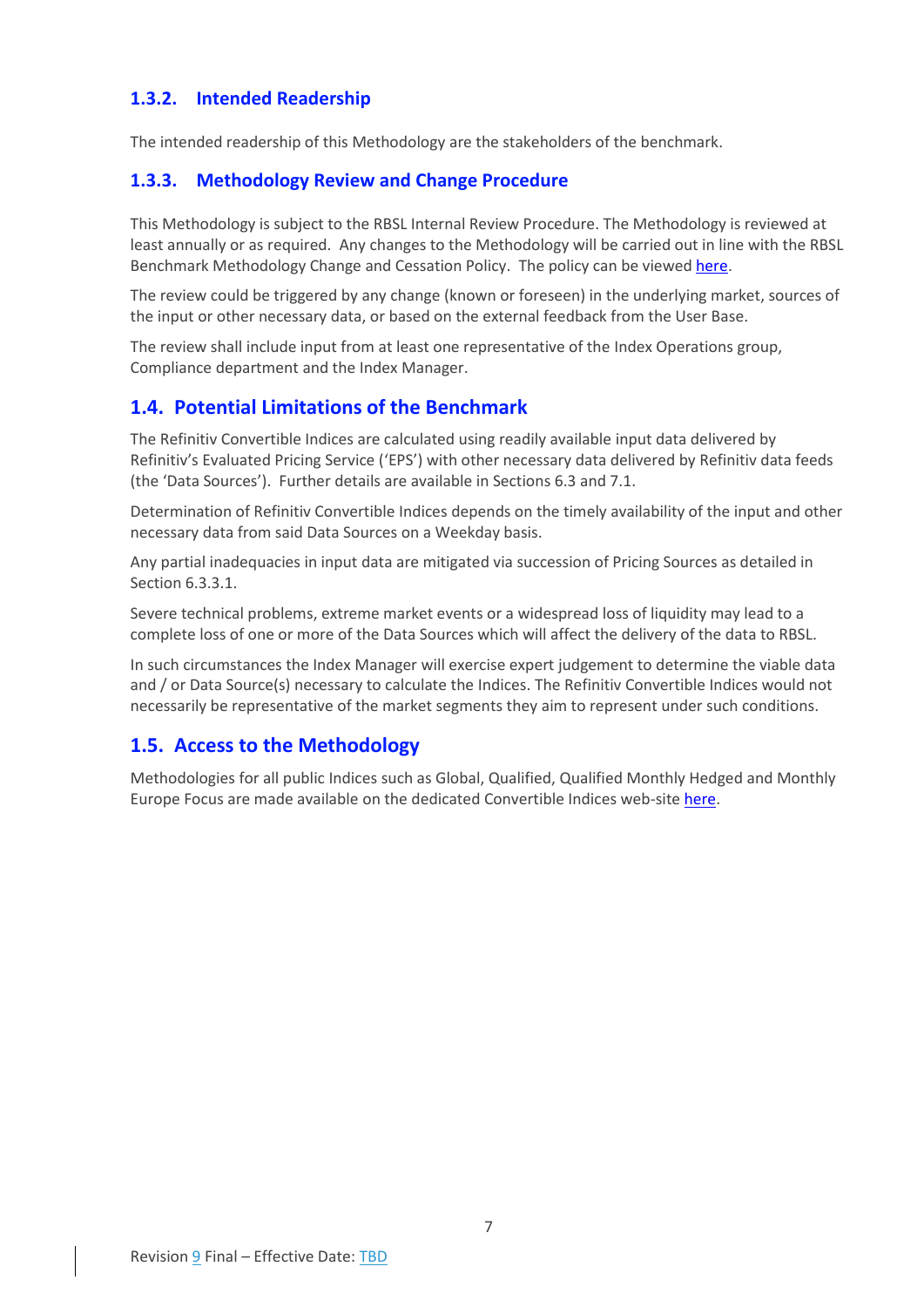## <span id="page-8-0"></span>2. Refinitiv Global Convertible Index Maintenance

## <span id="page-8-1"></span>**2.1. Overview of the Global Index Maintenance Process**

The maintenance process for the Global Convertible Index is driven by and reflects the market dynamics such as new issuance, corporate and market events related to the constituents or potential constituents of the Global Index.

- General eligibility criteria are detailed in Section [2.2](#page-8-2)
- Country allocation for the purposes of determining the Region are detailed in Sectio[n 2.3](#page-10-2)
- Additions to the index including the monitoring period details are in Sectio[n 2.5](#page-12-0)
- Deletions are detailed in Section [2.6](#page-14-0)
- Handling of the changes to the outstanding issue size are in Sectio[n 2.7](#page-24-0)
- Other changes detailed in Section[s 2.8](#page-25-0)

All Sub-Indices are derived from the Global Index. The maintenance processes for the Sub-Indices is described in the following sections.

- The overall summary including the derivation 'map' of sub-indices is in Section [3.1.](#page-26-1)
- Regional Sub-Indices are in Section [3.2.1](#page-26-3)
- Vanilla Sub-Indices are in Section [3.2.2](#page-27-0)
- Credit (IG) Sub-Indices are in Section [3.2.3](#page-28-0)
- Focus and All Cap Focus Sub-Indices details are in Section [3.3.1](#page-30-1)

The Index Manager, may, from time to time, ask the User Base for feedback on any aspect of the index maintenance process.

The Index Manager, may, from time to time, need to override the timings and / or the basis stated in the guidelines for any of the actions related to the maintenance process, for example, extend the monitoring period for an issue or bring forward a Drop Effective Date. Any changes to the stated guidelines will be communicated to the User Base via the Index Status Report (Section [7.2\)](#page-59-2) and / or via the announcement section of the Index Status Report.

## <span id="page-8-2"></span>**2.2. Eligibility Criteria for the Global ('broad') Index**

This section details the criteria for eligibility for consideration the Global Index. All Sub-Indices are derived from the Global Index. The eligibility criteria for each family of Sub-Indices are detailed in the sections listed above.

To be eligible for consideration for the Global Index an issue will need to meet ALL of the conditions detailed in Section [2.2.1,](#page-8-3) [2.2.2](#page-9-0) and [2.2.3:](#page-10-1)

### <span id="page-8-3"></span>**2.2.1. General Criteria**

To be eligible, an issue:

- (i) Must be an Equity-Linked Convertible Security as generally recognised in the market. Examples of such issues would include convertibles, exchangeables, and Mandatory issues.
- (ii) Must not be a contingent convertible structure with only downside e.g. contingent conversion features which are dependent on capital ratio triggers.
- (iii) The Exchange Property must be a listed share. On this basis various pre-IPO convertibles are excluded from the Global Index. Should the issue become convertible into a listed share post issuance it will be reviewed for eligibility at that time.
- (iv) Must not be a Chinese domestic issue or a Taiwanese domestic issue.
- (v) Must have an ISIN code.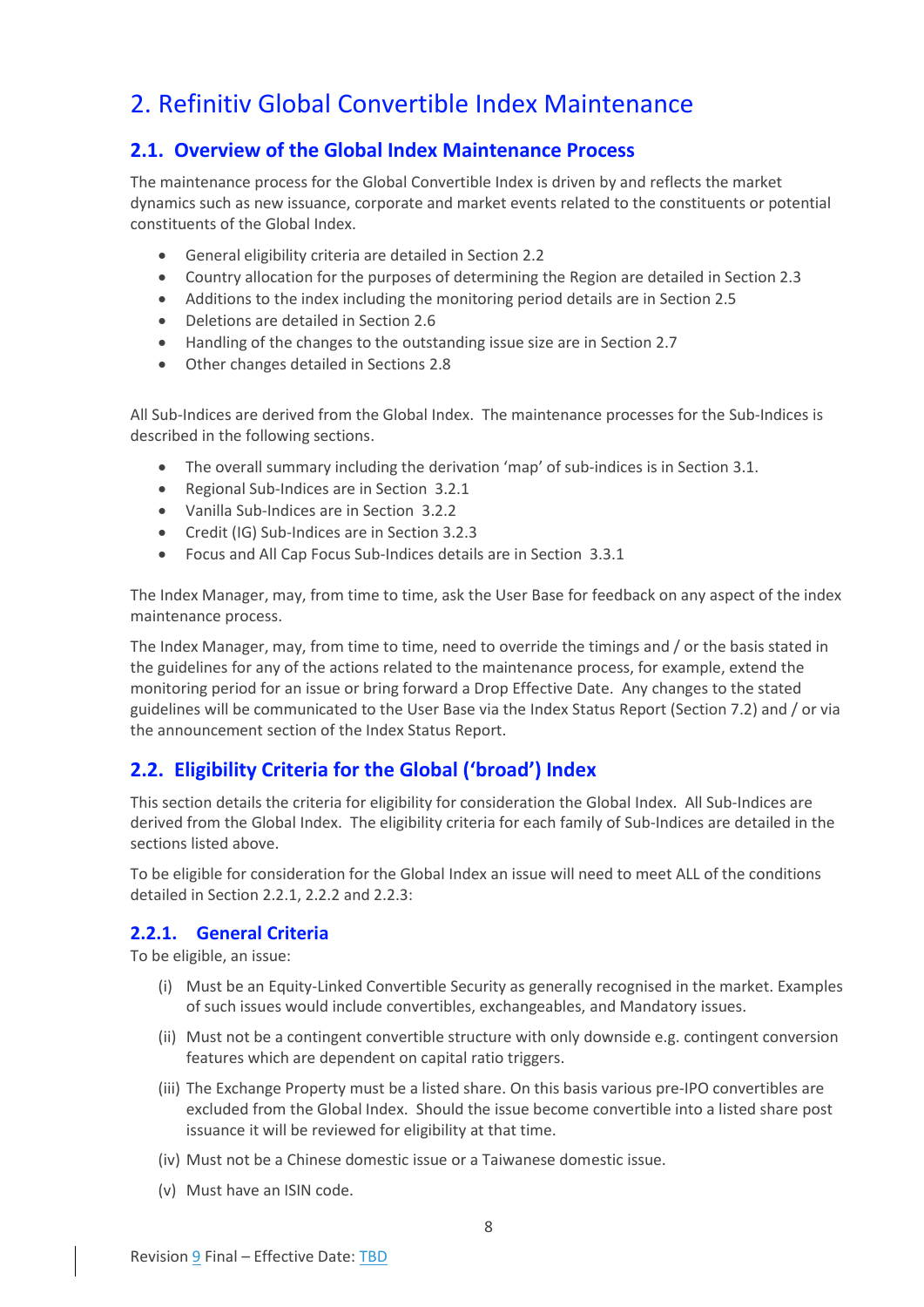(vi) Must have terms fixed.

<span id="page-9-4"></span>(vii) Can be a security issued in exchange for other securities ('Exchanged Issue').

(vii)(viii) Must have at least 12 months of maturity remaining on the proposed Add date.

The Index Operations Team will refer any issue where there is uncertainty regarding any of the eligibility criteria to the Index Manager. The Index Manager will determine the eligibility of such issues.

### <span id="page-9-0"></span>**2.2.2. Size Eligibility Criteria**

To be eligible for consideration for the Global Index an issue will need to meet ALL of the conditions detailed in Section [2.2.1,](#page-8-3) [2.2.2](#page-9-0) and [2.2.3.](#page-10-1)

To be eligible an issue must meet or exceed the regional threshold Outstanding Issue Proceeds requirements below when rounded to the nearest 1m in the relevant currency before calculating the USD equivalent. For the regions where multiple currencies are stated, the currency matching the issue's prevails e.g. a European issue denominated in GBP would be assessed against the GBP threshold.

| <b>Region</b>     | <b>Thresholds by Relevant Currency*</b> |                 |          | <b>Countries included in the Region</b>                                                                                                                                                                    |
|-------------------|-----------------------------------------|-----------------|----------|------------------------------------------------------------------------------------------------------------------------------------------------------------------------------------------------------------|
| US.               | <b>USD 300m</b>                         |                 |          | US                                                                                                                                                                                                         |
| Europe            | <b>USD 200m</b>                         | <b>EUR 175m</b> | GBP 150m | Austria, Belgium, Denmark, Finland, France,<br>Germany, Greece, Hungary, Ireland, Italy,<br>Liechtenstein, Luxembourg, Netherlands, Norway,<br>Poland, Portugal, Russia, Spain, Sweden,<br>Switzerland, UK |
| Other             | <b>USD 200m</b>                         |                 |          | Any country not listed under US, Europe, Asia ex-<br>Japan or Japan regions.                                                                                                                               |
| Asia ex-<br>Japan | <b>USD 100m</b>                         |                 |          | China, India, Indonesia, Malaysia, Pakistan,<br>Philippines, Singapore, South Korea, Taiwan,<br>Thailand, Vietnam                                                                                          |
| Japan             | <b>USD 100m</b>                         | JPY 11.000m     |          | Japan                                                                                                                                                                                                      |

\*For issues not denominated in USD the Outstanding Issue Proceeds will be translated to USD at the FX rates used for Global Index

calculations at the end of the Weekday preceding the Issue Date. This will also apply for issues added at any time.

### <span id="page-9-1"></span>**2.2.2.1. Over-allotment Option**

An issue with a known over-allotment option at issuance which is below the regional threshold prior to the 'option to increase' being exercised in part or in whole will not be considered as eligible on size criteria until the 'option to increase' is exercised in part or in whole. Once the 'option to increase' is exercised and providing that the regional threshold for the issue is met, this will trigger a review of its eligibility for addition to the Index. For timings, see Section 2.5.

### <span id="page-9-2"></span>**2.2.2.2. Upsizing / Re-Opening / 'Tap' Issues**

An increase in Outstanding Issue Proceeds via Upsizing/ Re-Opening / 'Tap' issuance from below to above the threshold at any time during the life of an issue will trigger a review of its eligibility for addition to the Index. For timings, see Section [2.5.](#page-12-0)

In the case of Upsizing/ Re-Opening / 'Tap' issuance, the Outstanding Issue Proceeds are not updated until the 'Tap Issue' becomes fully fungible with the original issue. The review of eligibility for addition will not commence until the date the Outstanding Issue Proceeds are updated.

### <span id="page-9-3"></span>**2.2.2.3. Market Capitalisation Criteria for Mature Issues**

An issue being considered for addition to the Global Index at a time other than at issue must satisfy the Market Capitalisation thresholds as detailed in Sectio[n 2.6.3.1.2](#page-17-0) numeral [\(ii\).](#page-18-0)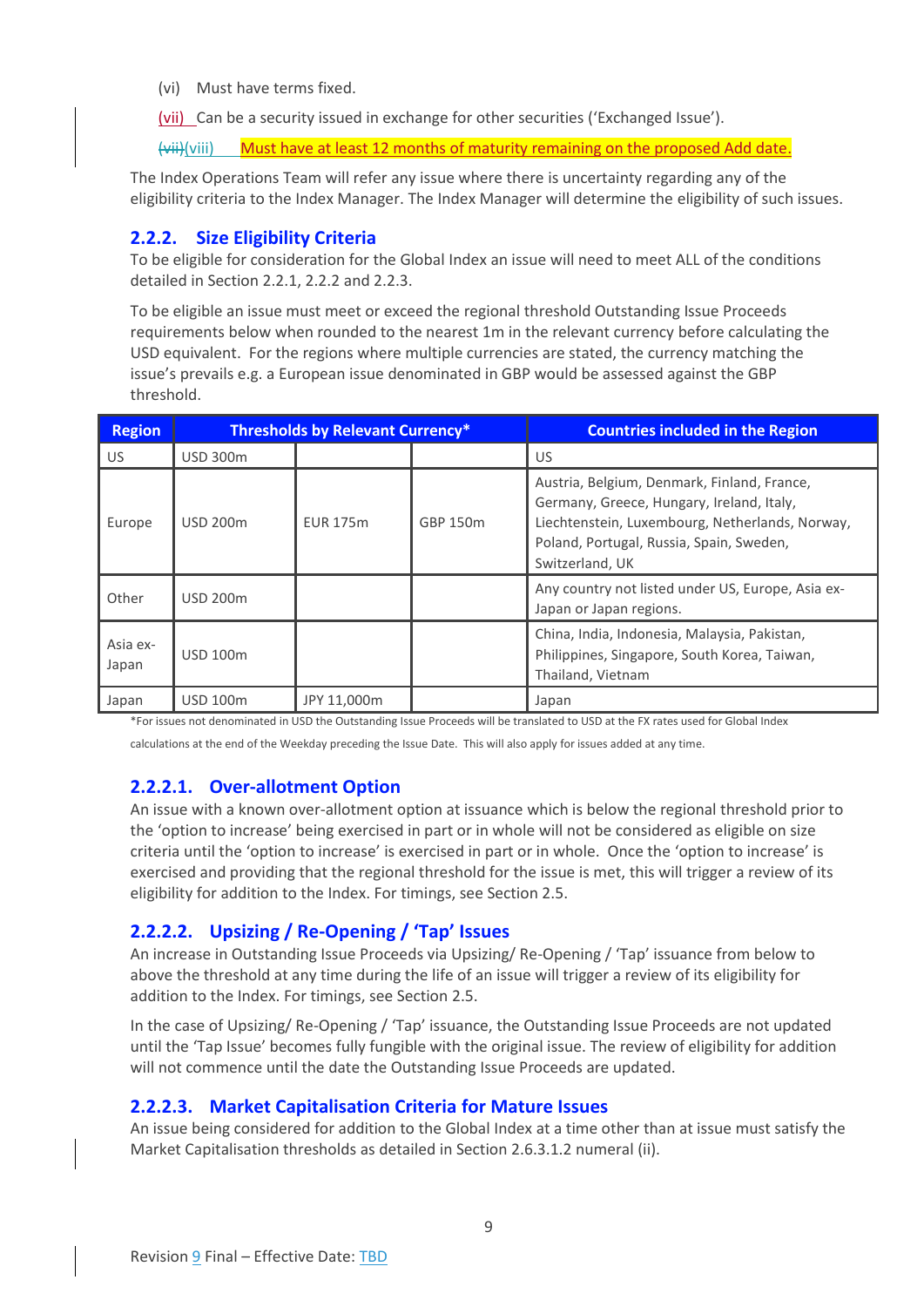## <span id="page-10-0"></span>**2.2.2.4. Issues Hard Dropped due to Price, Size or Proactively Deselected**

Any issue removed under sections [2.6.3.1.2,](#page-17-0) [2.6.3.1.3o](#page-18-1)[r 2.6.3.2.3,](#page-23-0) Drop Due to Size, Price or Proactive Deselection respectively may become eligible for addition as a mature issue under Section [2.2](#page-8-2) to the Global Index from the Workday immediately following 6 calendar months since the Drop Effective Date providing that its Percentage Price (See sectio[n 6.1.7](#page-48-0) for definition), is equal to or greater than 70% for the prior 15 Weekdays.

## <span id="page-10-1"></span>**2.2.3. Liquidity Eligibility Criteria**

To be eligible for consideration for the Global Index an issue will need to meet ALL of the conditions detailed in Section [2.2.1](#page-8-3)[,2.2.2](#page-9-0) an[d 2.2.3.](#page-10-1)

To be eligible an issue will have satisfied the minimum liquidity guideline if it has satisfied either of the conditions set out below.

| <b>Threshold type</b>    | <b>Regional</b><br><b>Applicability</b>        | <b>Condition to be met.</b>                                                                                                                                                                                                                                                                                                                                                                                   |
|--------------------------|------------------------------------------------|---------------------------------------------------------------------------------------------------------------------------------------------------------------------------------------------------------------------------------------------------------------------------------------------------------------------------------------------------------------------------------------------------------------|
| <b>Qualifying Prices</b> | Does not apply<br>to issues with<br>region: US | 2 Qualifying Prices are available. See Section 6.2.2 for the<br>definition of a Qualifying Price.                                                                                                                                                                                                                                                                                                             |
| <b>Traded Value</b>      | All Regions                                    | The total Traded Value measured during the period the issue<br>is set as Monitor for Add, excluding the first day the Traded<br>Volume is available on the recognised trading venue is<br>greater than or equal to 7% of the Outstanding Issue<br>Proceeds. (See Section 6.1.12 for Traded Value definition).<br>The maximum period for which the Traded Value is measured<br>can't be more than 30 Weekdays. |

## <span id="page-10-2"></span>**2.3. Country Allocation**

The Region of an issue is assigned to the issue prior to its addition to the Global Index and is based directly on the Country allocated to that issue.

The allocation of Country to Region is set out in Sectio[n 6.4.1.](#page-54-5)

The general principal of the allocation is 'to look through to the underlying asset'.

The Country of an issue will be determined as follows stated in order of precedence; if an underlying asset exists at any level in order of precedence no further checking is done.

- (i) Issues with an equity as the underlying asset will be allocated to the country of the Primary Exchange of the underlying asset.
- (ii) Issues with an ADR or GDR as the underlying asset will be allocated to the country of the Primary Exchange of the underlying asset of the ADR / GDR.
- (iii) Issues with an ADR or GDR as the underlying asset where the ADR/GDR does not have a listed equity as the underlying asset will be allocated to the country of the Primary Exchange of the ADR / GDR.
- (iv) Issues with a basket of equities as the underlying asset will be allocated to the country of the Primary Exchange of the underlying asset which predominates.

The Primary Exchange of a particular equity will be determined using the Primary Issue RIC allocated by Refinitiv.

The Index Manager may determine the Country of an issue to be set differently to the Country that would be selected by the above guidelines at any point.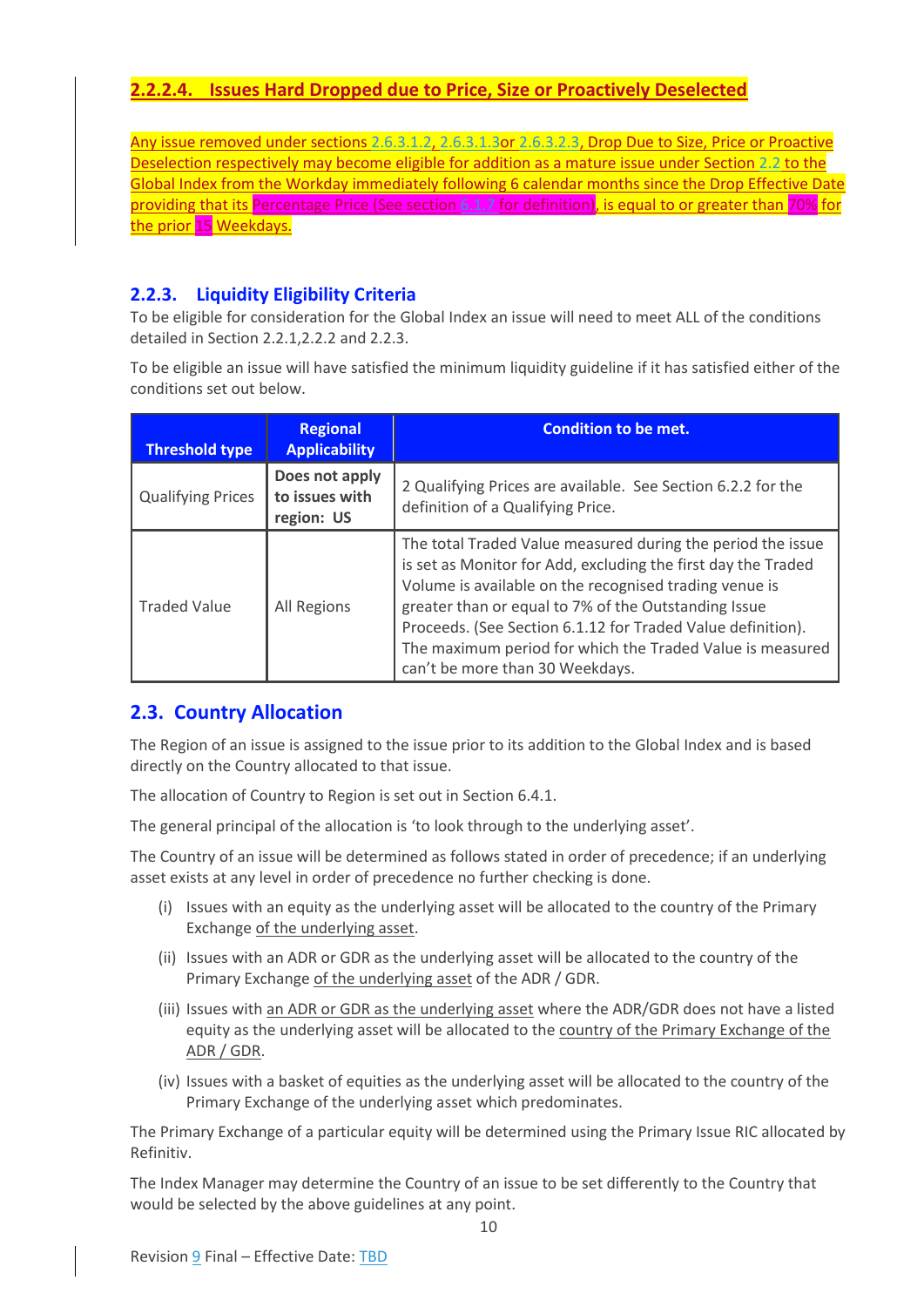## <span id="page-11-0"></span>**2.4. Special Circumstances**

## <span id="page-11-1"></span>**2.4.1. Nominating an Issue as 'Eligible for Consideration'**

There may be unusual situations when it may be appropriate for an issue to be proactively considered for the addition to the Global Index in a manner not explicitly detailed in this Methodology.

Should the Index Manager become aware of such an issue the Index Manager may set an issue as 'Monitor for Add'. Such action will be notified to the User Base.

For example, an issue which was initially launched as a fully private deal evolves into a public issue of a size sufficient to be eligible for consideration for addition to the Global Index.

### <span id="page-11-2"></span>**2.4.2. Declining or Ending the Add Process**

The Index Manager may decline or end the Add process for an issue in special circumstances if the Index Operations Team notifies the Index Manager that:

- (i) The Market Capitalisation or Outstanding Issue Proceeds are below the size thresholds stated in Section 2.6.3.1.2.
- (ii) The issue has been called while under consideration for addition.
- (iii) The issue or its underlying become subject to an Offer that materially affects the issue.
- (iv) Quantitative data or market information indicates that the liquidity of the issue has substantially altered since the day the issue has been announced as a candidate for addition to the Index.
- (v) The price has declined substantially, and the Qualifying Prices test is no longer satisfied. By way of guidance a substantial price movement would be around 15% more than general market movement for similar issues.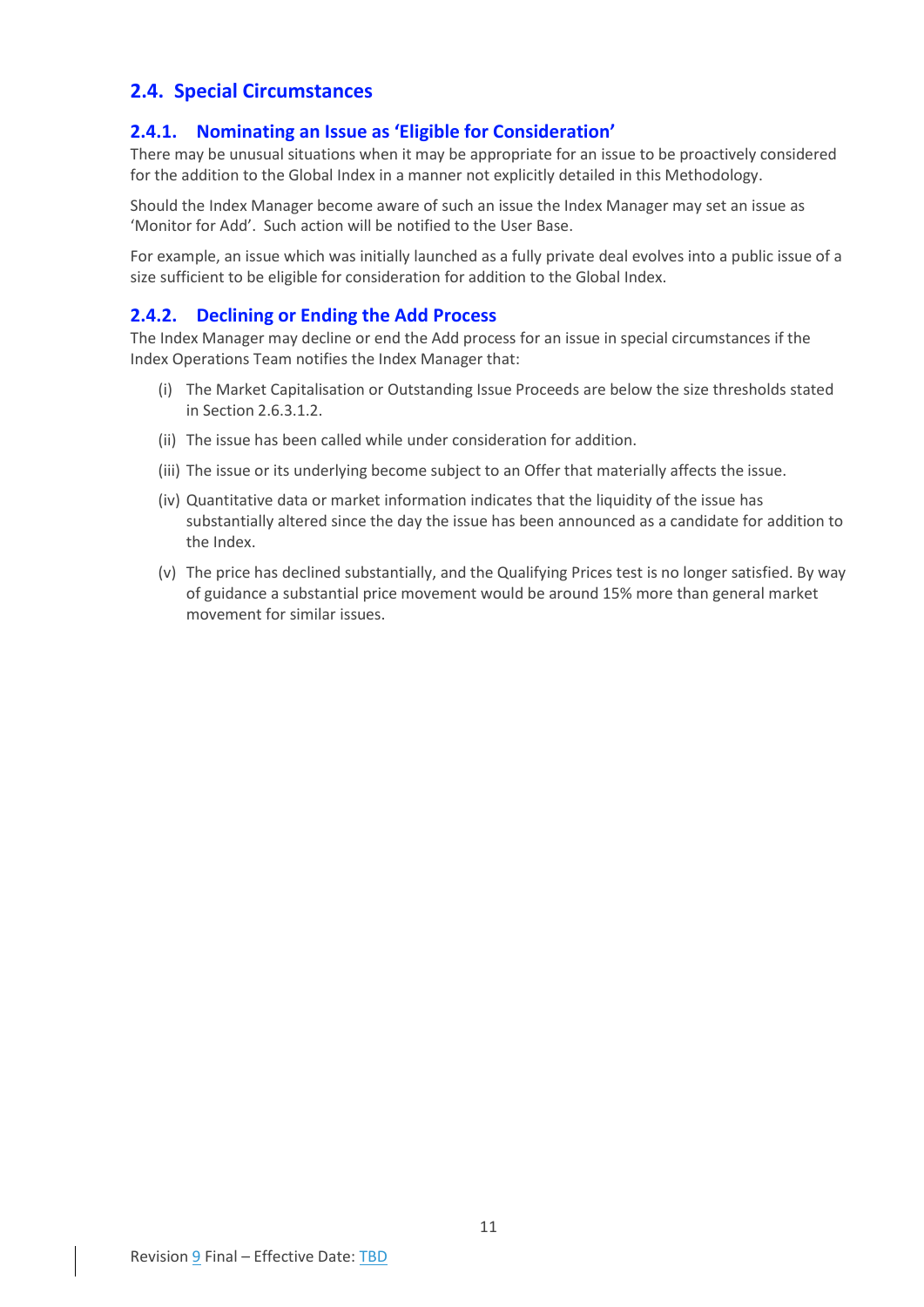## <span id="page-12-0"></span>**2.5. Addition to the Global ('broad') Indices**

## <span id="page-12-1"></span>**2.5.1. Overview**

This section details the process for adding issues to the Global ('broad') index. **No issue can be added to any of the Sub-Indices without first becoming a constituent of the Global Index**. Section [3.1](#page-26-1) covers any additional Sub-Index specific eligibility criteria and add process for each family of Sub-Indices. An issue may or may not become a constituent of a Sub-Index on the same day as it is added to the Global Index.

An issue eligible for consideration (Section [2.2.1\)](#page-8-3) and of sufficient size (Section [2.2.2\)](#page-9-0) is first set to 'Monitor for Add' while awaiting the liquidity confirmation (Section [2.2.3\)](#page-10-1), however, any issue whose liquidity is confirmed at the same time as it is determined by the Index Operations Team to be eligible for consideration and of sufficient size, will be set directly to 'Potential Add'. See full details of the process below.

The Index Manger may amend the guideline dates to accommodate local bank holidays or other market events.



## <span id="page-12-2"></span>**2.5.2. Monitoring, Size and Liquidity Confirmation**

The overall approach is that the relevant issues are assessed for eligibility on a continuous basis by the Index Operations Team.

The Index Operations Team will review all issues that they become aware of and add to the Index Status Report any new issue that meets all General Eligibility (Sectio[n 2.2.1\)](#page-8-3) and meets or could, in the near future, meet the Size eligibility criteria (Sectio[n 2.2.2\)](#page-9-0) with the status of 'Monitor for Add'. For issues other than new issues, the Index Operations Team will notify the Index Manager of such issues for the Index Manager to confirm or decline the addition to the Index Status Report.

(i) A new issue that could, in the near future, meet the Size criteria via the exercise of an overallotment option that is known at the time of the announcement will carry an additional note 'Size threshold has not yet been achieved but will may be achieved if the over-allotment option is exercised'.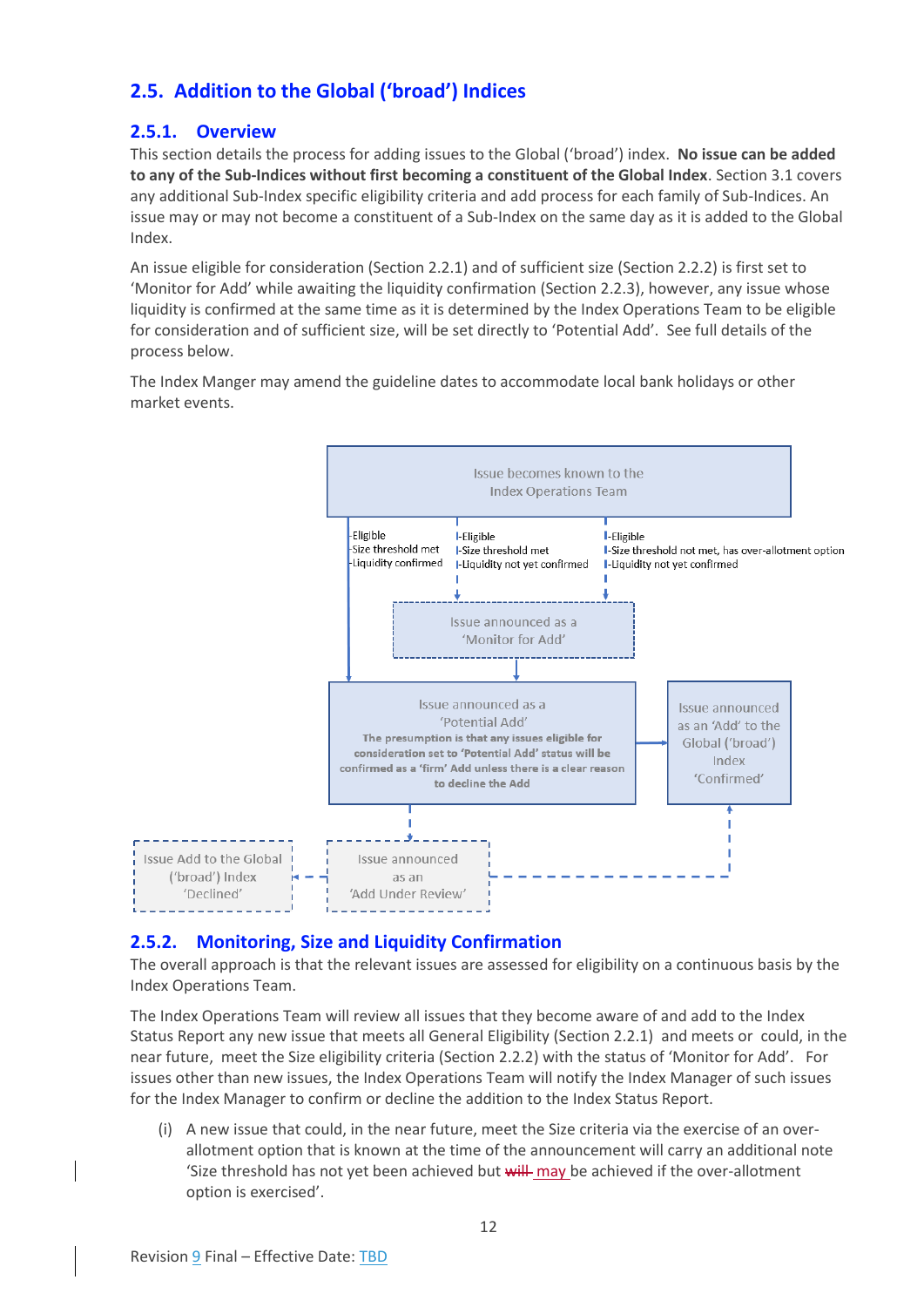- (ii) Exchanged Issues (see Sectio[n 2.2.1](#page-8-3) numeral [\(vii\)\)](#page-9-4) will carry an additional note identifying them as such.
- (iii) Mature issues that became eligible for consideration due to becoming convertible into a listed share will carry an additional note identifying them as such.
- (iv) Mature issues that became eligible for consideration due to Over-allotment / Upsizing / Re-Opening / 'Tap' Issue will carry an additional note identifying them as such.

All issues included in the Index Status Report will be monitored daily for liquidity until the  $10^{\text{th}}$ Weekday after the date on which the issue is announced as 'Monitor for Add'. The Index Manager may extend the monitoring period if there is good reason to believe that that the eligibility criteria will be met in the future.

If all eligibility criteria are met, the issue is announced as a Potential Add.

Issues approaching the end of the monitoring period will be notified to the users via the Index Status Report.

The Index Manager may decide, based on feedback, to identify as a Potential Add any issue that does not meet the liquidity criteria set out in Section [2.2.3.](#page-10-1)

### <span id="page-13-0"></span>**2.5.3. Review of Issues with 'Potential Add' Status.**

The Index Manager will review all feedback received for each Potential Add at 12:00 London time on the review date which is 3<sup>rd</sup> Workday following the announcement of the Potential Add to the User Base unless announced otherwise in the Index Status Report. **The presumption is that the issue will be confirmed as an Add unless there is a clear reason to decline the Add.**

The Index Manager will take one of the following actions:

- (i) Confirm the issue as an Add; the Add Announcement Date will be the same day as the decision. The Add Effective Date is the Workday following the Add Announcement Date unless amended by the Index Manager. The issue will be added to the index at EOD on the Add Effective Date and will contribute to index performance at the first index calculation following the Add Effective Date.
- (ii) Change the status to 'Add Under Review'. The Index Manager may simultaneously ask for feedback from the User Base. This will result in the decision being delayed and the status of the issue in the Index Status Report will be amended to reflect the status of the issue.
- (iii) Decline an Add previously announced as 'Add Under Review'.

If an issue is declined as an Add the issue will remain on the Index Status Report until the end of the monitoring period with a status of 'Declined'. The Index Manager may review the 'Declined' decision at any time during the monitoring period if new information becomes available and if appropriate reset the status to 'Potential Add' and trigger a new review process.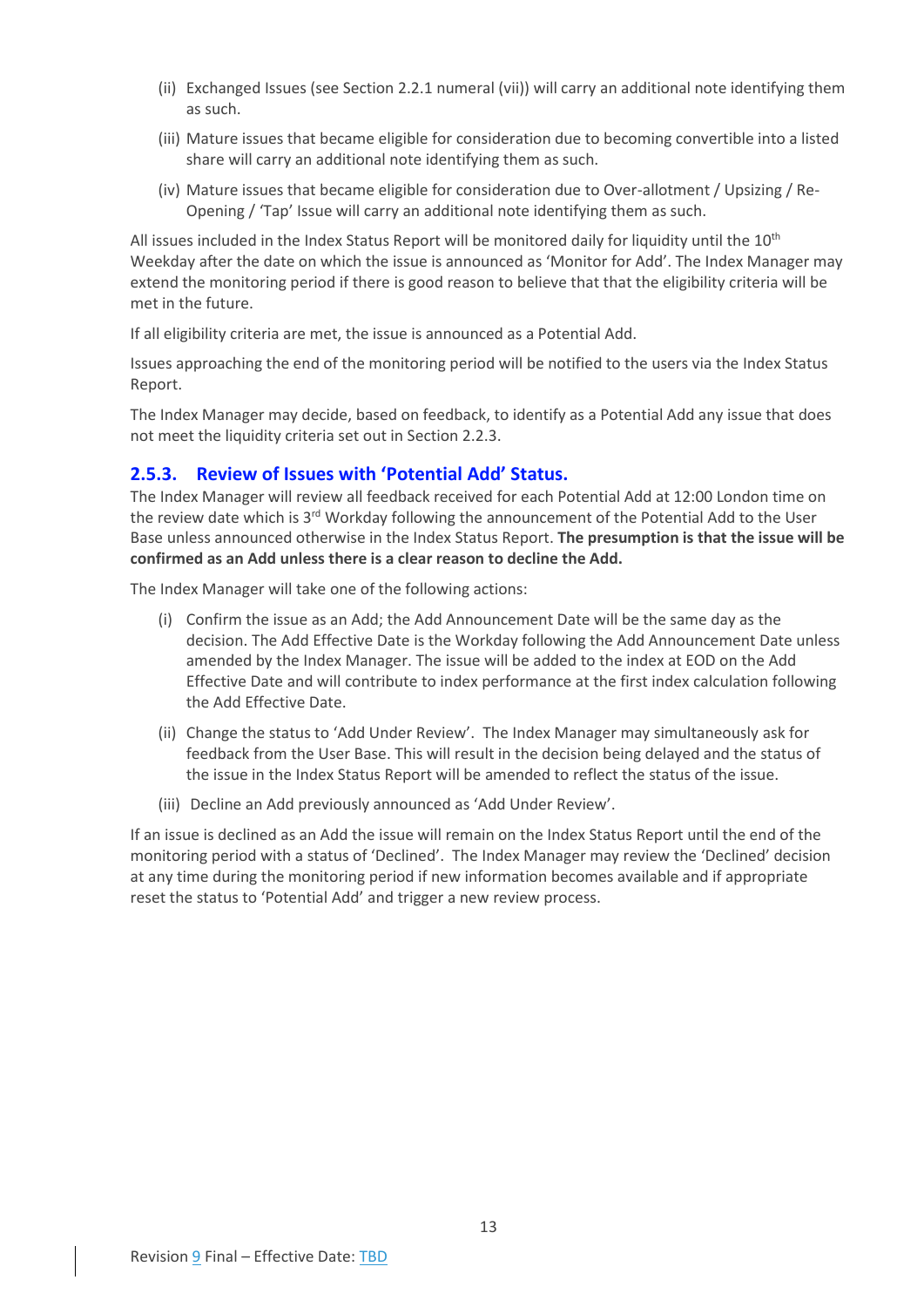## <span id="page-14-0"></span>**2.6. Issues Removal from Global Index**

## <span id="page-14-1"></span>**2.6.1. Overview**

The circumstances under which an issue may be removed from the Global Index are listed below and are driven by market and corporate events as they become known to the Index Operations Team. The Index Manger may amend the guideline dates to accommodate local bank holidays or other market events.

In most cases an issue is removed from the Global Index permanently via a 'Hard Drop', however, under certain circumstances issues could be removed temporarily and later reinstated (see Section [2.6.2.1](#page-14-3) for the details of the 'Soft Drop' and reinstatement process).

Any issue removed from the Global Index is simultaneously removed from All Sub-Indices at the same time using the same Price Basis [\(6.3.2\)](#page-51-8). An issue may or may not be reinstated following a 'Soft Drop'. If an issue is reinstated to the Global Index, it will be Added to any Sub-Indices it remains eligible for and for which it satisfies the relevant addition criteria (see Section [3](#page-26-0) for details on Sub-Index maintenance). The timing of the reinstatement may vary by Sub-Index.

There is no provision to remove issues from the Global Index solely based on remaining life.

If more than one guideline is triggered, then the Index Manager will determine the guideline appropriate for the particular issue.

|                                                 | <b>Events with an outcome of 'Hard Drop'</b>    | Events with an outcome of 'Soft Drop' or 'Retain'         |  |  |
|-------------------------------------------------|-------------------------------------------------|-----------------------------------------------------------|--|--|
|                                                 | • Drop Due to Issue Approaching Final           | Drop Due to Issue Approaching a Put (Section<br>$\bullet$ |  |  |
|                                                 | Conversion Date (Section 2.6.3.1.1)             | 2.6.3.2.1)                                                |  |  |
|                                                 | • Drop Due to Size (Section 2.6.3.1.2)          | Drop Due to an Offer (Section 2.6.3.2.2)                  |  |  |
|                                                 | • Drop Due to Price (Section 2.6.3.1.3)         |                                                           |  |  |
|                                                 | Drop Due Exchange Property Delisting (Section   |                                                           |  |  |
|                                                 | 2.6.3.1.4                                       |                                                           |  |  |
| $\bullet$                                       | Drop Due to Being Impractical to Price (Section |                                                           |  |  |
|                                                 | 2.6.3.1.5)                                      |                                                           |  |  |
| Events with an outcome of 'Hard' or 'Soft' Drop |                                                 |                                                           |  |  |
|                                                 | • Proactive Deselection (Section 2.6.3.2.3)     |                                                           |  |  |

## <span id="page-14-2"></span>**2.6.2. Removal (Drop) Process**

This section details the mechanics of the 'Hard Drop', 'Soft Drop' and Reinstatement processes as well as the overall flow of the removal process.

## <span id="page-14-3"></span>**2.6.2.1. 'Hard Drop', 'Soft Drop' and Reinstatement Process Details**

'Hard Drop' is a drop that removes an issue from the Global Index without an immediate reinstatement option.

A 'Soft Drop' is a drop that removes an issue from the Global Index with the option of automatic reinstatement if, after the impact of the trigger event is knowndetermined, the issue meets the reinstatement criteria.

All issues considered for a drop under Sections [2.6.3.2.1-](#page-19-3) [2.6.3.2.3](#page-23-0) will be reviewed against 'Soft Drop' threshold. The expectation default action is that if the issue meets the 'Soft Drop' threshold guideline it will be announced as such in the Index Status Report (Sectio[n 7.2\)](#page-59-2) unless the issue has a maturity date that is less than 6 months from the day of the anticipated 'Soft Drop' Effective Date, in which case the issue will be 'Hard' dropped using the Removal Basis stated in the section applicable. See relevant sections for details of each threshold guideline and the announcement process. The Index Manager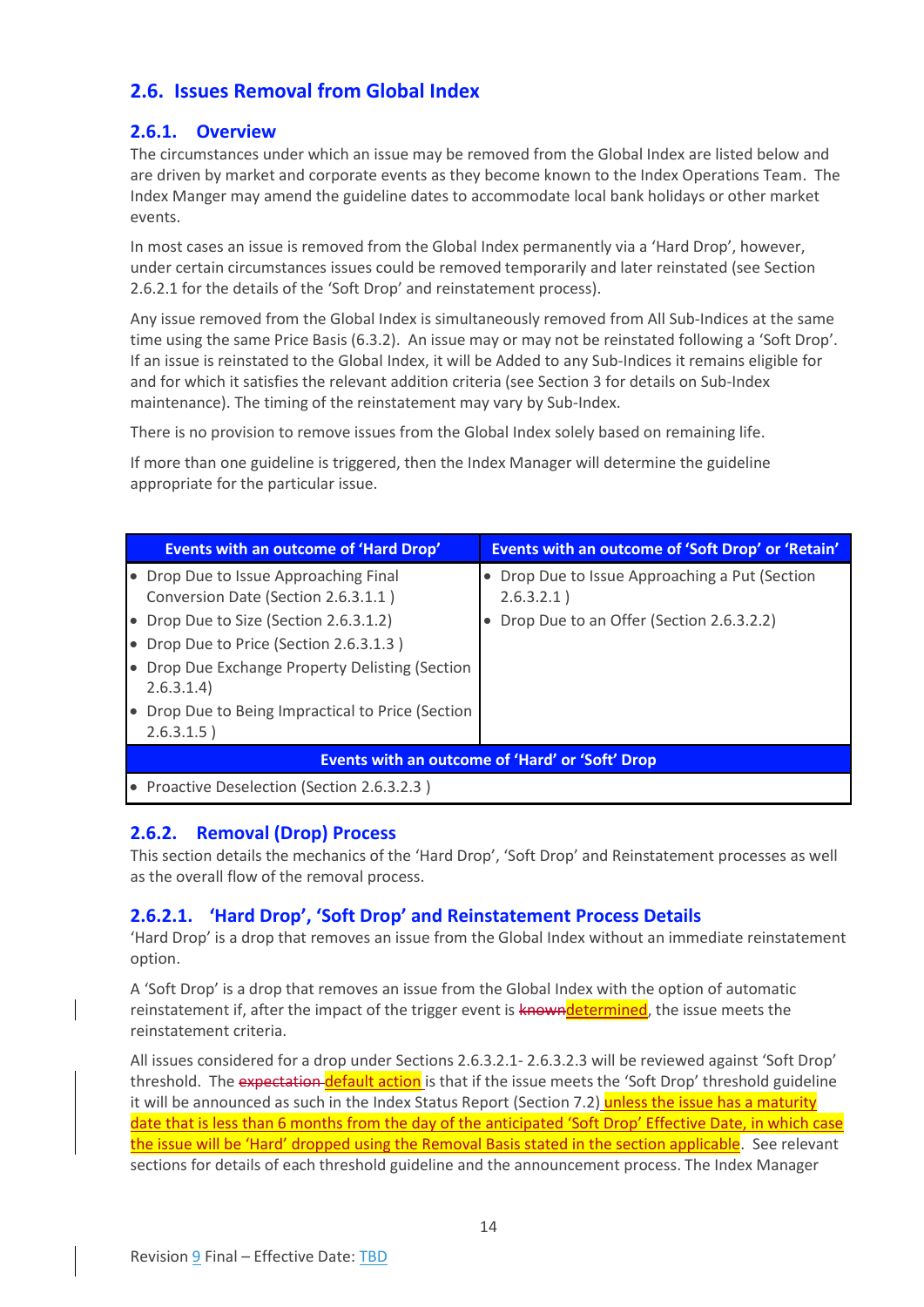may, from time to time and as appropriate, override the default action detailed in the guideline for a given issue. Any such actions will be advised to the User Base via the Index Status Report.

Any issue 'Soft' dropped from the Index will be monitored until the final results of the event that initiated the 'Soft Drop' are available to the Index Operations Team. When the outcome is known the issue will be considered for reinstatement to the Global Index. If no results that are explicitly stated as the outcome of the event that triggered the 'Soft Drop' are available to the Index Operations Team on the 1st Workday immediately following the 2 calendar months from the event´s final Settlement Date or Exercise / Closing Date if no Settlement Date is known ('no result' monitoring period), the issue will be tested for reinstatement based on the information available on that day.

The Index Manager may **extend the 'no result' monitoring period and** after an exceptionally long period elapsing since the final Settlement Date or Exercise / Closing Date, if no Settlement Date is known, of the event that triggered the 'Soft Drop' the initial 'Soft Drop' Effective Date designate the issue as 'No Longer Eligible for Reinstatement'.

An issue considered for reinstatement is tested using the Outstanding Issues Proceeds effective EoD on the day the outcome of the event that caused the 'Soft Drop' is known based on the procedure detailed in Section [2.6.3.1.2](#page-17-0) (Size) an[d 2.6.3.1.3](#page-18-1) (Price). The issue must satisfy BOTH Size and Price tests during the same period to be reinstated as well as have a maturity date that is more than 6 months from the Workday immediately after the anticipated Reinstatement Date. In addition to the Size and the Price tests, for issues tested following 'no result' monitoring period, the issue will need to meet the Qualifying Price Conditions (Section [6.2.2\)](#page-51-3) regardless of its Region; for clarity, minimum 2 qualifying prices must be available to carry out Qualified Price Testing.

Reinstatement to Sub-Indices is done in accordance with eligibility criteria applicable for each of the Sub-Indices. Reinstatement of eligible issues is treated in the same way as any other Add. See Section [3](#page-26-0) for full details.

The Reinstatement Effective Date for the Global and Static Sub-Indices is determined by the Index Manager and may vary by the index family. Unless amended by the Index Manager, it will be the  $3^{rd}$ Workday following the Reinstatement Announcement Date.

All stages of the 'Soft Drop' and Reinstatement process will be reflected in the Index Status Report. Any issue 'Soft' dropped will remain on the Index Status Report until it is reinstated or confirmed as 'No Longer Eligible for Reinstatement'.

## <span id="page-15-0"></span>**2.6.2.2. Overall Flow of the Drop Process**

The Index Operations Team monitors all constituents of the Global Index against the removal guidelines. If any of the issues meet a removal guideline the Index Operations Team will notify the Index Manager indicating the default guideline applicable. The Index Manager will review the default action and may, if appropriate, override the default action stated in the guideline (see individual guidelines for further details).

All issues notified to the Index Manager will appear on the Index Status Report indicating the outcome of the review.

All stages of the process are reflected in the Index Status Report (Sectio[n 7.2\)](#page-59-2). Key dates in the process are listed below. The notification timeframes are defined in section [2.6.3.](#page-16-1)

- (i) **Drop Notification Date** The date the Index Manager is notified of the event.
- (ii) **'Soft' or 'Hard' Drop Announcement Date** The first day the action (which may include a review period) is announced.
- (iii) **Possible drop due to Size or Price Announcement Date**  The date a constituent failed EITHER the Size or the Price thresholds for 2 consecutive Weekdays.
- (iv) **'Soft Drop' Effective Date** The date on which the issue is removed from the Global Index and all Sub-Indices.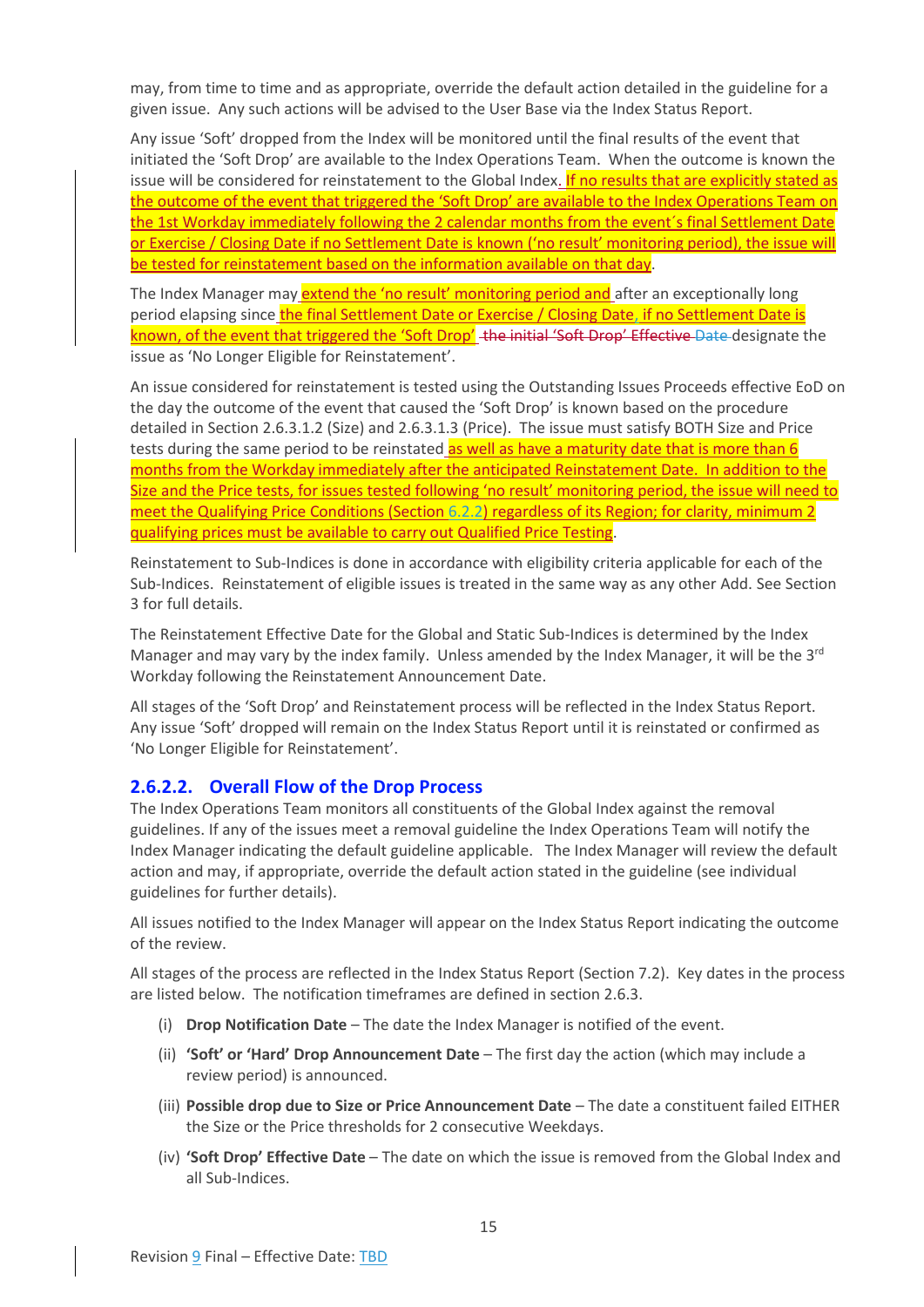- (v) **Reinstatement or 'No Longer Eligible for Reinstatement' Announcement Date** The date the outcome of the review of the results of the event that caused the 'Soft Drop' is announced.
- (vi) **Reinstatement Effective Date** The date on which the issue is added back to the Global Index.
- (vii)**'Hard Drop' Effective Date** The date on which the issue is removed from the Global Index and all Sub-Indices.

Issues 'Soft' dropped will remain on the Index Status Report until confirmed as Reinstated or as 'No Longer Eligible for Reinstatement'.

Issues announced as 'No Longer Eligible for Reinstatement' will remain on the Index Status Report for 3 consecutive Weekdays following such announcement.

### <span id="page-16-0"></span>**2.6.2.3. Index Manager Role in the Removal (Drop) Process**

The role of the Index Manager in the removal process is to review the proposed treatment basis and confirm or amend the proposed treatment.

If the feedback is requested, the Index Manager will review all feedback received by 12:00 London time on the 3<sup>rd</sup> Workday following the announcement of the drop, unless specified otherwise in the Index Status Report. **The presumption is that the proposed action is confirmed unless there is a clear reason to amend the proposed action.**

The Index Manager will take one of the following actions:

- (i) Confirm the issue as a Drop and the Type of the Drop on the terms stated in the Drop Announcement.
- (ii) Confirm the issue as a Drop on amended terms, the amendment may relate to the date and/or the price to be used for the Drop.
- (iii) Determine the issue is to be retained in the index. In this case the Index Status Report will be updated to reflect the decision. The record will remain on the Index Status Report for 3 consecutive Weekdays following such announcement.
- (iv) Ask User Base for further feedback. This will result in the decision being delayed and the status of the issue in the Index Status Report will be amended to reflect the status of the issue.

In all cases the Index Manager decision will be communicated to the User Base by means of the Index Status Report.

### <span id="page-16-1"></span>**2.6.3. Guidelines for removal**

The following sections set out the guidelines used to identify issues to be advised by the Index Operations Team to the Index Manager as candidates for consideration for removal.

### <span id="page-16-2"></span>**2.6.3.1. Events with an Outcome of 'Hard Drop'**

#### <span id="page-16-3"></span>**2.6.3.1.1. Drop Due to Issue Approaching a Final Conversion Date**

The Drop Notification Date will be the 15<sup>th</sup> Workday before the earlier of the last day to elect to convert or the last day on which action needs to be taken to allow the issue to be converted.

This guideline applies both to **issues which have been called** and **issues that are approaching maturity**.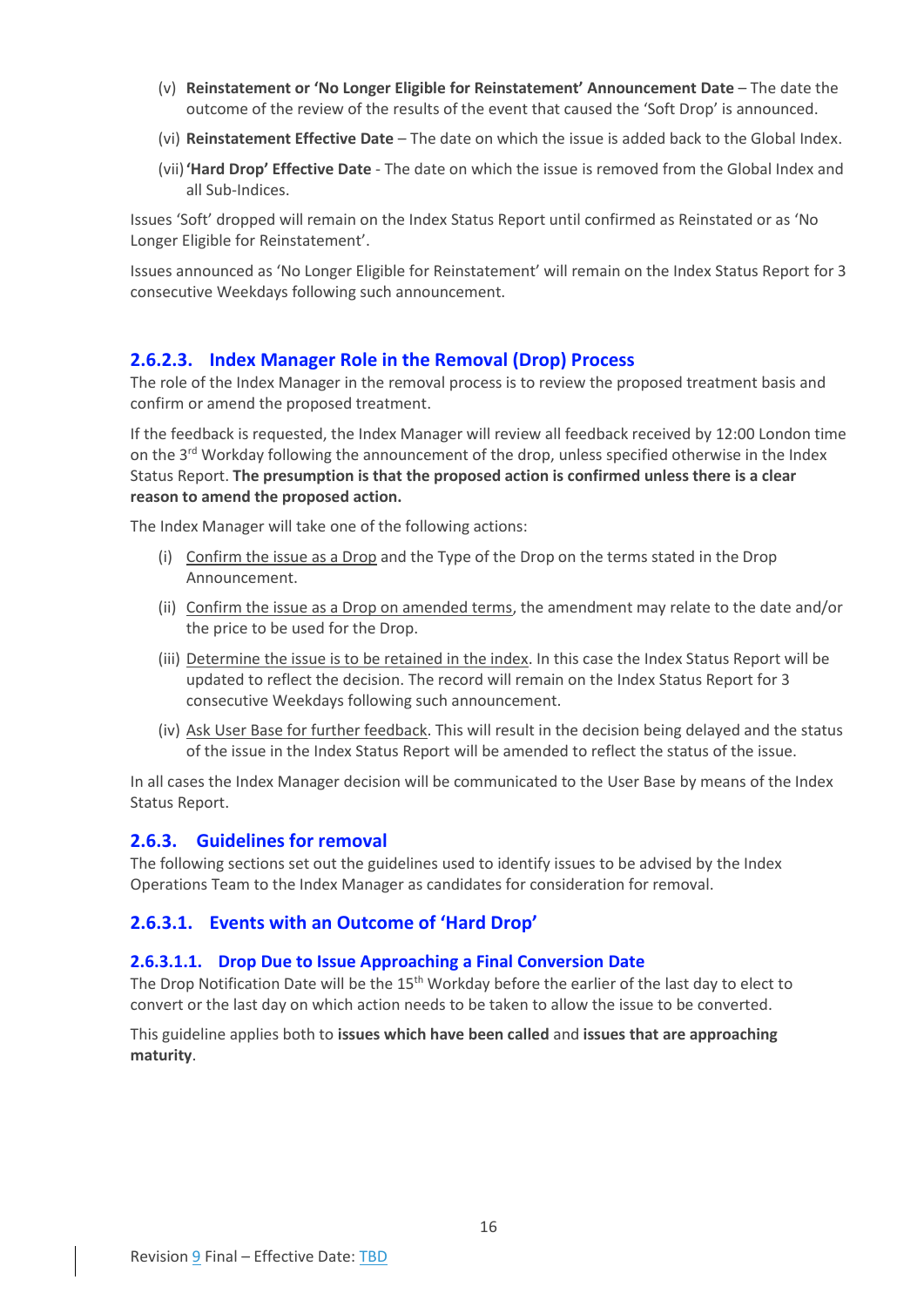| <b>Drop Due to Issue Approaching a Final Conversion Date</b> |                                                                                                                                                                                                                                          |  |  |
|--------------------------------------------------------------|------------------------------------------------------------------------------------------------------------------------------------------------------------------------------------------------------------------------------------------|--|--|
| Removal Basis                                                | <b>EOD Market Price on Drop Effective Date</b><br>$\bullet$<br>Price Basis (Section 6.3.2), Price Sources (Section 6.3.3)<br>٠                                                                                                           |  |  |
| Timing<br>Guidelines                                         | Drop Notification Date: see above<br>$\bullet$<br>Drop Announcement Date: 1 <sup>st</sup> Workday following Drop Notification Date<br>$\bullet$<br>Drop Effective Date: 6 <sup>th</sup> Workday from Drop Notification Date<br>$\bullet$ |  |  |

### <span id="page-17-0"></span>**2.6.3.1.2. Drop Due to Size**

All constituents of the Global Index are checked daily against the size thresholds stated below or upon any change to the Outstanding Issue Size (see Sectio[n 2.7\)](#page-24-0).

An issue will be dropped from the Index if the issue fails (i.e. does not meet) ANY of the thresholds listed below on 5 consecutive Weekdays except where the issue's Market price, as determined by EPS, is equal to or greater than 75% of the Accreted Issue Price, in which case the testing period would be 10 consecutive Weekdays. For issues where there has been a change to the Outstanding Issue Size, the issue is re-tested on the 5 Weekdays preceding the Change Notification Date (see Section [2.7\)](#page-24-0) using the new Outstanding Issue Size.

The Index Manager may also extend the duration of the testing periods, for up to a maximum of 6 weeks at a time, for all issues during any market wide events adversely affecting pricing. Any such change will be announced in the Index Status Report.

(i) Outstanding Issue Proceeds:

Must be greater than or equal to 75% of the Outstanding Issue Proceeds thresholds used for addition (Sectio[n 2.2.2\)](#page-9-0).

| <b>Region</b>     |                                | <b>Cash equivalent of 75% of</b><br><b>Outstanding Issue Proceeds*</b> |               | <b>Countries included in the Region</b>                                                                                                                                                                    |
|-------------------|--------------------------------|------------------------------------------------------------------------|---------------|------------------------------------------------------------------------------------------------------------------------------------------------------------------------------------------------------------|
| US                | <b>USD</b><br>225m             |                                                                        |               | US                                                                                                                                                                                                         |
| Europe**          | <b>USD</b><br>150 <sub>m</sub> | EUR.<br>131.25m                                                        | GBP<br>112.5m | Austria, Belgium, Denmark, Finland, France,<br>Germany, Greece, Hungary, Ireland, Italy,<br>Liechtenstein, Luxembourg, Netherlands,<br>Norway, Poland, Portugal, Russia, Spain,<br>Sweden, Switzerland, UK |
| Other             | <b>USD</b><br>150 <sub>m</sub> |                                                                        |               | Any country not listed under US, Europe, Asia<br>ex-Japan or Japan regions.                                                                                                                                |
| Asia ex-<br>Japan | <b>USD</b><br>75 <sub>m</sub>  |                                                                        |               | China, India, Indonesia, Malaysia, Pakistan,<br>Philippines, Singapore, South Korea, Taiwan,<br>Thailand, Vietnam.                                                                                         |
| Japan**           | <b>USD</b><br>75 <sub>m</sub>  | JPY 8,250m                                                             |               | Japan                                                                                                                                                                                                      |

\*For issues not denominated in USD the Outstanding Issue Proceeds will be translated to USD at the FX rates used for Global Index calculations.

\*\* For issues denominated in a currency specified as a threshold, the local currency threshold will apply, for other issues the Outstanding Issue Proceeds will be translated to USD at the FX rates used for Global Index calculations.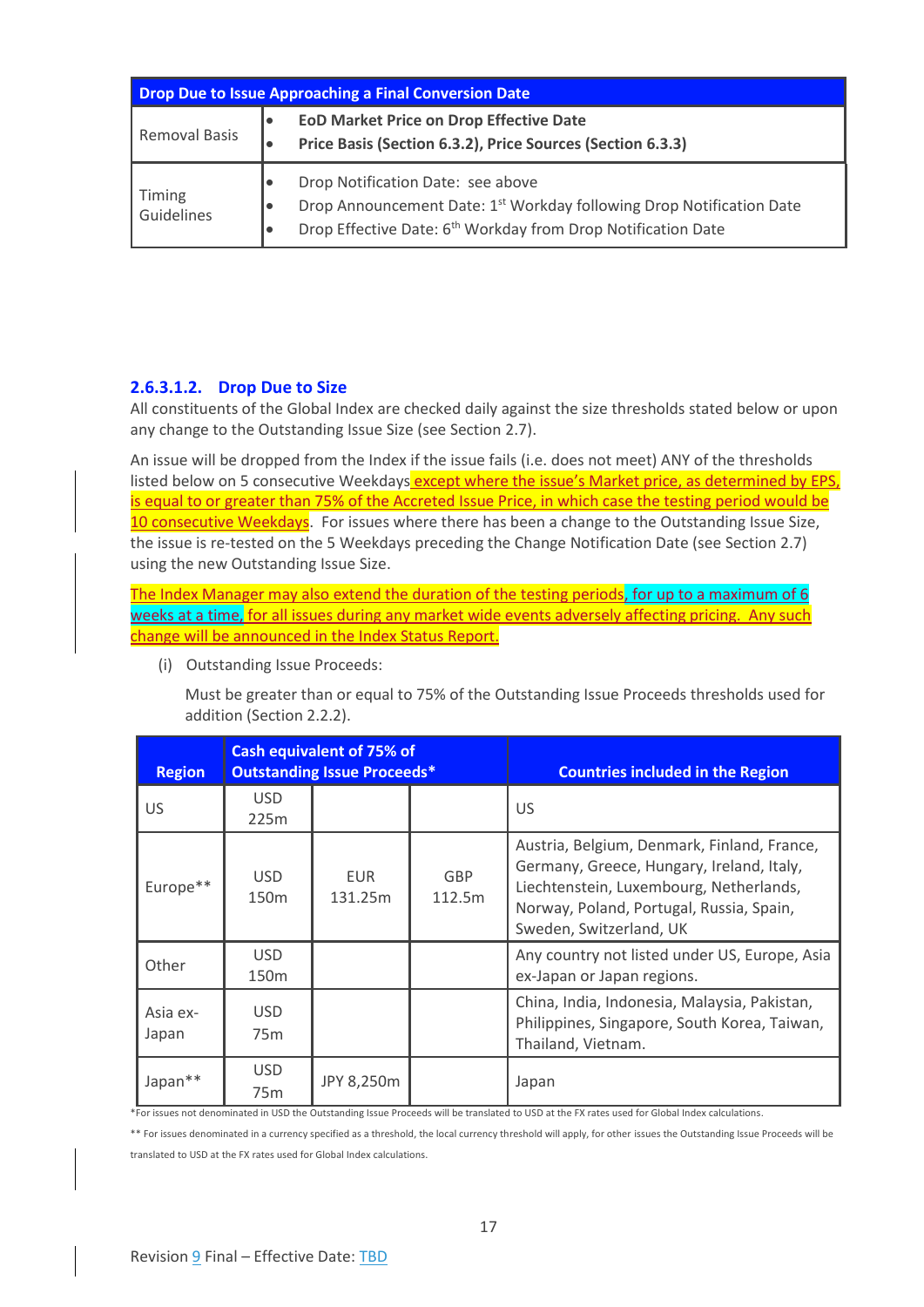<span id="page-18-0"></span>(ii) Market Capitalisation:

Must be greater than or equal to USD 75m, and greater than or equal to the lesser of USD 400m and 30% of the Accreted Issue Proceeds.

Any issue failing a threshold on 2 consecutive Weekdays, excluding issues being tested due to the change in the Outstanding Issue Size, will be included in the Index Status Report issued on the following Workday as a 'Potential Drop Due to Size'. Once announced as such, the issue will either remain on the Index Status Report until it is announced as a Drop or will be removed from the report the Workday after it no longer fails the threshold that triggered the announcement.

| <b>Drop Due to Size</b>    |           |                                                                                                                                          |  |
|----------------------------|-----------|------------------------------------------------------------------------------------------------------------------------------------------|--|
|                            | l e       | <b>EOD Market Price on Drop Effective Date</b>                                                                                           |  |
| <b>Removal Basis</b><br>I۰ |           | Price Basis (Section 6.3.2), Price Sources (Section 6.3.3)                                                                               |  |
| <b>Timing</b>              |           | Drop Notification Date: 1 <sup>st</sup> Workday following the 5 <sup>th</sup> consecutive day of<br>the issue failing the Size threshold |  |
| Guidelines                 |           | Drop Announcement Date: The same as Drop Notification Date                                                                               |  |
|                            | $\bullet$ | Drop Effective Date: 2 <sup>nd</sup> Workday following the Drop Notification Date                                                        |  |

Removal guidelines, where applicable, for issues re-tested after the change in Outstanding Issue Size are detailed in Sectio[n 2.7.3.](#page-24-3)

## <span id="page-18-1"></span>**2.6.3.1.3. Drop Due to Price**

All constituents of the Global Index are checked daily against both price spread thresholds stated below. An issue will be dropped from the Index if the issue fails EITHER of the thresholds on 5 consecutive Weekdays except where the issue's Market price, as determined by EPS, is equal to or greater than 75% of the issue's Accreted Issue Price, in which case the testing period would be 10 consecutive Weekdays.

The Index Manager may also extend the duration of the testing periods, for up to a maximum of 6 weeks at a time, for all issues during any market wide events adversely affecting pricing. Any such change will be announced in the Index Status Report.

| <b>Price Spread</b><br><b>Threshold type</b> | <b>Threshold</b> |
|----------------------------------------------|------------------|
| Face value                                   | >4%              |
| <b>Bid price</b>                             | $>6\%$           |

Any issue failing a threshold on 2 consecutive Weekdays will be included in the Index Status Report issued on the following Workday as a 'Potential Drop Due to Price'. Once announced as such, the issue will either remain on the Index Status Report until it is announced as a Drop or will be removed from the report the Workday after it no longer fails the threshold that triggered the announcement.

| Drop Due to Price    |                                                                                                                                                |  |  |
|----------------------|------------------------------------------------------------------------------------------------------------------------------------------------|--|--|
| <b>Removal Basis</b> | <b>EOD Market Price on Drop Effective Date</b><br>$\bullet$<br>Price Basis (Section 6.3.2), Price Sources (Section 6.3.3)<br>٠                 |  |  |
| Timing               | Drop Notification Date: 1 <sup>st</sup> Workday following the 5 <sup>th</sup> consecutive day of<br>٠<br>the issue failing the Price threshold |  |  |
| Guidelines           | Drop Announcement Date: The same as Drop Notification Date<br>$\bullet$                                                                        |  |  |
|                      | Drop Effective Date: 2 <sup>nd</sup> Workday following the Drop Notification Date<br>٠                                                         |  |  |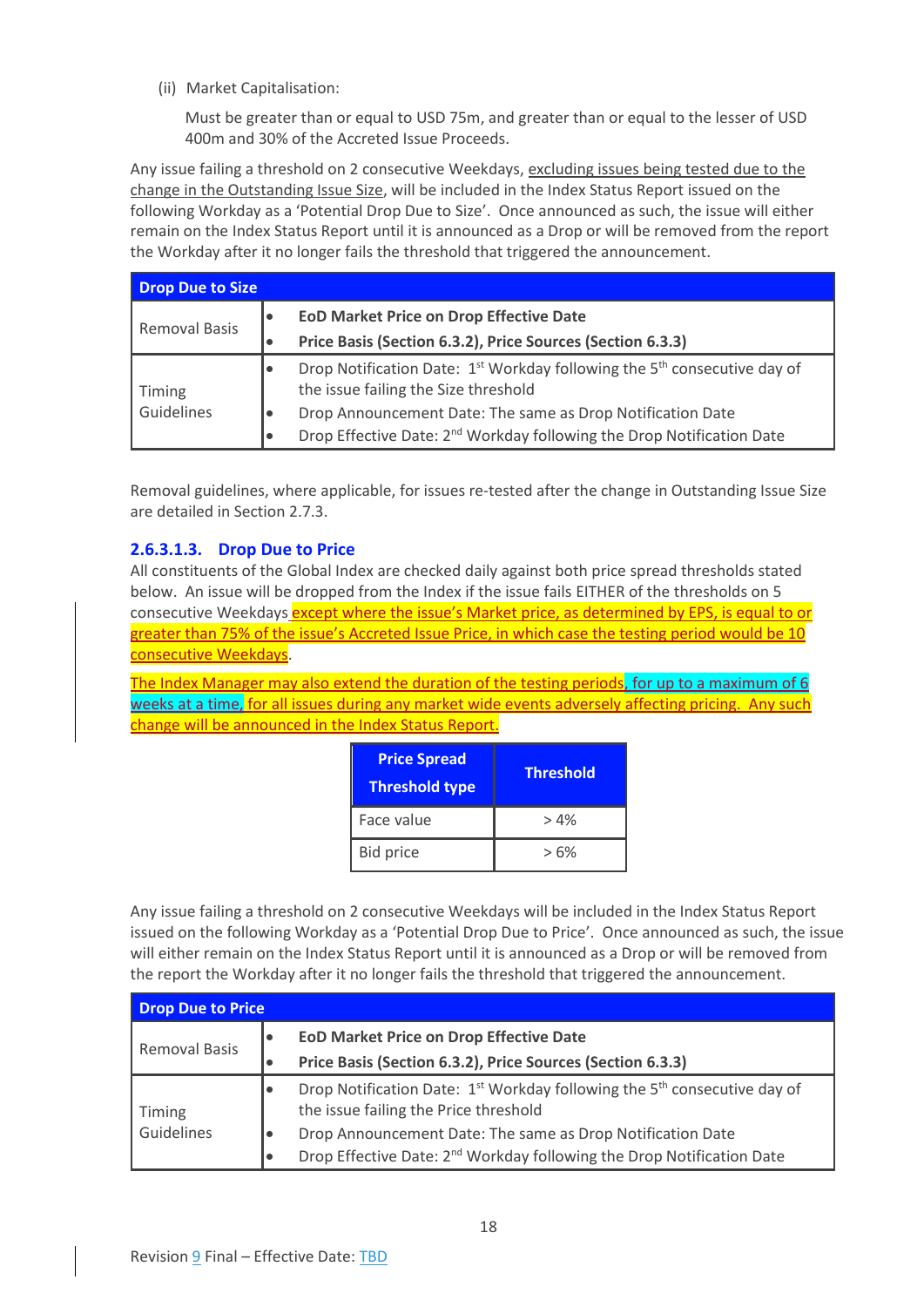## <span id="page-19-1"></span>**2.6.3.1.4. Drop due to Exchange Property Delisting**

As soon as the Index Operations Team becomes aware of the de-listing, the following will apply:

| <b>Drop due to Exchange Property Delisting</b> |                                                                                                   |  |  |
|------------------------------------------------|---------------------------------------------------------------------------------------------------|--|--|
| <b>Removal Basis</b>                           | <b>EoD Market Price on Drop Effective Date</b>                                                    |  |  |
|                                                | Price Basis (Section 6.3.2), Price Sources (Section 6.3.3)                                        |  |  |
| Timing                                         | Drop Notification Date: The same day the Index Operations Team becomes<br>aware of the de-listing |  |  |
| Guidelines                                     | Drop Announcement Date: The same as Drop Notification Date                                        |  |  |
|                                                | Drop Effective Date: 2 <sup>nd</sup> Workday following the Drop Notification Date<br>lo           |  |  |

### <span id="page-19-2"></span>**2.6.3.1.5. Drop Due to Being Impractical to Price**

For an issue to become impractical to price BOTH of the following conditions must be satisfied.

- (i) An acceptable price is not available from any Recognised Convertible Exchange
- (ii) An EPS Closing Price is not available, or EPS have notified that pricing of the issue will be terminated

Once the Index Manager is notified by the Index Operations Team and / or by EPS (section [6.3.7\)](#page-54-3), the Index Manager will determine if a price is an acceptable price in the context of condition (i). The Index Manager may determine that a further review of the circumstances is required prior to announcing the drop.

| Drop Due to Being Impractical to Price |                                                                                                                                                                                                                                     |  |  |
|----------------------------------------|-------------------------------------------------------------------------------------------------------------------------------------------------------------------------------------------------------------------------------------|--|--|
| <b>Removal Basis</b>                   | Price as determined by the Index Manger                                                                                                                                                                                             |  |  |
| Timing<br>Guidelines                   | Drop Notification Date: The day the Index Manager is notified<br>10<br>Drop Announcement Date: As determined by the Index Manager<br>, ●<br>Drop Effective Date: 2 <sup>nd</sup> Workday following the Drop Notification Date<br>10 |  |  |

## <span id="page-19-0"></span>**2.6.3.2. Events with an Outcome of 'Soft Drop' or 'Retain'**

### <span id="page-19-3"></span>**2.6.3.2.1. Drop Due to Issue Approaching a Put**

For an issue approaching a Put, the Drop Notification Date is normally the  $11<sup>th</sup>$  Workday prior to the last date on which a holder may elect to 'Put' rather than retain the issue. For issues with terms that allow the holder to submit and then withdraw their notice the last day on which the notice may be withdrawn is the relevant date.

The Index Operations Team will advise the Index Manger if an issue is less than or equal to the 'Soft Drop' threshold for the Put. An issue that meets the removal guideline will be 'Soft' dropped from the Global Index. The Index Manager may, taking into account market conditions and other relevant factors, determine that the issue will not be treated as set out in the tables below.

| 'Soft Drop' Put Threshold<br><b>Determination Ratio</b> |
|---------------------------------------------------------|
| Market Price<br>Put Price                               |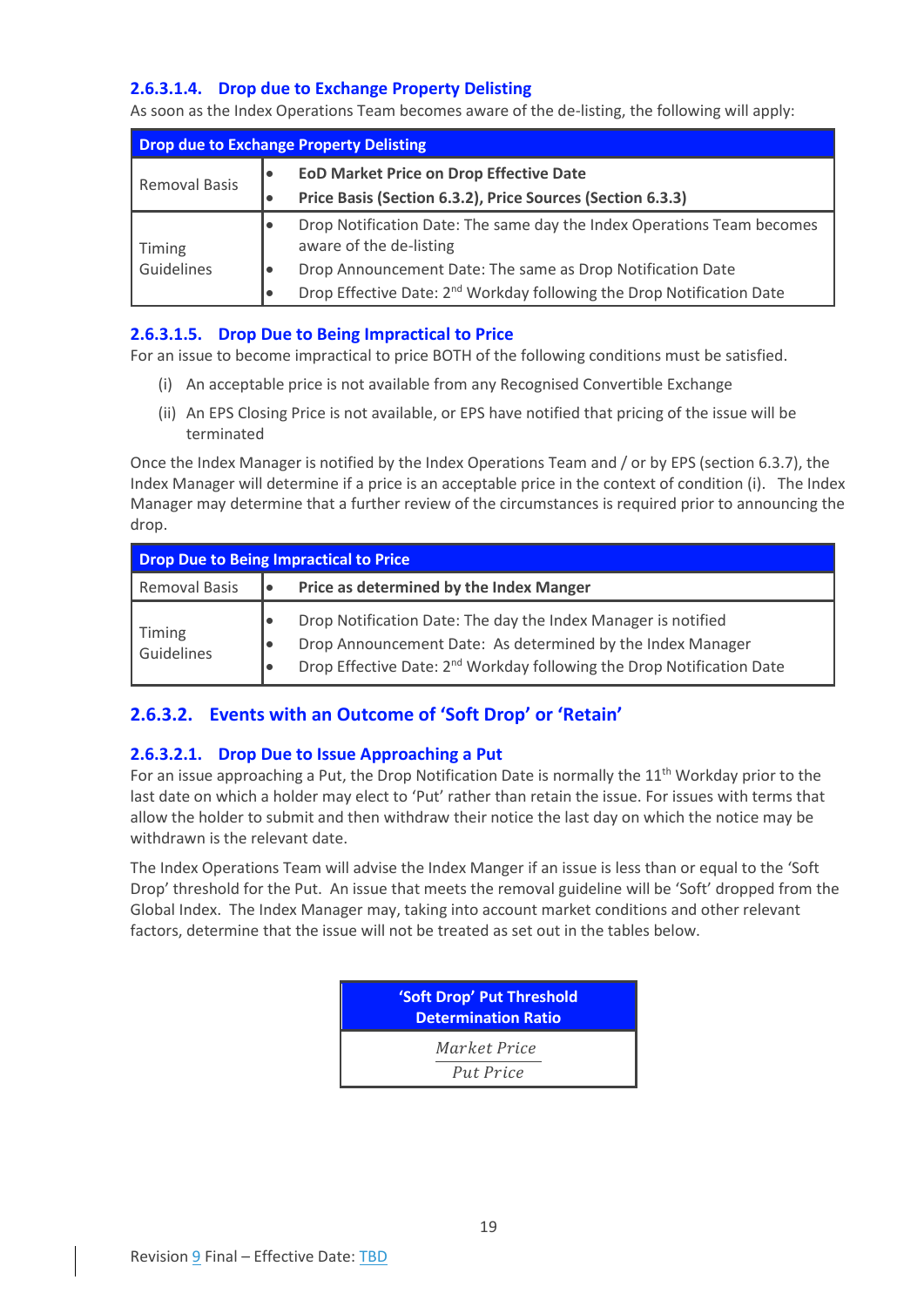| <b>Index Action</b>                    | <b>Announcement of the Action</b><br>is more than 15 Workdays<br>before the Put Date | <b>Announcement of the</b><br><b>Action 15 Workdays or</b><br>less before the Put Date |
|----------------------------------------|--------------------------------------------------------------------------------------|----------------------------------------------------------------------------------------|
| Issues is retained in the index.       | Ratio $>105\%$                                                                       | Ratio $>102\%$                                                                         |
| Issue is 'Soft' dropped from the index | Ratio $\leq 105\%$                                                                   | Ratio ≤ 102%                                                                           |

'Soft' dropped issues will be monitored for reinstatement until the result of the Put is known see Sectio[n 2.6.2.1](#page-14-3) for the full detail of the process following a 'Soft Drop' action.

| 'Soft Drop' and Reinstatement (where applicable) |   |                                                                                        |  |  |
|--------------------------------------------------|---|----------------------------------------------------------------------------------------|--|--|
| <b>Removal Basis</b>                             |   | EoD Market Price On 'Soft Drop' Effective Date                                         |  |  |
|                                                  |   | Price Basis (Section 6.3.2), Price Sources (Section 6.3.3)                             |  |  |
|                                                  | ٠ | Drop Notification Date: (see above)                                                    |  |  |
| 'Soft Drop' timing<br>guidelines                 |   | Drop Announcement Date: Workday following the Drop<br><b>Notification Date</b>         |  |  |
|                                                  |   | 'Soft Drop' Effective Date: 6th Workday following the Drop<br><b>Notification Date</b> |  |  |
| <b>Reinstatement Timing</b><br>Guidelines        |   | See Section 2.6.2.1                                                                    |  |  |

If the issue is not 'Soft' dropped, and some or all holders elect for early redemption, then the index will take the following actions:

| <b>Amount Outstanding After Put</b> | <b>Index Action</b>                                                                                                                                                                  |
|-------------------------------------|--------------------------------------------------------------------------------------------------------------------------------------------------------------------------------------|
| ≤20% of Original Issue Size         | The Outstanding Issue Size will be amended to reflect the<br>change. The change will be applied at the Put Price.                                                                    |
|                                     | In most circumstances an issue will no longer be eligible for<br>retention in the Index due to the size test and therefore the<br>action will be to Drop the issue at the Put Price. |
| >20% of Original Issue Size         | The change will be treated as a regular change in Outstanding<br>Issue Size with the change applied using the Bid price on the<br>Effective Date.                                    |
|                                     | In some circumstances an issue will no longer be eligible for<br>retention in the Index due to the size test and therefore the<br>action will be to Drop the issue at the Bid Price. |

### <span id="page-20-0"></span>**2.6.3.2.2. Drop Due to an Offer**

This guideline deals with situations where the issue becomes the subject of an Offer, examples of such events are:

- Offer to purchase the convertible by the issuer or another entity
- Offer to pay holders a cash amount in consideration of a terms change
- Offer to pay holders a cash amount in consideration of the holder not exercising a Put option
- Offer to exchange the issue for a new or existing issue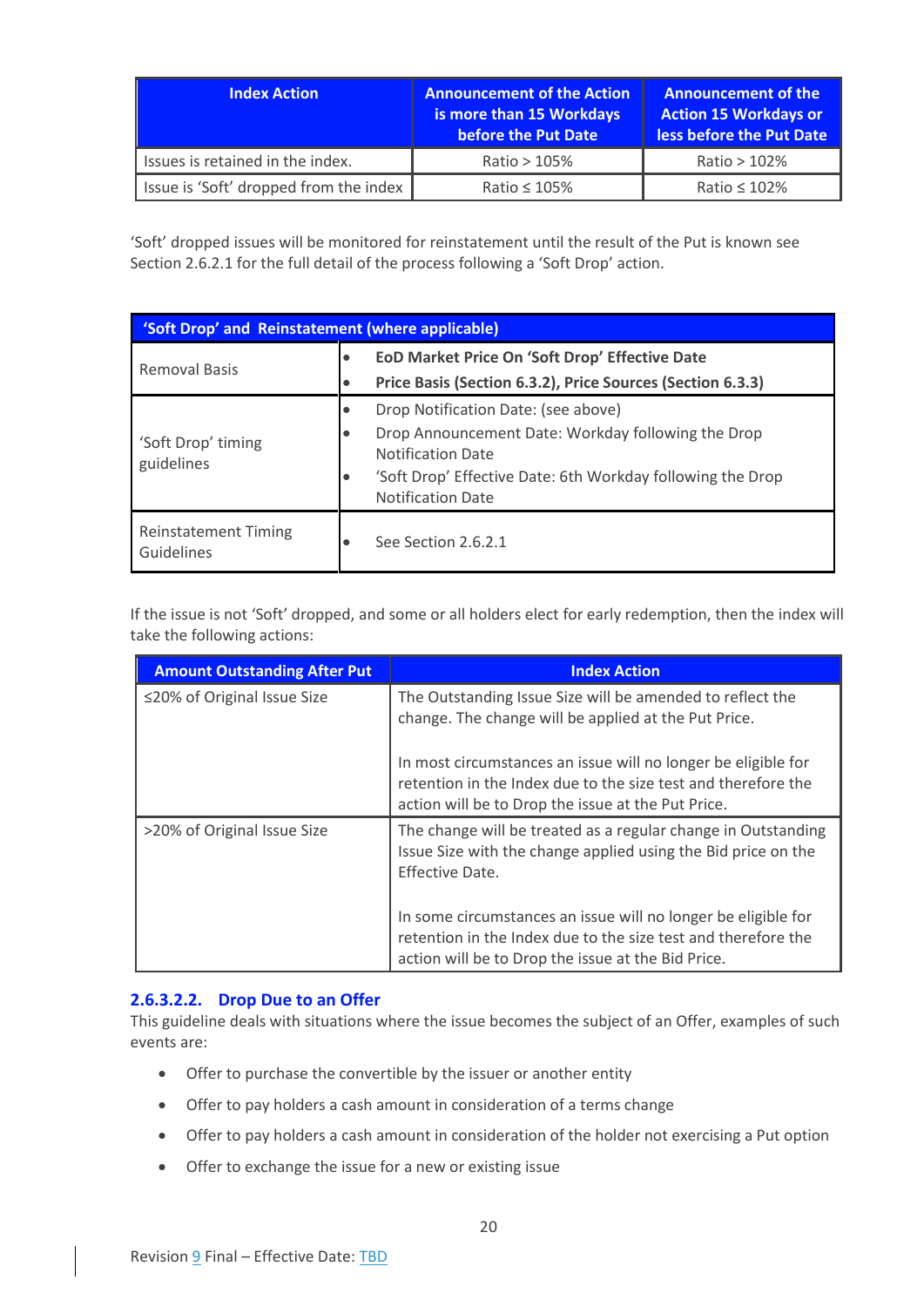The Index Operations Team will advise the Index Manger of the Offer details and suggest the classification of the Offer as soon as the Offer details are known to the Index Operations Team.

Possible Offer classifications along with the default treatments are detailed below. For the Offer confirmed as 'Long' the day the Index Manager is advised of such Offer will be treated as Drop Notification Date.

In the case of an Offer with terms that allow the holder to submit and then withdraw their acceptance the last day on which the acceptance may be withdrawn will be used to determine the classification of the Offer.

The Index Manager will review the proposed basis and may amend the classification of the Offer and / or the details of the default action for the proposed classification.

Any default action described in the following table which includes a change in Outstanding Issue Size is subject to the Outstanding Issue Size Change process detailed in Sectio[n 2.7.](#page-24-0)

(i) Partial Offer

| <b>Description</b>                                                                                                                                                                                                                                             | <b>Default Action</b>                                                                                                                 |
|----------------------------------------------------------------------------------------------------------------------------------------------------------------------------------------------------------------------------------------------------------------|---------------------------------------------------------------------------------------------------------------------------------------|
| Offers where the offer does<br>not apply to the entire<br>Amount Outstanding of the<br>issue and the maximum<br>amount that could be<br>accepted is such that more<br>than 20% of the original issue<br>size would remain outstanding<br>in all circumstances. | Will remain in the Index and the result of the Offer is reflected<br>in a change in Outstanding Issue Size for the Index constituent. |

#### (ii) Exchange Offer

| <b>Description</b>                                                                                 | <b>Default Action</b>                                                                                                                                                              |
|----------------------------------------------------------------------------------------------------|------------------------------------------------------------------------------------------------------------------------------------------------------------------------------------|
| Offers where the offer is                                                                          | Will remain in the Index and the result of the offer is reflected in<br>a change in Outstanding Issue Size for the Index constituent.                                              |
| to exchange the issue for<br>another issue which<br>would be eligible for<br>addition to the Index | The issue offered in exchange if eligible for addition (Section<br>2.2.1) and is above the thresholds in Section 2.6.3.1.2, the issue<br>will be automatically added to the Index. |
| should the size be<br>sufficient.                                                                  | The change in Outstanding Issue Size and the addition, where<br>appropriate, of the offered issue will occur on the same day and<br>at the same value.                             |

### (iii) Short Offer

**Description Default Action**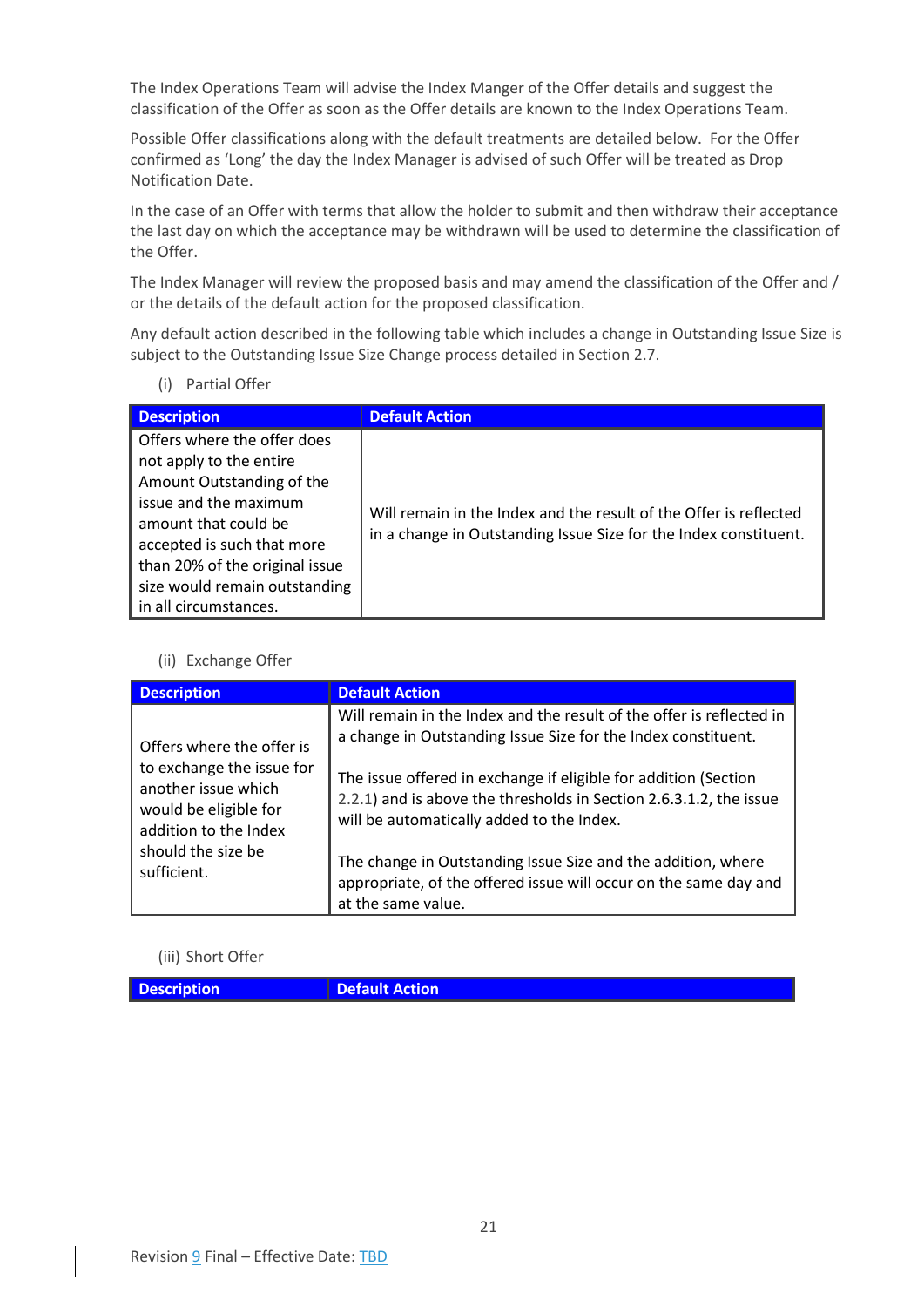|                                                                                                                                    |                            | Will remain in the Index and the result of the offer is reflected in<br>a change in Outstanding Issue Size for the Index constituent.                                                               |
|------------------------------------------------------------------------------------------------------------------------------------|----------------------------|-----------------------------------------------------------------------------------------------------------------------------------------------------------------------------------------------------|
|                                                                                                                                    | Amount Out.<br>After Offer | <b>Index Action</b>                                                                                                                                                                                 |
|                                                                                                                                    | ≤20% of Original           | The Outstanding Issue Size will be amended<br>to reflect the change. The change will be<br>applied at the Offer Price.                                                                              |
| Offers where the last day<br>on which the offer can be<br>accepted is less than 5<br>Weekdays after the date<br>on which the offer | <b>Issue Size</b>          | In most circumstances an issue will no longer<br>be eligible for retention in the Index due to<br>the size test and therefore the action will be<br>to Drop the issue at the Offer Price.           |
| becomes known to the<br>Index Manager.                                                                                             | >20% of Original           | The change, if any, will be treated as a<br>regular change in Outstanding Issue Size<br>with the change applied using the Market<br>Price (Bid) on the Effective Date.                              |
|                                                                                                                                    | <b>Issue Size</b>          | In some circumstances an issue will no<br>longer be eligible for retention in the Index<br>due to the size test and therefore the action<br>will be to Drop the issue at the Market Price<br>(Bid). |

| <b>Short Offer</b>                         |                        |                                                                                                                                                                                                             |
|--------------------------------------------|------------------------|-------------------------------------------------------------------------------------------------------------------------------------------------------------------------------------------------------------|
| <b>Removal Basis</b><br>(where applicable) | $\bullet$              | Offer Price on Drop Effective Date (<20% of Original Issue Size)<br><b>OR</b><br>EoD Market Price on Drop Effective Date (>20% of Original Issue Size)                                                      |
| <b>Timing Guidelines</b>                   | $\bullet$<br>$\bullet$ | Drop Announcement Date: the same day as when the Amount<br>Outstanding after the Offer is completed becomes known to the<br><b>Index Manager</b><br>Drop Effective Date: as determined by the Index Manager |

## (iv) Long Offer

| <b>Description</b>                                                                               | <b>Default Action</b>                                                                                                                         |
|--------------------------------------------------------------------------------------------------|-----------------------------------------------------------------------------------------------------------------------------------------------|
| Offers where the last day<br>on which the offer can be                                           | Will be 'Soft' dropped.                                                                                                                       |
| accepted is 5 Weekdays<br>days or more after the<br>offer becomes known to<br>the Index Manager. | 'Soft' dropped issues will be monitored for reinstatement in line<br>with the reinstatement monitoring process detailed in Section<br>2.6.2.1 |

| <b>Basis and Timing Guidelines</b> |  |                                                |
|------------------------------------|--|------------------------------------------------|
| <b>Removal Basis</b>               |  | EoD Market Price on 'Soft Drop' Effective Date |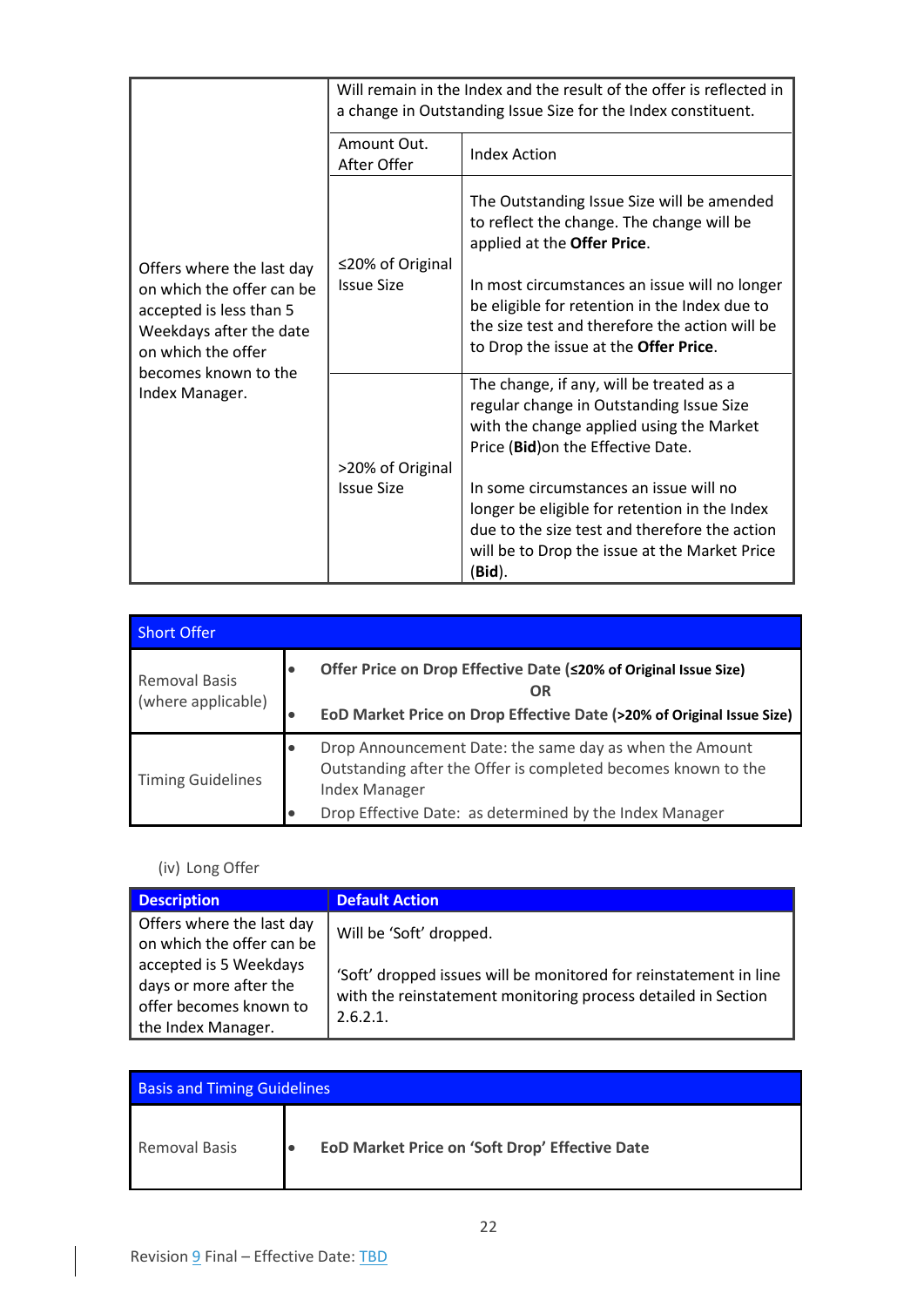| <b>Timing Guidelines</b>      | Drop Announcement Date: the same day as Drop Notification Date<br>'Soft Drop' Effective Date: 1 <sup>st</sup> Workday following the Drop<br><b>Notification Date</b> |
|-------------------------------|----------------------------------------------------------------------------------------------------------------------------------------------------------------------|
| 'Long Offer'<br>Reinstatement | See Section 2.6.2.1                                                                                                                                                  |

### <span id="page-23-0"></span>**2.6.3.2.3. Proactive Deselection**

There are circumstances where a judgment is required to establish the most appropriate action to take in respect of the possible removal of an issue from the Global Index.

As and when the Index Operations Team become aware of such circumstances the Index Operations Team will advise the Index Manager of the details of the circumstances and the Index Manager will decide if the issue is to be removed from the Global Index, and, if the issue is to be removed from the Global Index, then the Index Manager will decide on the date and price of the removal.

The process may or may not include the 'Soft Drop' event (Section [2.6.2.1](#page-14-3)). If the 'Soft Drop' option is used, the Reinstatement basis will be included in the announcement.

It is not possible to anticipate all circumstances that might require proactive deselection, however, examples of such circumstances are:

- An issue with time limited enhanced conversion terms
- An issue associated with a complex merger or takeover
- An issue where a corporate event associated with the Exchange Property might trigger a holder to convert
- An issue where an event could, on a long-term basis, materially affect the liquidity of either the issue or its underlying

In addition to these specific circumstances the Index Manager may, as described above, decide that it is appropriate for an issue to be removed from the Global Index. In such circumstances the Index Manager will decide on the date and price of the removal.

Actions taken under this guideline will be included in the Index Status Report in the same format as other Drops, however the basis of the Drop will be highlighted in the notes section of the report.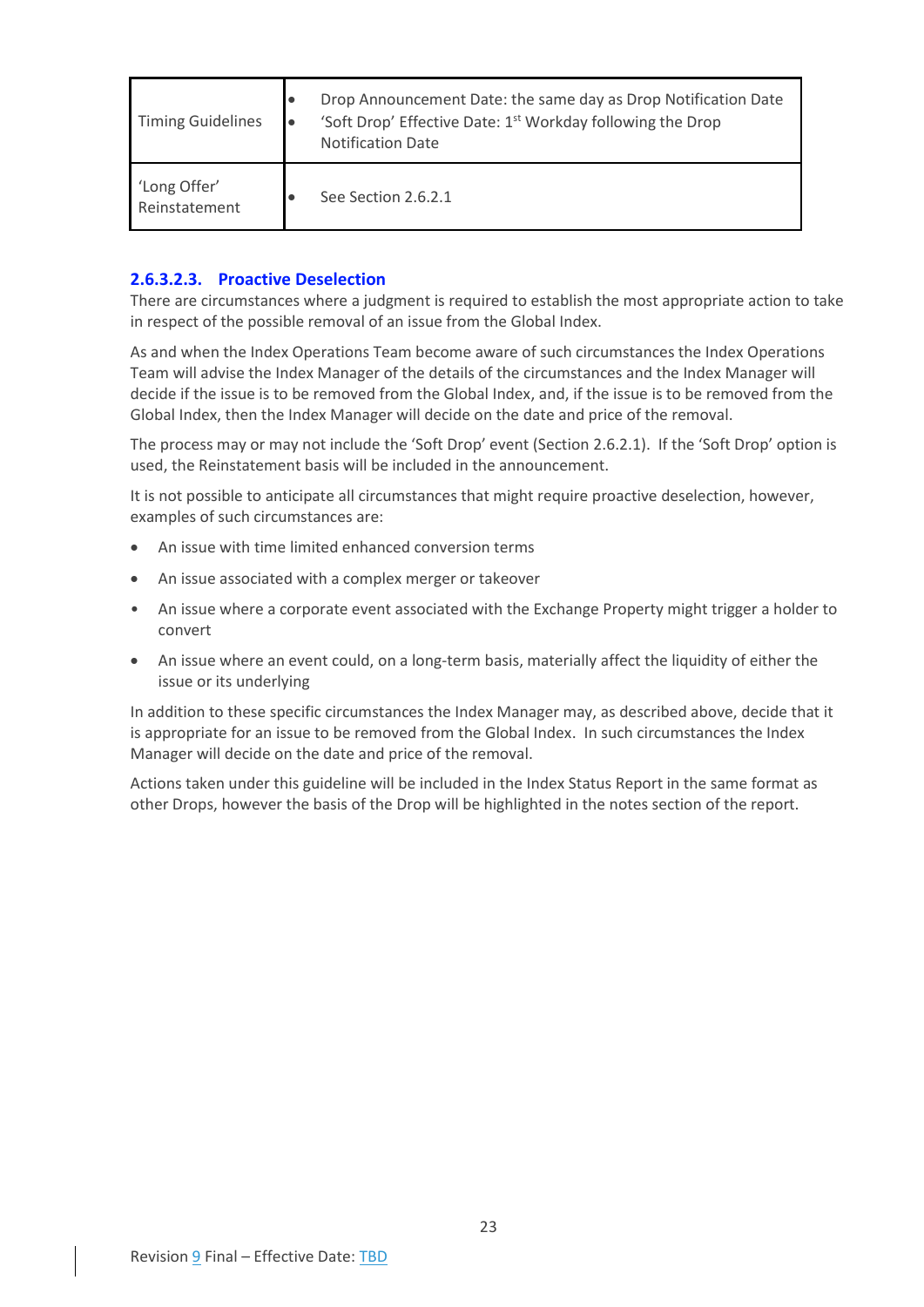## <span id="page-24-0"></span>**2.7. Outstanding Issue Size Changes**

The Outstanding Issue Size of each issue in the Global Index is monitored daily by the Index Operations Team. When the Index Operations Team becomes aware of a change in the Outstanding Issue Size for a constituent of the Global Index then the Index Operations Team will inform the Index Manager of the classification of the change and the proposed basis for handling it.

A change in the Outstanding Issue Size can be either classified as a 'Small Adjustment' or as 'Substantial Change'. All changes of Outstanding Issue Size whether classified as 'Small' or 'Substantial' are checked using the guidelines for the Drop due to Size in Section [2.6.3.1.2](#page-17-0) based the new Outstanding Issue Size effective EoD on Change Notification Date. An issue where the change in the Outstanding Issue Size causes it to fail the conditions in Sectio[n 2.6.3.1.2](#page-17-0) will be classified as 'Substantially All Retired'.

The Index Manager will review the proposed basis and may amend the classification assigned to the change and / or the details of the default treatment for the proposed classification. The default treatment for each of the classifications is detailed below.

## <span id="page-24-1"></span>**2.7.1. Small adjustments**

Where the Outstanding Issue Size change represents a change in Market Capitalisation that is less than USD100m then the guidelines are:

| <b>Small Adjustment</b> |                                                                                                                             |  |  |  |  |
|-------------------------|-----------------------------------------------------------------------------------------------------------------------------|--|--|--|--|
| <b>Change Basis</b>     | <b>EOD Market Price on Change Effective Date</b><br>٠                                                                       |  |  |  |  |
|                         | Price Basis (Section 6.3.2), Price Sources (Section 6.3.3)<br>٠                                                             |  |  |  |  |
| Timing<br>Guidelines    | Change Notification Date: the day Index Operations Team informs the Index<br>$\bullet$<br>Manager of the change (see above) |  |  |  |  |
|                         | Change Announcement Date: The same as Change Notification Date<br>$\bullet$                                                 |  |  |  |  |
|                         | Change Effective Date: 1 <sup>st</sup> Workday following Change Notification Date<br>$\bullet$                              |  |  |  |  |

## <span id="page-24-2"></span>**2.7.2. Substantial Changes**

Where the Outstanding Issue Size change represents a change in Market Capitalisation that is USD100m or greater the guidelines are.

| <b>Substantial Changes</b> |                                                                                                                |  |  |  |  |
|----------------------------|----------------------------------------------------------------------------------------------------------------|--|--|--|--|
| <b>Change Basis</b>        | <b>EOD Market Price on Change Effective Date</b><br>Price Basis (Section 6.3.2), Price Sources (Section 6.3.3) |  |  |  |  |
| Timing<br>Guidelines       | Change Notification Date: the day Index Operations Team informs the Index<br>Manager of the change (see above) |  |  |  |  |
|                            | Change Announcement Date: The same as Change Notification Date<br>l O                                          |  |  |  |  |
|                            | Change Effective Date: 5 <sup>th</sup> Workday following Change Notification Date<br>$\bullet$                 |  |  |  |  |

## <span id="page-24-3"></span>**2.7.3. Substantially All Retired**

Where the change in the Outstanding Issue Size causes the issue to fail the Size test in Sectio[n 2.6.3.1.2](#page-17-0) when re-tested on the 5 Weekdays preceding the Drop Notification Date using the new Outstanding Issue Size.

| Drop Due to Size     |     |                                                                                                              |  |  |  |
|----------------------|-----|--------------------------------------------------------------------------------------------------------------|--|--|--|
| <b>Removal Basis</b> | l e | <b>EOD Market Price on Drop Effective Date</b>                                                               |  |  |  |
|                      | l e | Price Basis (Section 6.3.2), Price Sources (Section 6.3.3)                                                   |  |  |  |
| Timing               |     | Drop Notification Date: the day Index Operations Team informs the Index<br>Manager of the change (see above) |  |  |  |
| Guidelines           |     | Drop Announcement Date: The same as Drop Notification Date                                                   |  |  |  |
|                      | l e | Drop Effective Date: 2 <sup>nd</sup> Workday following the Drop Notification Date                            |  |  |  |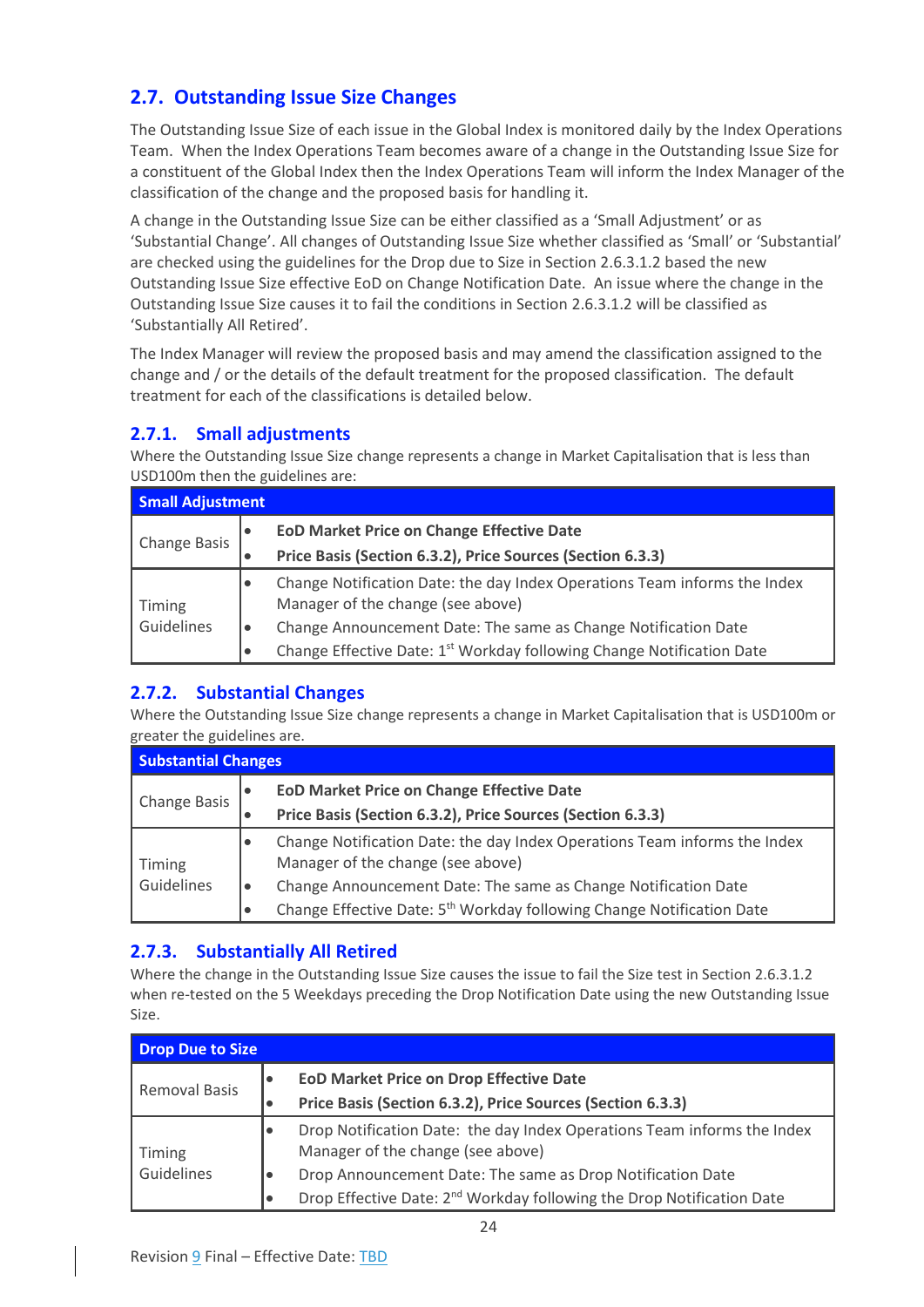## <span id="page-25-0"></span>**2.8. Other Changes**

## <span id="page-25-1"></span>**2.8.1. Technical Changes**

Issues in the Global Index are subject to Technical Add and Technical Drop when certain features of the issue change. The most common event that may require a technical change is a merger or takeover that results in a change to the Exchange Property of the issue. This may be reflected in the Global Index by the replacement of one MACE ID by a new MACE ID, the physical issue represented by these references remains unchanged.

Any issue subject to a Technical Add / Technical Drop will be included in the Index Status Report.

### <span id="page-25-2"></span>**2.8.2. Proactive Change**

Circumstances may occur such that, it may be appropriate for an issue to be to be replaced in the Global Index with one or more other issues. If such circumstances become apparent to the Index Operations Team, then the Team will advise the Index Manager of the circumstances.

In these circumstances the Index Manager will advise the Index Operations Team of which issues, if any, to add and / or remove from the Global Index and relevant Sub-Indices as well as the effective dates and prices to apply to these changes.

Any issue subject to proactive change will be included in the Announcement Section of the Index Status Report.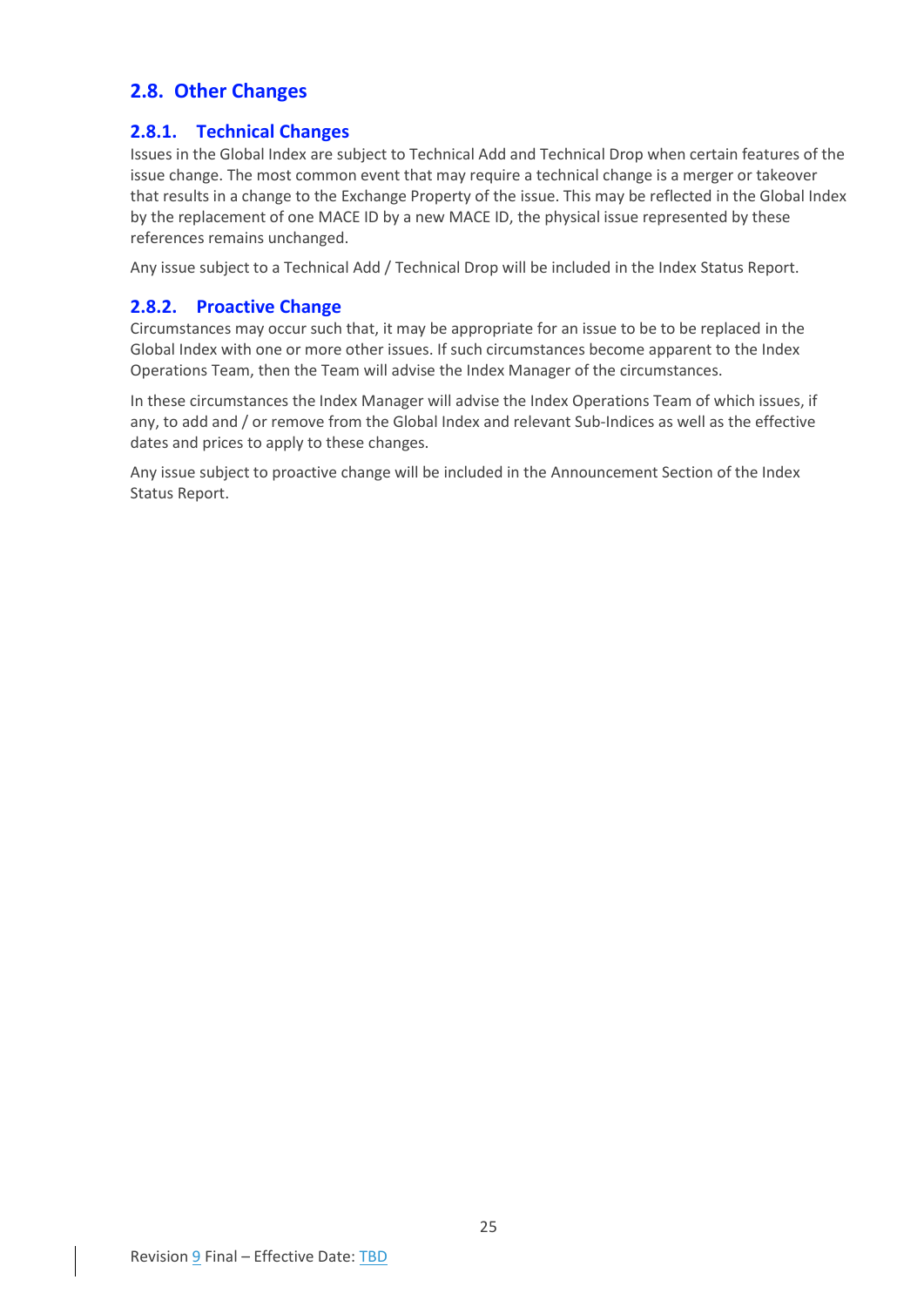## <span id="page-26-0"></span>3. Sub-Index Maintenance

## <span id="page-26-1"></span>**3.1. Overview of sub-indices**

**All sub-indices are selected from the issues that form the Global Index**. As such any issue which is removed from the Global Index via 'Hard' or 'Soft' drop is simultaneously removed from all subindices. Issues which are added or reinstated to the Global Index may, or may not, become eligible for addition to a particular sub-index, the guidelines for each sub-index set out the basis for such additions.

Sub-indices can be broadly divided into two categories:

Static Sub-indices – sub-indices where selection is based on constant or rarely changing parameters such as Regional or credit rating.

Dynamic Sub-indices – sub-indices where selection is based on a periodic assessment of parameters.



\*Those Sub-Indices that were not Vanilla from the start became Vanilla at different times, see a full list of available sub-indices and the relevant Vanilla dates [here.](https://www.refinitiv.com/content/dam/marketing/en_us/documents/fact-sheets/convertible-bond-indices-from-refinitiv.pdf) 

\*\*Some indices do not have a hedged variant.

## <span id="page-26-2"></span>**3.2. Static Sub-indices**

Issues qualify for addition to Static Sub-indices at the same time the issue is added to the Global Index, However, the actual date that an issue is added to a Static Sub-index may not be the same as the date used for addition to the Global Index; the sections below indicate the circumstances under which a different date is used.

The Index Manager will determine the appropriate allocation of all parameters used for selection of constituents for the Static Sub-Indices based on the guidelines.

### <span id="page-26-3"></span>**3.2.1. Regional Sub-Indices (Eligibility and Maintenance Process)**

The Global Index is divided into 5 key Regions, in addition there are 4 other Regions for which indices are calculated (see table below).

Eligibility is determined based on the country of underlying. See Sectio[n 2.3](#page-10-2) for the details of the allocation.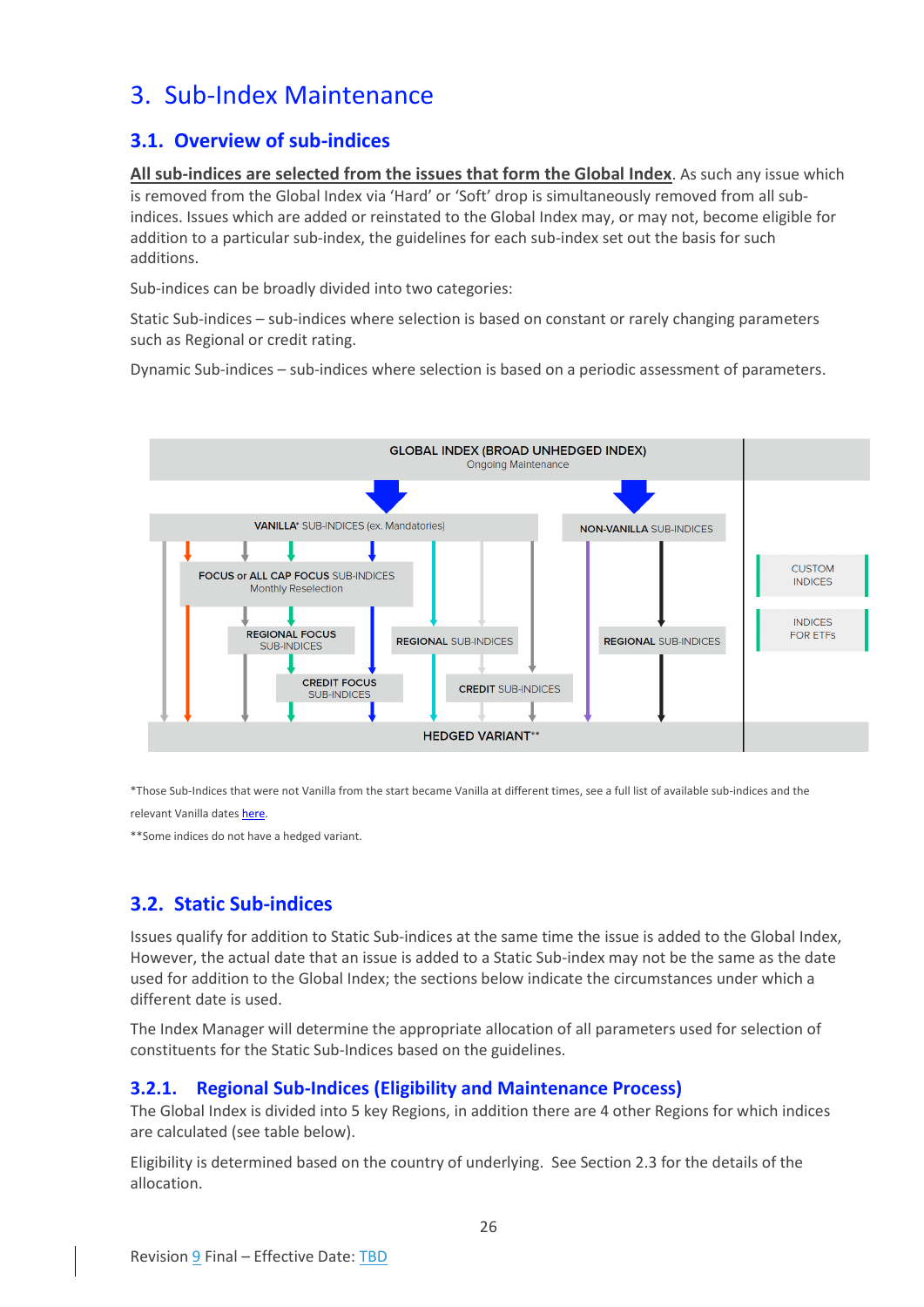| <b>Key Regions</b> |                      | <b>Other Regions</b>  |  |
|--------------------|----------------------|-----------------------|--|
|                    | US                   | Global ex-US          |  |
|                    | Europe               | Eurozone              |  |
|                    | Asia ex-Japan        | Asia                  |  |
|                    | Japan                | <b>Growth Markets</b> |  |
|                    | <b>Other Markets</b> |                       |  |

The allocation of an issue may change with time and the Index Manager may reallocate an issue to a different Country or Region at any time.

In the event that an issue is to be reallocated the Index Manager will determine the effective date for the change – the effective date may be different for different indices or index groups, for example the Focus Sub-Index drops may be selected to align to a Focus Monthly Review Effective Date.

If an issue is reallocated the change will be included in the Index Status Report.

A full list of Countries and the Country – Region allocations is given in the Appendix sectio[n 6.4.](#page-54-4)

### <span id="page-27-0"></span>**3.2.2. Vanilla Sub-indices (Eligibility and Maintenance Process)**

Vanilla Sub-Indices are Indices which exclude issues identified as Mandatory.

Issues are identified as Mandatory at the time they are added to the Global Index.

The Index Operations Team will advise the Index Manager about all new Mandatory issues. The Index Manager will then determine, if the issue is to be regarded as Mandatory for the purposes of sub-index selection and other index features where the Mandatory feature is significant to selection or computation such as, for example, Focus Sub-Indices (Section [3.3.1.1\)](#page-30-2) or Concentration Factor calculation (Sectio[n 5.3.3\)](#page-44-0).

The nature of an issue may change with time and the Index Manager may reclassify an issue as Mandatory or Vanilla at any time. In the event that an issue is to be reallocated the Index Manager will determine the effective date for the change – the effective date may be different for different indices or index groups, for example the Focus Sub-Index drops may be selected to align to a Focus Monthly Review Effective Date.

If an issue is reallocated the change will be included in the Index Status Report.

| <b>Major Groups of Vanilla Sub-Indices</b> |  |                       |  |  |
|--------------------------------------------|--|-----------------------|--|--|
| All Credit Sub-Indices                     |  | Asia                  |  |  |
| Europe                                     |  | <b>Focus</b>          |  |  |
| Eurozone                                   |  | All Cap Focus         |  |  |
| Asia ex-Japan                              |  | <b>Growth Markets</b> |  |  |
| Japan                                      |  | <b>Other Markets</b>  |  |  |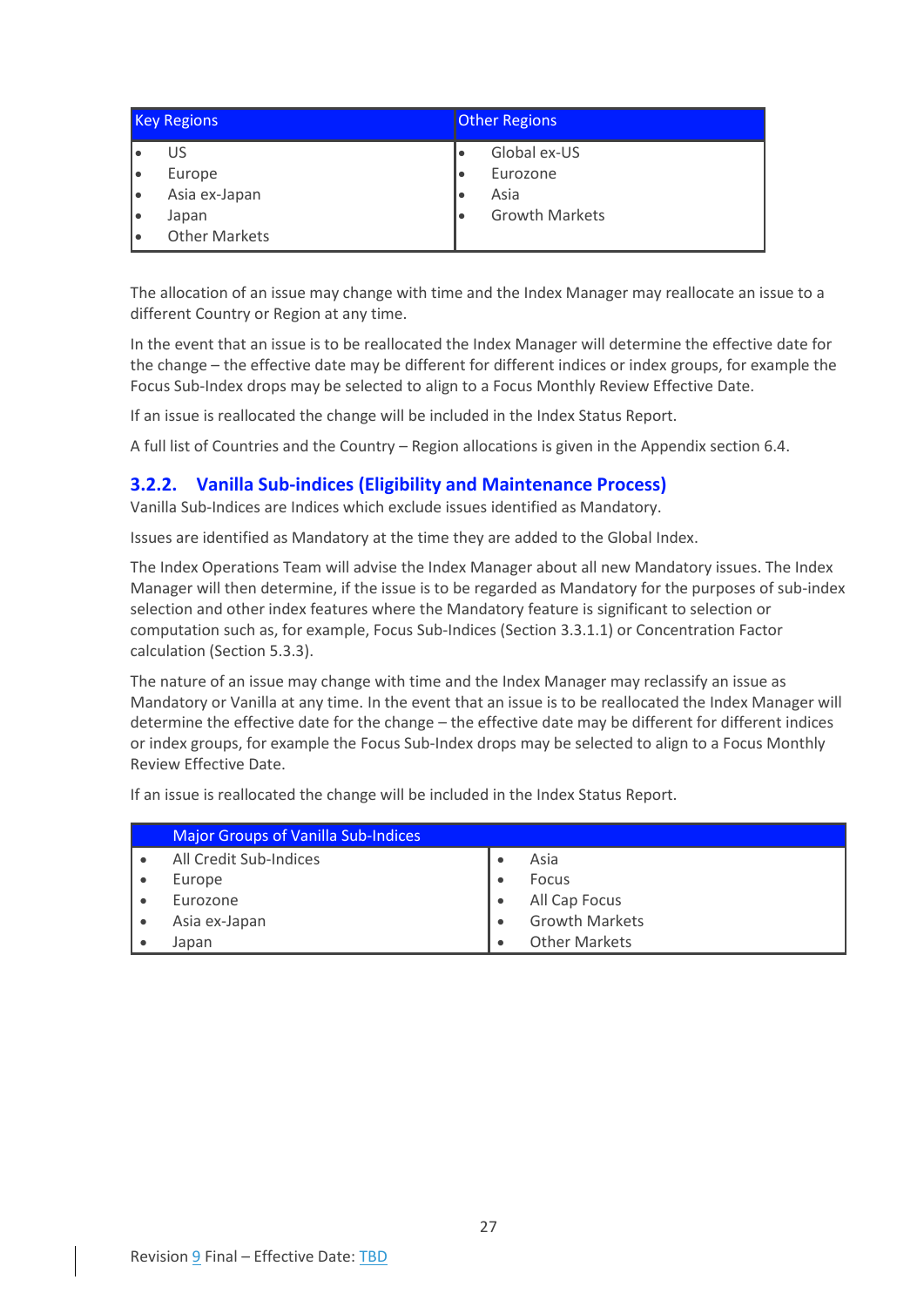## <span id="page-28-0"></span>**3.2.3. Credit Sub-Indices**

## <span id="page-28-1"></span>**3.2.3.1. Eligibility**

To be eligible for addition to the **Investment Grade Indices** an issue:

- (i) Must be a Vanilla issue (see Section [3.2.2](#page-27-0) for full details)
- (ii) Have an Issue level, Guarantor's Issuer level or an Issuer level rating of BBB- and above, in the order of precedence stated. If a rating is found at any of the levels, no further ratings are considered.
- (iii) Have maturity date greater than 6 months after the after the Focus Monthly Review Effective Date following the next Focus Monthly Review Selection Date.

To be eligible for addition to **Sub-Investment Grade Indices** an issue:

- (i) Must be a Vanilla issue (see Section [3.2.2](#page-27-0) for full details)
- (ii) Must:
	- a) Have an Issue level, Guarantor's Issuer level or an Issuer level rating below BBB-, in the order of precedence stated. If a rating is found at any of the levels, no further ratings are considered.

OR

b) Be unrated

Only the Moody's and S&P ratings are considered at **Issue Level.** Only the following Issuer level ratings from Moody's or S&P are considered when assessing the Guarantor or Issuer credit rating.

| Moody's                       | S&P                   |  |  |
|-------------------------------|-----------------------|--|--|
| • LT Issuer Rating            | • Foreign Currency LT |  |  |
| • LT Issuer Rating (Domestic) | • Local Currency LT   |  |  |
| • LT Issuer Rating (Foreign)  |                       |  |  |

'Shadow' or implied ratings are not accepted.

### <span id="page-28-2"></span>**3.2.3.2. Maintenance Process**

Credit sub-indices are determined by reference to the eligible credit ratings described in the preceding section.

For issues rated by both services, the lower credit rating at the level used is applied.

The Credit Sub-Indices are obtained by grouping ratings into 2 separate classes, these are:

- Investment Grade BBB- and above
- Sub-Investment Grade Below BBB- and not rated

Both rating agencies provide several types of ratings for issuers (see previous section), the derivation of the issuer ratings used for this guideline are given in the Appendix Section [6.5.2.](#page-58-0)

A table giving the cross reference between rating systems is given in the Appendix Section [6.5.1.](#page-57-1)

### **3.2.3.2.1. Issues Being Added to the Index**

For issues that are being added or are proposed to be added to Global Index under Section 2.5; the process of classifying an issue as Investment Grade or Sub-Investment Grade is carried out as part of the Add process and feedback regarding the classification will be taken in conjunction with any other feedback regarding the proposed addition of the issue.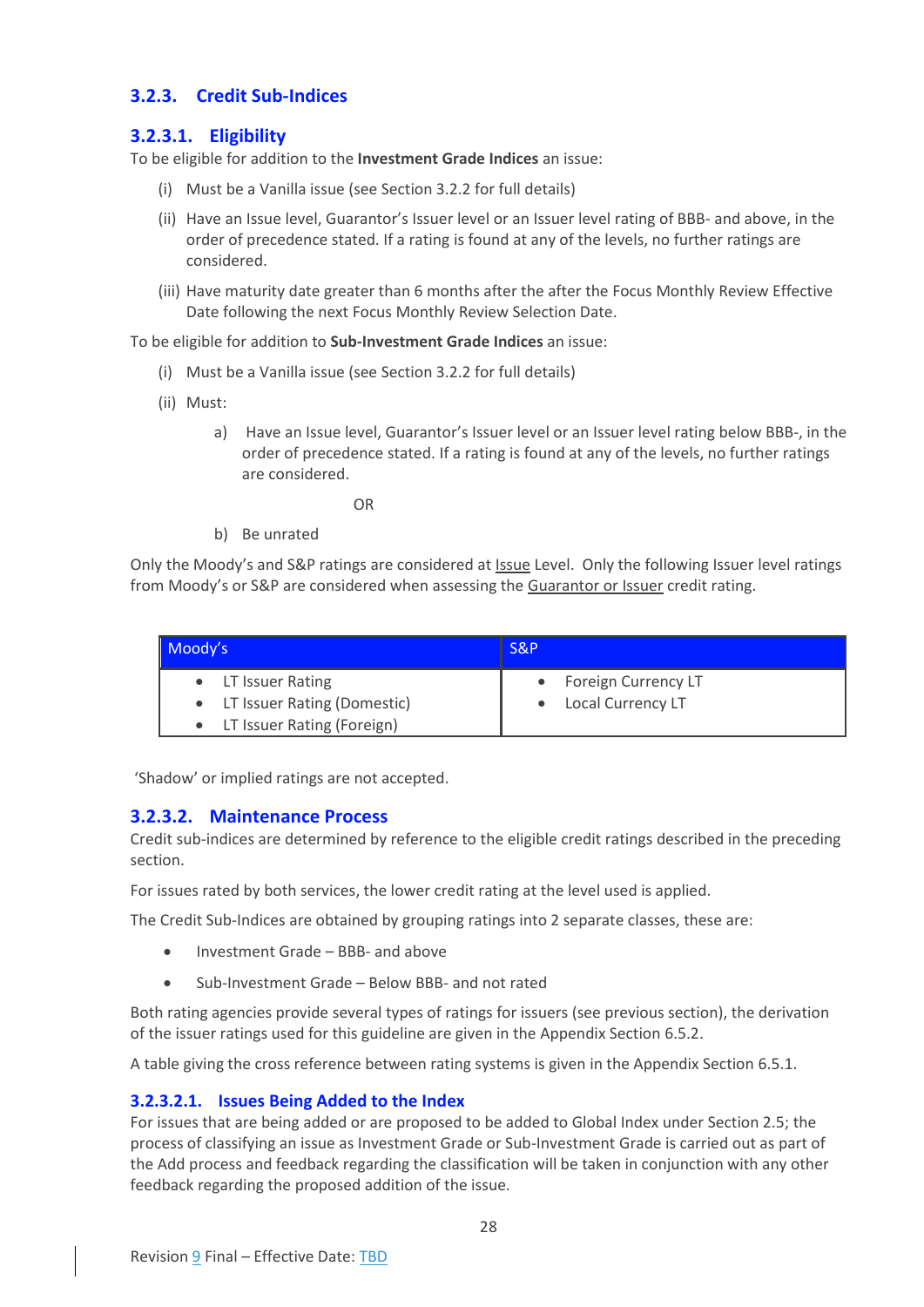#### **3.2.3.2.2. Changes Between Investment and Sub-Investment Grade**

When a rating change results in an issue changing between Investment Grade and Sub-Investment Grade, the treatment within the Credit Sub-indices will be as follows:

**(i) For all Indices -** issues changing from Sub-Investment Grade to Investment Grade only**:**

Must have more than 6 months to maturity after the Focus Monthly Review Effective Date following the next Focus Monthly Review Selection Date to be included in any Investment Grade indices. Issues of this type will remain in Sub-Investment Grade Sub-Indices. This guideline is applied irrespective of whether the issue is a member of the Global Focus Index at the time of the change with Focus Monthly Review Selection Date being used for convenience.

#### **(ii) For Focus Sub-Indices:**

The change will be announced immediately and then applied at the Focus Monthly Review Effective Date which follows the first Focus Monthly Review Selection Date which falls on or after the announcement date.

#### **(iii) For other Sub-Indices**

The change will be announced immediately and then applied on the 5<sup>th</sup> Workday following the announcement.

The Index Manager may vary the timing of the announcement or application of the rating change to sub-indices.

If an issue is reclassified the change will be included in the Index Status Report.

#### **Historical notes for Credit sub-indices**

Prior to January 2013 mandatory convertible issues were eligible for non-Focus Credit Sub-indices.

Prior to 10<sup>th</sup> July 2014 the guidelines provided for R&I and JCR ratings to be additionally considered in respect of Japanese issues.

Prior to 8 October 2014 the guidelines excluded issuer ratings from consideration.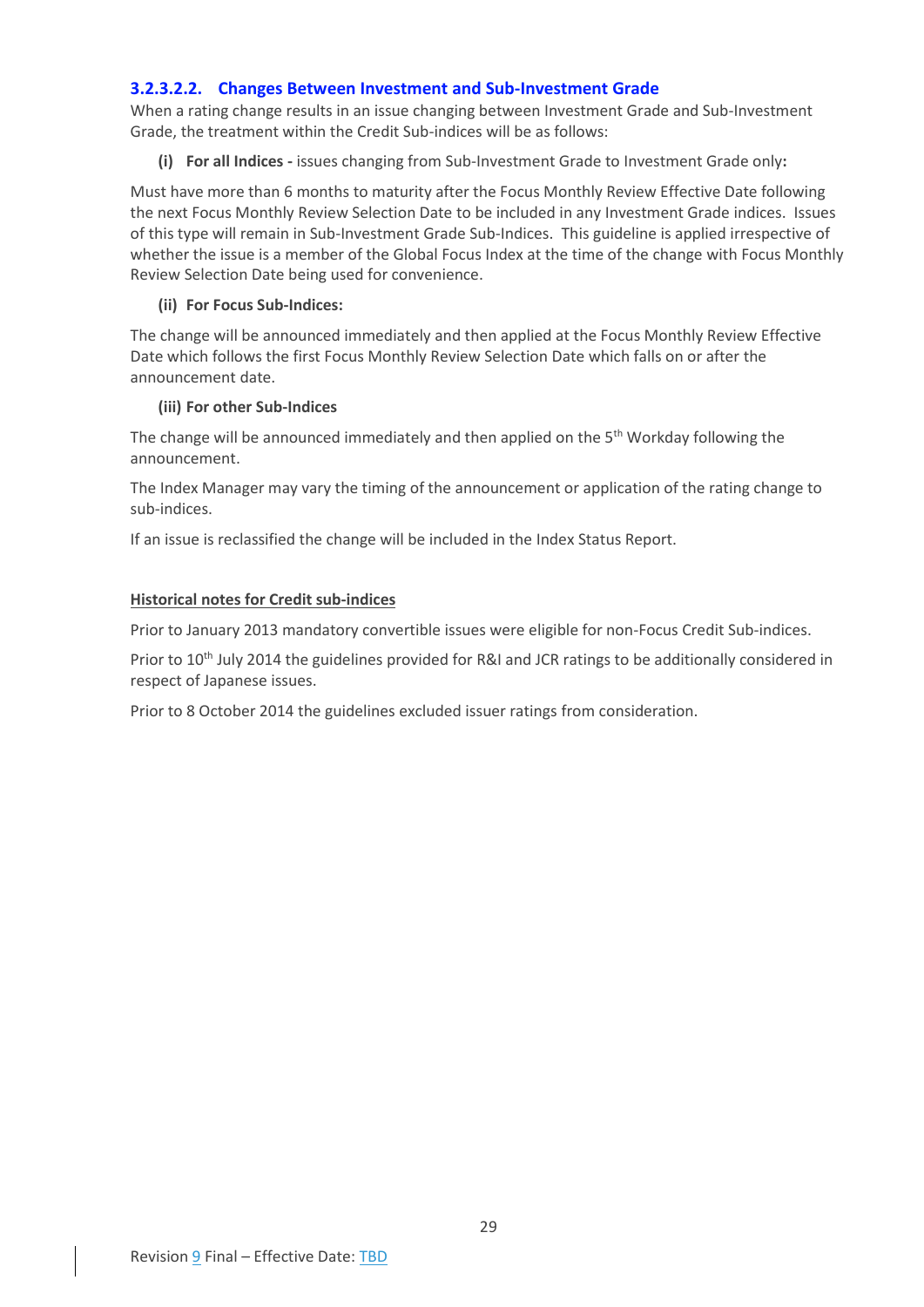## <span id="page-30-0"></span>**3.3. Dynamic Sub-indices**

## <span id="page-30-1"></span>**3.3.1. Focus and All Cap Focus Sub-Indices**

## <span id="page-30-2"></span>**3.3.1.1. Global Focus and Global All Cap Sub-Index Overview**

**The Global Focus Sub-Index** is an index derived from the Global Index using Regional Market Capitalisation, Percentage Price and Premium criteria. It aims to represent a sub-set of the Convertible market by selecting a sub-set of constituents from the Global Index with a common set of defined characteristics representing issues with what is termed a 'balanced' profile. The derivation process is mechanical.

The Global Focus Sub-Index contains any issue that was either retained in or added to the Global Focus Sub-Index following the latest Focus Monthly Review, the maintenance process as set out in Section 3.3.1.3.

Only the current constituents of the Global Index and Issues announced as a 'firm' Add to the Global Index no later than the last day of the current Focus Monthly Review Selection Period will be reviewed for eligibility and can be part of it.

Any issue that has previously been a constituent of the Global Focus Sub-Index and was removed due to failing the reselection guidelines can be tested during any of the subsequent testing cycles providing it meets all eligibility criteria.

Other variants of the Global Focus Sub-Index such as Focus Investment Grade (Credit) or Europe Focus (Regional) Sub-Indices are derived from the Global Focus Sub-Index, as such; any changes to the Global Focus Sub-Index are reflected in the Sub-Indices derived from it.

**The Global All Cap Focus Sub-Index** is an index derived from the Global Index and is created using Percentage Price and Premium criteria.

Other variants of the Global All Cap Focus Sub-Index such as Global All Cap Focus Investment Grade (Credit) or Europe All Cap Focus (Regional) Sub-Indices are derived from the Global All Cap Focus Sub-Index, as such; any changes to the Global All Cap Focus Sub-Index are reflected in the Sub-Indices derived from it.

See Section [3.1](#page-26-1) for the summary of available Sub-Indices, a detailed list of Focus and All Cap Focus SubIndices is available [here;](https://www.refinitiv.com/content/dam/marketing/en_us/documents/fact-sheets/convertible-bond-indices-from-refinitiv.pdf) Sectio[n 3.2](#page-26-2) details the derivation rules for the Credit and Regional Sub-Indices.

### <span id="page-30-3"></span>**3.3.1.2. Eligibility Criteria**

To be eligible for consideration for addition to the Global Focus Sub-Index, an issue must:

- (i) Be
- a. a constituent of the Global Index prior to the start of the Focus Monthly Review,

OR

- b. an issue that has been announced as a 'firm' Add no later than the EOD on the last day of the Focus Monthly Selection Period. The full calendar of the upcoming Monthly Reselections can be found [here.](https://www.refinitiv.com/content/dam/marketing/en_us/documents/methodology/convertible-indices-calendar.pdf)
- (ii) Be a dated (i.e. non-perpetual) issue
- (iii) Be a Vanilla (i.e. non-mandatory) issue (See Sectio[n 3.2.2](#page-27-0) for full definition)
- (iv) Have a maturity date that is more than 6 months after the Focus Monthly Review Effective Date for the current Focus Monthly Review.
- (v) Not have any of the following actions associated with it:
	- a. Be announced as a Drop from the Global Index on a future date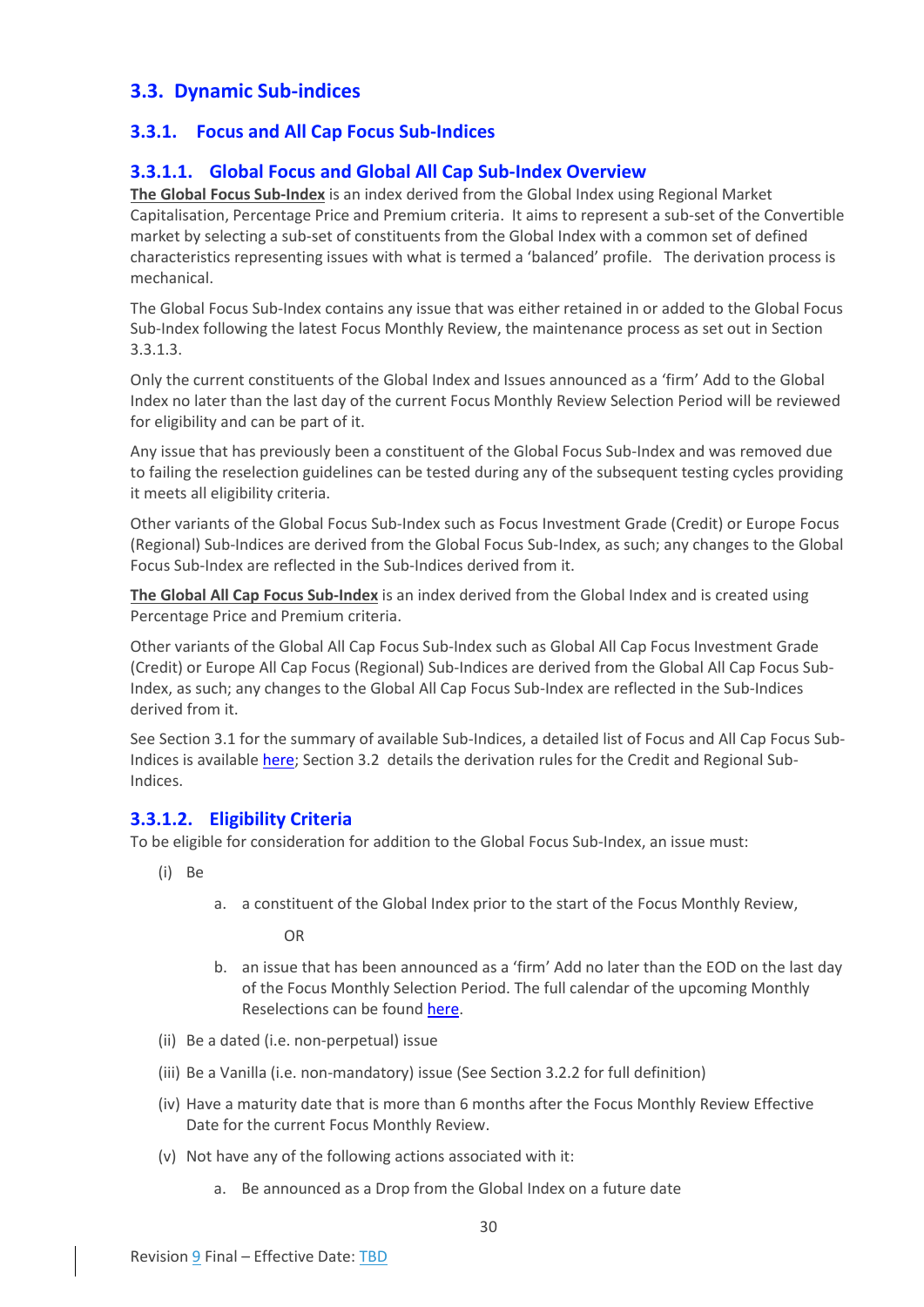- b. Have an offer outstanding for some or all of the issue as of the Focus Monthly Review Selection Date
- c. Have a merger or takeover offer outstanding on the underlying asset of the issue as of the Focus Monthly Review Selection Date

Should an existing constituent be restructured such that it becomes perpetual or mandatory, it will cease being eligible.



## <span id="page-31-0"></span>**3.3.1.3. Reselection Process for the Focus and All Cap Focus Sub-Indices**

The following process applies to both the Focus and All Cap Focus Sub-Indices except where stated otherwise.

- (i) The maintenance process for the Focus Sub-Index takes place monthly in line with the Calendar published [here](https://www.refinitiv.com/content/dam/marketing/en_us/documents/methodology/convertible-indices-calendar.pdf) in advance. Testing periods are based on Weekdays, so no holidays are taken into consideration.
- (ii) In the event the Index Manager needs to amend any of the dates, the announcement will be made in the Index Status Report. See Sectio[n 3.3.1.6](#page-34-1) for further details.
- (iii) All issues eligible for consideration, as defined in section [3.3.1.2,](#page-30-3) are tested during the Focus Monthly Review Selection Period. Issues, for which the 'firm' Add announcement date (for the Global Index) falls after the start of the Focus Monthly Review Selection Period, are reviewed on the basis of the data from the 'firm' Add announcement date to the end of the Focus Monthly Review Selection Period. See diagram above.
- (iv) Issues that are constituents of the Global Focus Sub-Index on the Weekday immediately preceding the first day of the Focus Monthly Review Selection Period are tested for retention in the Global Focus Sub-Index, all other issues are tested for addition using the relevant thresholds. Addition and retention thresholds are defined in Section [3.3.1.4.](#page-32-0)
- (v) For an issue eligible for consideration to be announced as an Add to the Global Focus Sub-Index it must satisfy all of the thresholds below on each of the days it is tested. If the issue falls outside any of the thresholds on any of the days in the Focus Monthly Review Selection Period, then the issue will not be added to the Focus Sub-Index. The thresholds to satisfy are:
	- a. Regional Market Capitalisation (see Section [3.3.1.4.1\)](#page-32-1) DOES NOT APPLY to All CAP FOCUS SUB-INDICES.
	- b. Conversion Premium (see Sectio[n 3.3.1.4.2\)](#page-33-0)
	- c. Percentage Price (see Section [3.3.1.4.3\)](#page-33-1)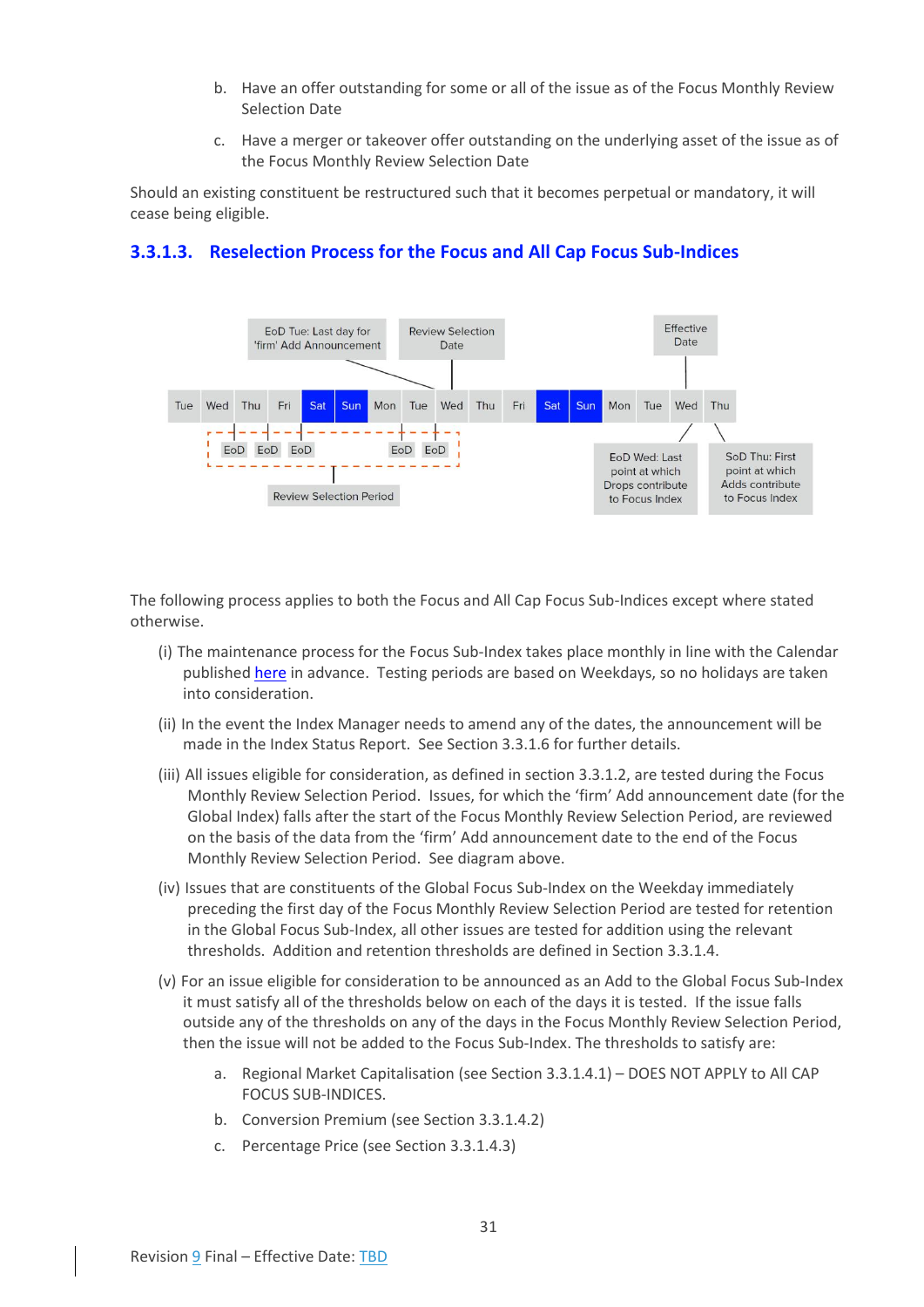- (vi) For any constituent of the Global Focus Sub-Index to be announced as a Drop from the Global Focus Sub-Index, it must separately fail either of the two thresholds listed below on each of the 5 testing days. The thresholds are:
	- a. Conversion Premium (see Sectio[n 3.3.1.4.2\)](#page-33-0)
	- b. Percentage Price (see Section 3.3.1.4.3)
- (vii) Any additions or deletions to the Global Focus Sub-Indices are announced the Weekday following the last testing day on Focus Monthly Review Selection Date and are subject to 24 hour revision provision, any changes to the announced reselection results are published the following day. A revision will only be made during the 24-hour revision period if there is a factual error in the data used for the selection or if new information becomes available that would impact the selection.
- (viii) Actual implementation of the announced results takes place on the Focus Monthly Review Effective Date which is the 5th Weekday after the announcement of the results.

Price Basis and Price Sources used for Additions to and Deletions from the Global Focus Sub-Indices are detailed in Section [6.3.2](#page-51-8) and Section [6.3.3](#page-52-0) respectively.

There is no general provision for additions to or deletions from the Focus Sub-index between Focus Monthly Reviews, however changes may be made in any of the following circumstances:

- (ix) Any issue removed from the Global Index for whatever reason is automatically removed from the Focus Sub-index. This is not particular to the Focus Sub-index but applies to all sub-indices.
- (x) Any issue that is in the Focus Sub-index that is replaced in the Global Index by one or more other issues will be advised to the Index Manager. The Index Manager will then determine which, if any, of the replacement issues will be added to the Focus Sub-index.
- (xi) Circumstances may occur such that, between Focus Monthly Reviews, it may be appropriate for an issue to be added to or removed from the Focus Sub-index. In these circumstances the Index Manager will determine the detail of any amendments to the constituents of the Focus Sub-index.

If an issue is added to or removed from the Focus Sub-Index between Focus Monthly Reselections the change/proposed change will be included in the Index Status Report.

### <span id="page-32-0"></span>**3.3.1.4. Reselection Thresholds**

The specific thresholds for retention and addition are set out in the sections below. The thresholds are monitored at each Focus Monthly Review and the Index Manager may amend any of the threshold values as described in Section [3.3.1.5.](#page-34-0)

All thresholds are tested using end of day Bid side of the Market Price.

An existing Focus Sub-Index constituent is any issue forming part of the Global Focus Sub-Index the Weekday preceding the first day of the Focus Monthly Review Selection Period.

#### <span id="page-32-1"></span>**3.3.1.4.1. Regional Market Capitalisation**

THIS SECTION DOES NOT APPLY to All CAP FOCUS SUB-INDICES.

The Market Capitalisation for each of the days during the Focus Monthly Review Reselection Period is calculated using the Market Price and FX rates applicable to the relevant day together with the Outstanding Issue Size used for Index calculations on the last day of the Focus Monthly Review Selection Period (see definition for the Market Capitalisation in Sectio[n 6.1.8\)](#page-48-1).

This test applies to the issues tested for addition only. To satisfy the test the issue must be greater than or equal to the stated thresholds.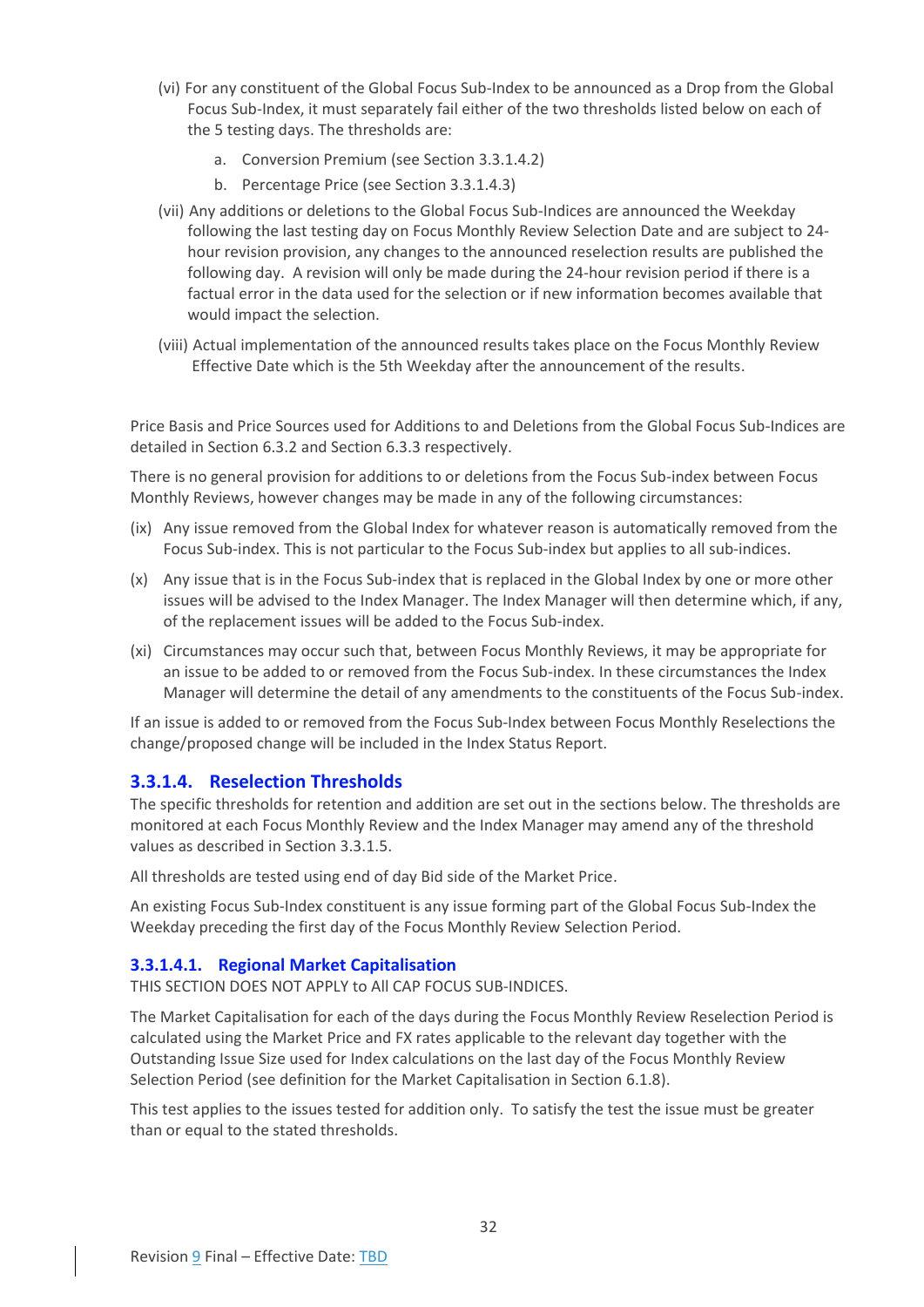| <b>Region</b>     | <b>Currency</b> | <b>Threshold</b> | <b>Countries included in the Region</b>                                                                                                                                                                 |
|-------------------|-----------------|------------------|---------------------------------------------------------------------------------------------------------------------------------------------------------------------------------------------------------|
| US.               | <b>USD</b>      | 500 <sub>m</sub> | US                                                                                                                                                                                                      |
| Europe            | <b>EUR</b>      | 375 <sub>m</sub> | Austria, Belgium, Denmark, Finland, France, Germany,<br>Greece, Hungary, Ireland, Italy, Liechtenstein,<br>Luxembourg, Netherlands, Norway, Poland, Portugal,<br>Russia, Spain, Sweden, Switzerland, UK |
| Other             | USD.            | 275m             | Any country not listed under US, Europe, Asia ex-Japan or<br>Japan regions.                                                                                                                             |
| Asia ex-<br>Japan | <b>USD</b>      | 275m             | China, India, Indonesia, Malaysia, Pakistan, Philippines,<br>Singapore, South Korea, Taiwan, Thailand, Vietnam                                                                                          |
| Japan             | <b>JPY</b>      | 22,000m          | Japan                                                                                                                                                                                                   |

The threshold for Market Capitalisation has been varied historically as a result of the prevailing market conditions. The historical values used are shown in Section [3.3.1.4.4](#page-33-2) below.

## <span id="page-33-0"></span>**3.3.1.4.2. Conversion Premium**

Conversion premium is defined in Section [6.1.11.](#page-49-2)

| <b>Constituent Status (test type)</b>                     | <b>Threshold</b>                           |
|-----------------------------------------------------------|--------------------------------------------|
| An existing Focus Sub-Index constituent<br>(retention)    | Meets guideline if Premium is $\leq 100\%$ |
| NOT an existing Focus Sub-Index<br>constituent (addition) | Meets the guideline if the Premium < 75%   |

The threshold upper limit for premium has been varied historically as a result of the prevailing market conditions. The historical values used are shown in Sectio[n 3.3.1.4.4](#page-33-2) below.

## <span id="page-33-1"></span>**3.3.1.4.3. Percentage Price**

For the purpose of this test, the price is first converted to a Dirty Price by the addition of any contractual Accrued and then expressed as a percentage of the Accreted Issue Price plus any contractual Accrued (Percentage Price). See Percentage Price details is defined in Section [6.1.7.](#page-48-0)

| <b>Constituent Status (test type)</b>                     | <b>Threshold (ranges are inclusive)</b>                           |
|-----------------------------------------------------------|-------------------------------------------------------------------|
| An existing Focus Sub-Index constituent<br>(retention)    | Meets guideline if Percentage Price is $\geq 60\%$ & $\leq 140\%$ |
| NOT an existing Focus Sub-Index<br>constituent (addition) | Meets guideline if Percentage Price is > 70% & <125%              |

The limits for Percentage Price have been varied historically as a result of the prevailing market conditions. The historical values used are shown in Section [3.3.1.4.4](#page-33-2) below.

### <span id="page-33-2"></span>**3.3.1.4.4. Reselection Thresholds (Historic Levels)**

The following section contains details of the historical thresholds for the Market Capitalisation, Premium and Price respectively.

These limits are subject to further revision by the Index Manager (Sectio[n 3.3.1.5](#page-34-0) gives details of this process).

The threshold levels have been varied historically because of the prevailing market conditions. The historical values used are shown in the table below.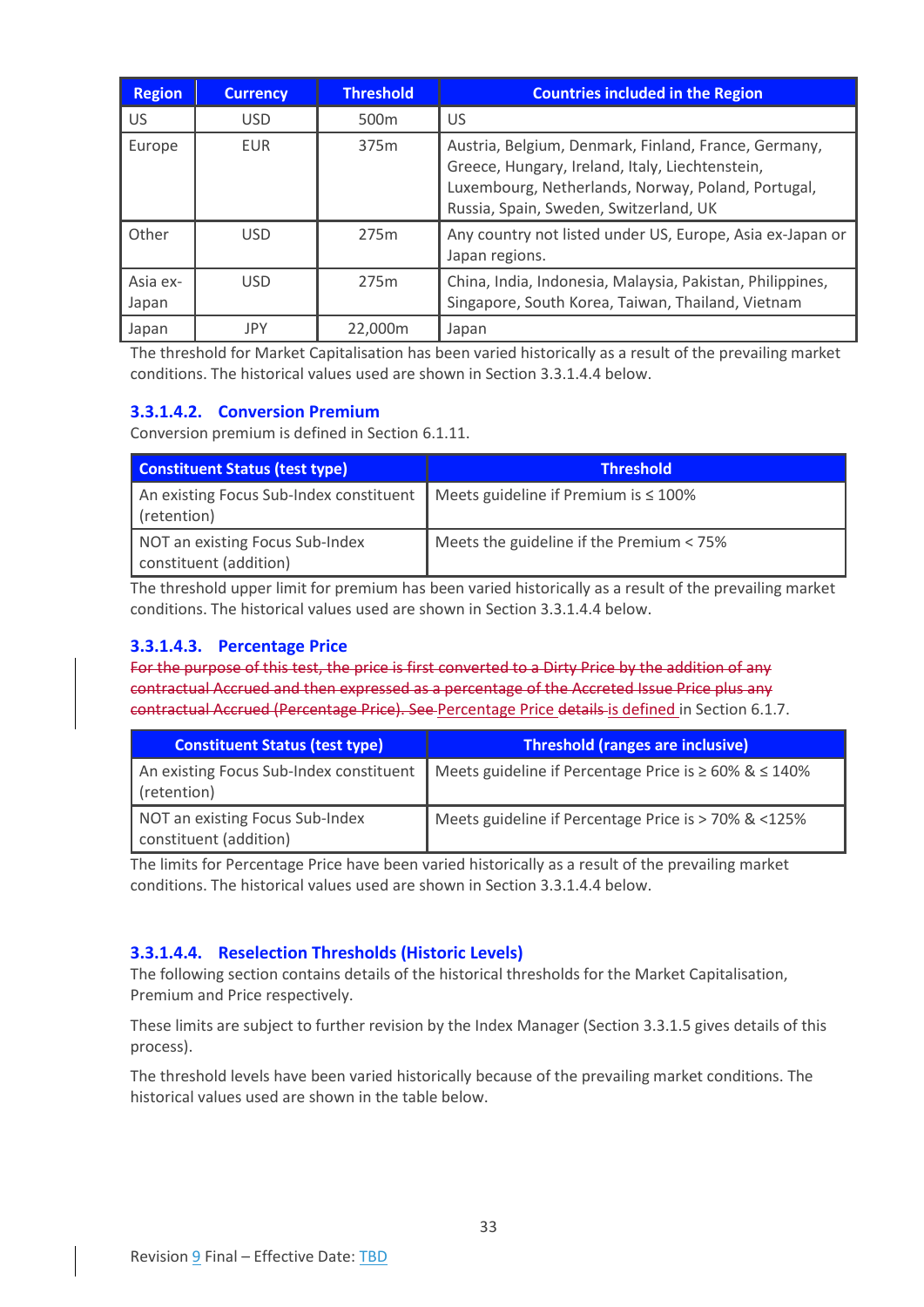#### Market Capitalisation Threshold History

| <b>Region</b>        | <b>Currency</b> | <b>Inception - Dec 2009</b> | Jan 2010 - Jan 2013 | Feb 2013 - Current |
|----------------------|-----------------|-----------------------------|---------------------|--------------------|
| US                   | USD             | 650 <sub>m</sub>            | 600 <sub>m</sub>    | 500 <sub>m</sub>   |
| Europe               | <b>EUR</b>      | 450 <sub>m</sub>            | 400 <sub>m</sub>    | 375m               |
| Asia ex-Japan        | USD             | 300 <sub>m</sub>            | 300 <sub>m</sub>    | 275m               |
| Japan                | JPY             | 30,000m                     | 25,000m             | 22,000m            |
| <b>Other Markets</b> | USD             | 300m                        | 300 <sub>m</sub>    | 275m               |

Premium Threshold History

| <b>Date</b>     |            | <b>An existing constituent</b><br>(retention) | <b>NOT an existing constituent</b><br>(addition) |  |
|-----------------|------------|-----------------------------------------------|--------------------------------------------------|--|
| <b>Start</b>    | <b>End</b> | <b>Premium &lt;=</b>                          | <b>Premium &lt;</b>                              |  |
| Inception       | Oct 2008   | 100%                                          | 75%                                              |  |
| <b>Nov 2008</b> | Dec 2009   | 200%                                          | 75%                                              |  |
| Jan 2010        | Sep 2010   | 125%                                          | 75%                                              |  |
| Oct 2010        | Current    | 100%                                          | 75%                                              |  |

Percentage Price Threshold History

| <b>Date</b>     |            |     | <b>An existing constituent</b><br>(retention) | <b>NOT an existing constituent</b><br>(addition) |                        |
|-----------------|------------|-----|-----------------------------------------------|--------------------------------------------------|------------------------|
| <b>Start</b>    | <b>End</b> |     | <b>Prc. Price <math>\leq</math></b>           | <b>Prc. Price &gt;</b>                           | <b>Prc. Price &lt;</b> |
| Inception       | Oct 2008   | 50% | 140%                                          | 60%                                              | 125%                   |
| <b>Nov 2008</b> | Dec 2009   | 40% | 140%                                          | 60%                                              | 125%                   |
| Jan 2010        | Dec 2011   | 50% | 140%                                          | 60%                                              | 125%                   |
| Jan 2012        | Current    | 60% | 140%                                          | 70%                                              | 125%                   |

## <span id="page-34-0"></span>**3.3.1.5. Amendment of Thresholds by the Index Manager**

The Percentage Price or Premium thresholds used for retention or addition during the Focus Monthly Review Selection together with the Regional Threshold Level may be amended by the Index Manager.

Any changes that are made to the thresholds will be communicated in the Announcement section of the Index Status Report.

## <span id="page-34-1"></span>**3.3.1.6. Focus Monthly Review Timetable Details.**

The Focus Monthly Reselection calendar is available [here.](https://www.refinitiv.com/content/dam/marketing/en_us/documents/methodology/convertible-indices-calendar.pdf) Below are the detailed descriptions of the terms. The Focus Monthly Review Selection Date and the Focus Monthly Review Effective Date fall on the first and the second Wednesday of each month respectively except where amended by the Index Manager. Further, if the 1 January is a Wednesday, then both dates are move to the second and third Wednesday in January respectively, the dates for the rest of the year remain unaffected.

The Focus Monthly Review Effective Date is the date on which changes required as a result of the Focus Monthly Review are applied - issues that are to be removed from the Focus Sub-Indices will be removed at the EOD Market Price (Bid) and issues that are to be added to the Focus Sub-Indices will be added at the EOD Market Price (Ask).

The Focus Monthly Review Selection Date is the date on which the constituents of the Focus Sub-index that will be effective from the Focus Monthly Review Effective Date are determined and announced.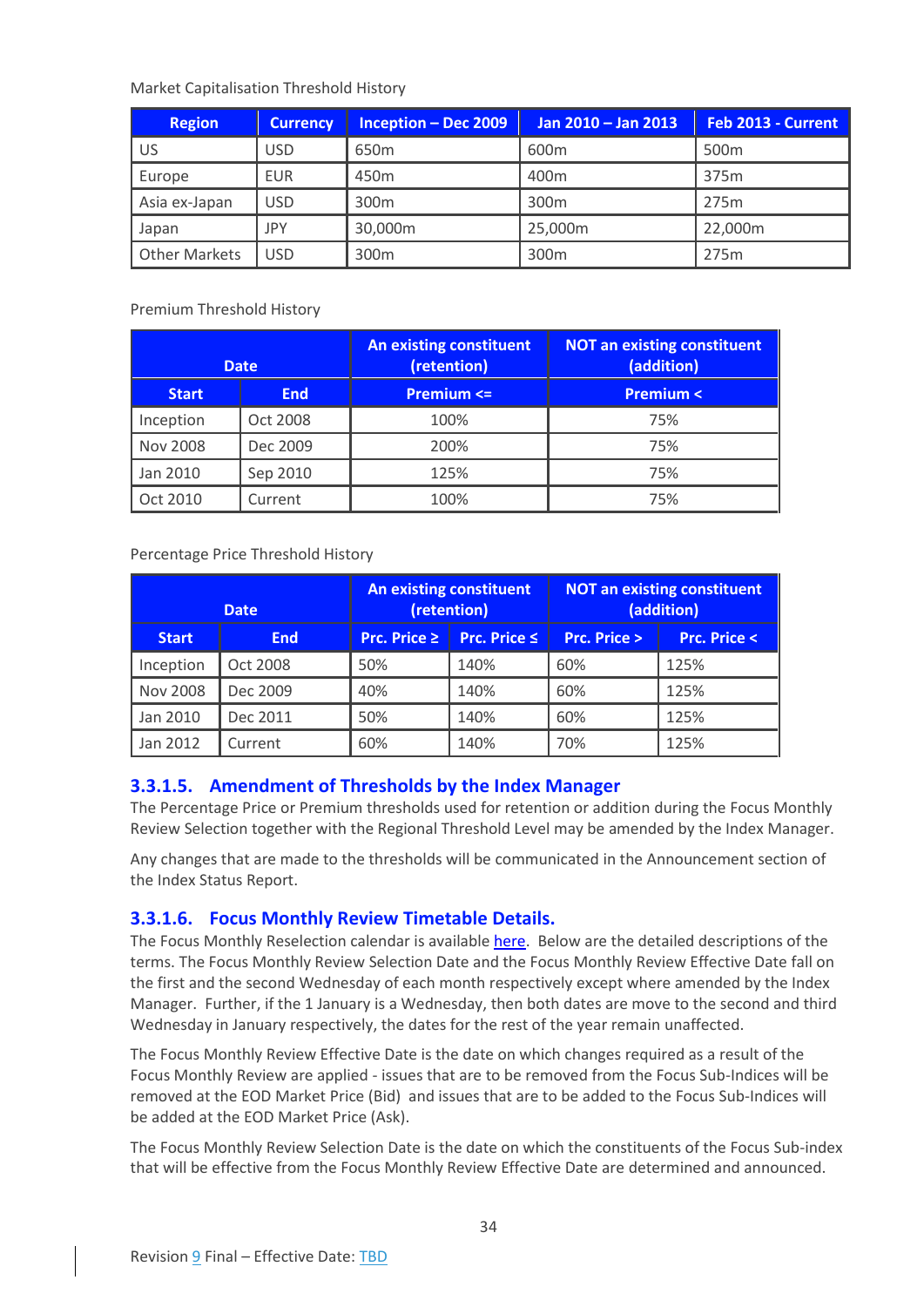The Focus Monthly Review Selection Period is the period during which market prices and related parameters are measured to allow application of the mechanical thresholds.

The Focus Monthly Review Selection Period is the 5 Weekdays immediately prior to the Focus Monthly Review Selection Date.

## <span id="page-35-0"></span>4. Equity Indices

## <span id="page-35-1"></span>**4.1. Equity Indices**

For the Global Index and each Sub-Index there are number of related equity indices calculate for research and analysis purposes: Parity and Equity Cash (Since Inception, Year to Date, Quarter to Date and Year on Year).

Details of the indices can be found in the Equity Indices Methodology [here.](https://www.refinitiv.com/en/financial-data/indices/convertible-indices)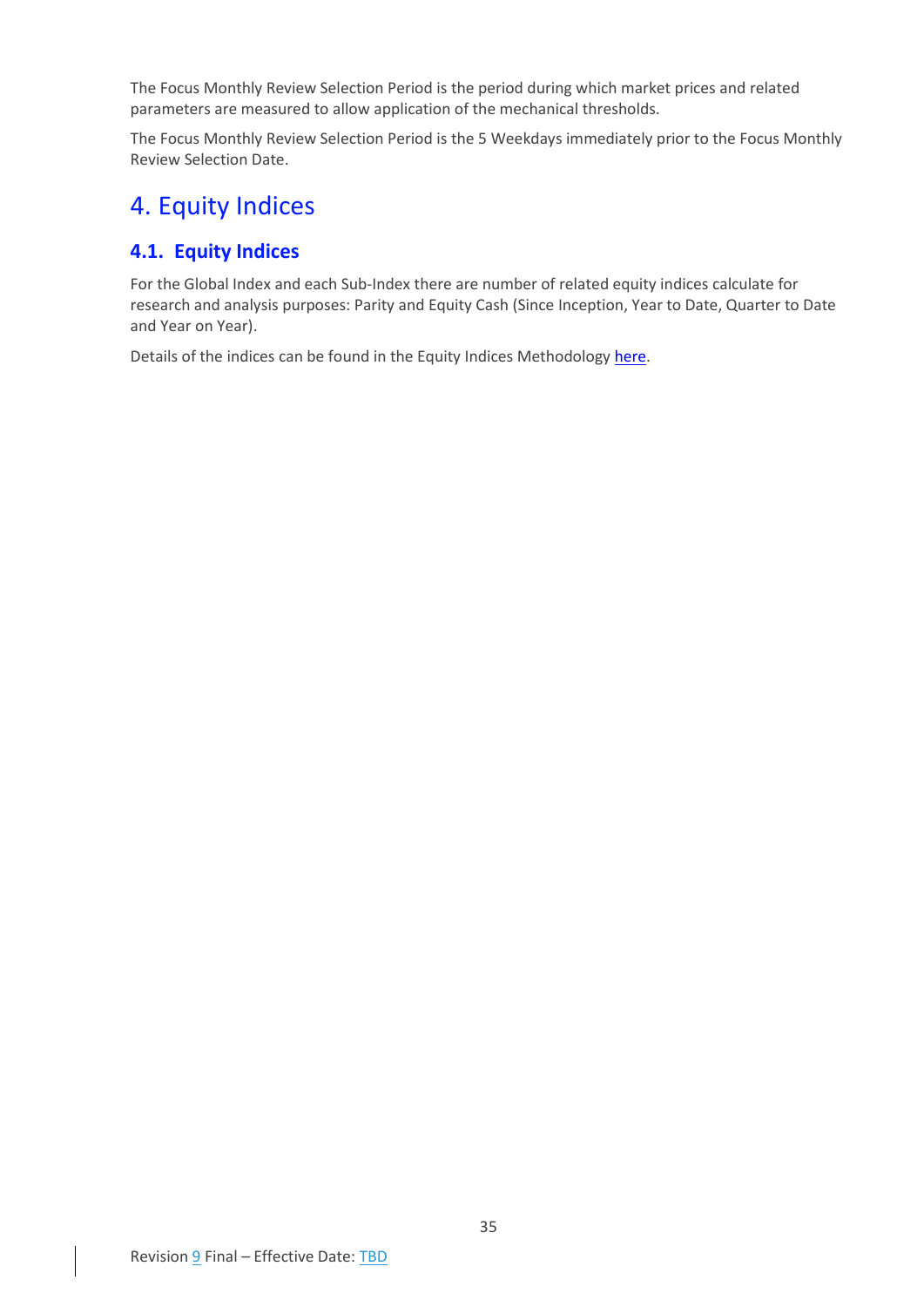## <span id="page-36-0"></span>5. Index Calculation Methods

## <span id="page-36-1"></span>**5.1. Regular Index Calculation**

The basic index calculation method is a Market Capitalisation weighted chain-linked index calculation with income reinvestment (Total Return).

The index is calculated every Weekday to the full precision available to the calculation process; however, the official published values of the index are rounded to 2 decimal places (1 decimal place up to and including 31 December 2007).

The Index is calculated using the input data and other necessary data available each Weekday at the time of calculation.

The Index will not be subject to retrospective calculation except where the Index Manager determines that it is necessary based on the expert judgement. Retrospective calculation is limited to the previous Weekday's EoD values only.

Any retrospective recalculation that is made will be announced in the Index Status Report and notified to the Independent Oversight Committee.

## <span id="page-36-2"></span>**5.1.1. Daily Index Calculation**

The index is constructed, and the index value is computed such that the impact of each issue is in proportion to the Market Capitalisation of the issue and where the income periodically due to each issue is fully and continually reflected in the index value.

In order to derive:

 $V^t$  The value of the index on day **t**. Index values are only computed for Weekdays and if day **t** is a Friday then day **t +1** will be the following Monday

The values required are:

- $D_i^t$ The dirty cash value of one unit of the  $i<sup>th</sup>$  issue in the index on day t.
- $C_i^t$ The cash value of any income that becomes due for one unit of the i<sup>th</sup> issue in the index on day t
- $S_i^t$ The issue size outstanding at SoD in units of the i<sup>th</sup> issue in the index on day t
- $X_i^t$ The exchange rate used to convert the cash price of the  $i<sup>th</sup>$  issue in the index on day t to the index currency.
- $F^t$ The index factor on day t
- $n^{t}$ The number of issues in the index on day t

The value of the index is given by:

$$
V^t = \frac{\sum_{i=1}^{i=n^t} \left( (D_i^t + C_i^t) \times S_i^t \times X_i^t \right)}{F^t}
$$

The value of F will remain unchanged until there is a change to the constituents of the index, there is a change to the issue size of one or more of the constituents or until an income event occurs for an issue in the index.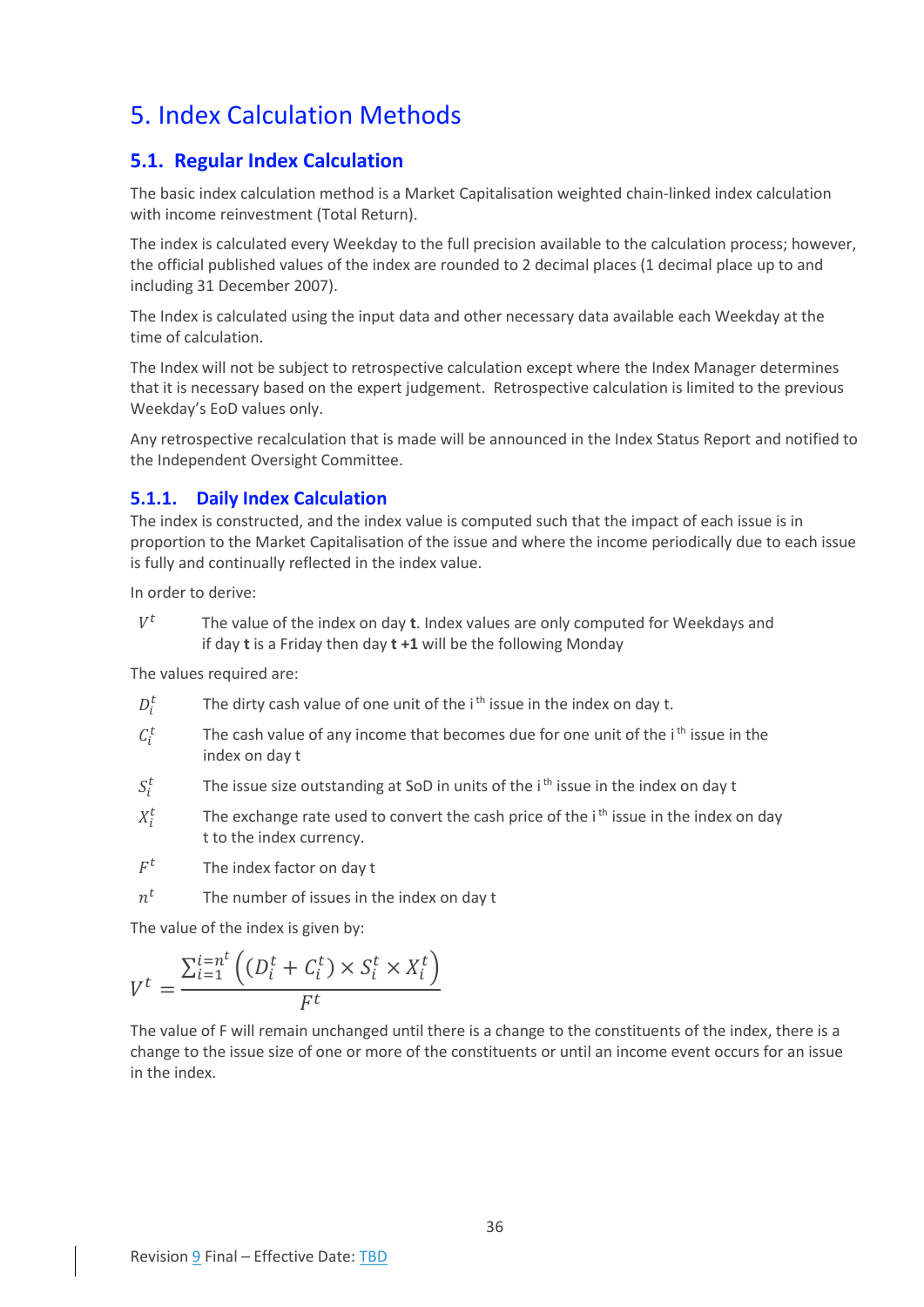The above equation assumes that income is generated in the same currency as the price. In exceptional cases the income currency is different to the price currency, in which case the equation is modified shown below:

$$
V^t = \frac{\sum_{i=1}^{i=n^t} \left( D_i^t \times S_i^t \times X_i^t + C_i^t \times S_i^t \times X_i^t \right)}{F^t}
$$

Where  $Xc_i^t$  is the exchange rate used to convert the income cash value to the index currency.

For simplicity, the remaining equations in this section assume that the income currency is the same as the price currency, although in practice the index is computed on the more general basis shown above.

#### <span id="page-37-0"></span>**5.1.2. Treatment of Income Events**

The principle is that the index should, at all times, reflect the income stream of constituent issues.

On a day to day basis the index reflects the income element of constituent issues by using the Dirty Price for computation. Thus, if all issues in the index were priced at constant Clean Prices on successive days, the index would increase to reflect the increase of accrual on each issue.

The key date for the handling of income events is the Ex-income Date. The Ex-income Date is the first trade date on which trading takes place for delivery of the security such that the buyer does not become entitled to the income.

On the Ex-income Date for a particular security, the contribution to the index value from the security is composed of 2 elements:

- The Dirty Price for the issue multiplied by the number of units outstanding and converted to the index currency divided by the index factor.
- The income received per unit of the issue multiplied by the number of units outstanding and converted to the index currency divided by the index factor

If the index is considered as a theoretical portfolio this approach equates to holding the income as cash for the duration of the Ex-income Date and re-investing the cash at the end of day prices across the index in proportion to the Market Capitalisation of the issues.

At the end of the Ex-income Date, the income is re-invested in the index. This re-investment does not alter the value of the index and therefore the end of day value of the index before re-investment:

$$
\frac{\sum_{i=1}^{i=n^t} \left( (D_i^t + C_i^t) \times S_i^t \times X_i^t \right)}{F^t}
$$

must be equal to the end of day value after the re-investment

$$
\frac{\sum_{i=1}^{i=n^t} (D_i^t \times S_i^t \times X_i^t)}{F_{new}^t}
$$

The new index factor is therefore

$$
F_{new}^t = F^t \times \frac{\sum_{i=1}^{i=n^t} (D_i^t \times S_i^t \times X_i^t)}{\sum_{i=1}^{i=n^t} \left( \left( D_i^t + C_i^t \right) \times S_i^t \times X_i^t \right)}
$$

For convertible indices the gross income is used for the calculation. For equity indices the income used may be net or gross depending on the market, details for each market are given in Section [6.6.](#page-58-1)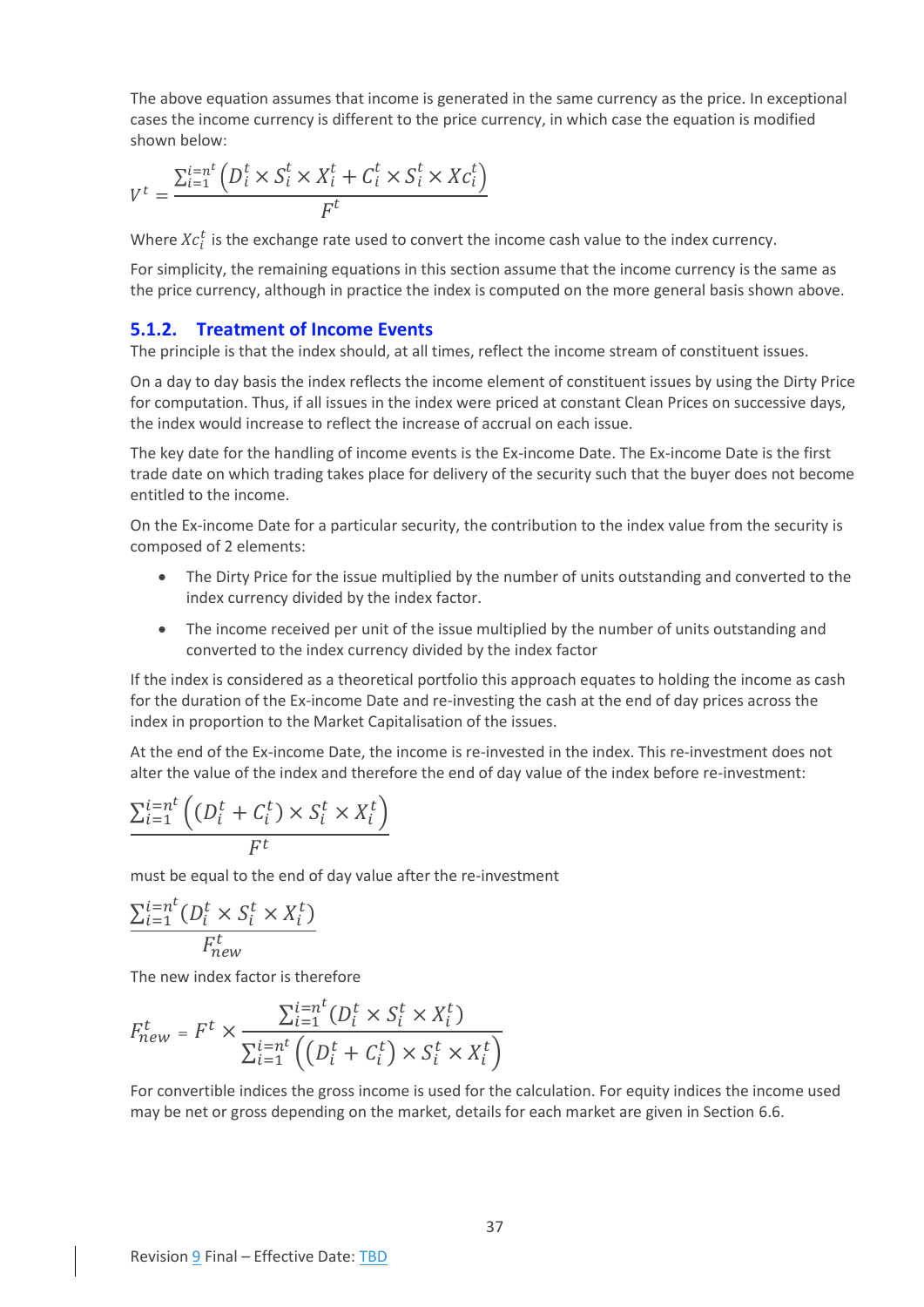### <span id="page-38-0"></span>**5.1.3. Treatment of Changes of Constituents or Weightings**

When changing the constituents of the index by adding or deleting issues, or by changing the size of an issue, the principle is that the immediate effect of the addition is to leave the index unchanged.

Given that the value of the index before the addition will be:

$$
V^t = \frac{\sum_{i=1}^{i=n^t} (D_i^t \times S_i^t \times X_i^t)}{F^t}
$$

 $\overline{a}$ 

and, that the value of the index after the addition will be:

$$
V^t = \frac{\sum_{i=1}^{i=new\_n^t} (new\_D_i^t \times new\_S_i^t \times new\_X_i^t)}{new\_F^t}
$$

Where

| $new\_D_i^t$      | The revised dirty cash value of one unit of the i <sup>th</sup> issue in the index on<br>day t                                       |
|-------------------|--------------------------------------------------------------------------------------------------------------------------------------|
| $new\_S_i^t$      | The revised issue size outstanding in units of the <i>i</i> <sup>th</sup> issue in the index<br>on day t                             |
| $new\_X_i^t$      | The exchange rate used to convert the cash price of the i <sup>th</sup> issue in<br>the index on day <b>t</b> to the index currency. |
| newF <sup>t</sup> | The revised index factor on day t                                                                                                    |
| $new\_n^t$        | The revised number of issues in the index on day t                                                                                   |

Then

$$
new_{\perp} F^t = F^t \times \frac{\sum_{i=1}^{i=new_{\perp} n^t} (new_{\perp} D_i^t \times new_{\perp} S_i^t \times new_{\perp} X_i^t)}{\sum_{i=1}^{i=n^t} (D_i^t \times S_i^t \times X_i^t)}
$$

Changes are always made using the final values for prices on a particular day. Thus, whilst a change has been implemented on a particular day, the first day on which the changes will affect the index value is the following day.

The conventional approach is to refer to the first day on which a change will affect the value of the index as being the date on which the change was implemented, although this is not strictly true. The conventional terminology is used throughout this document.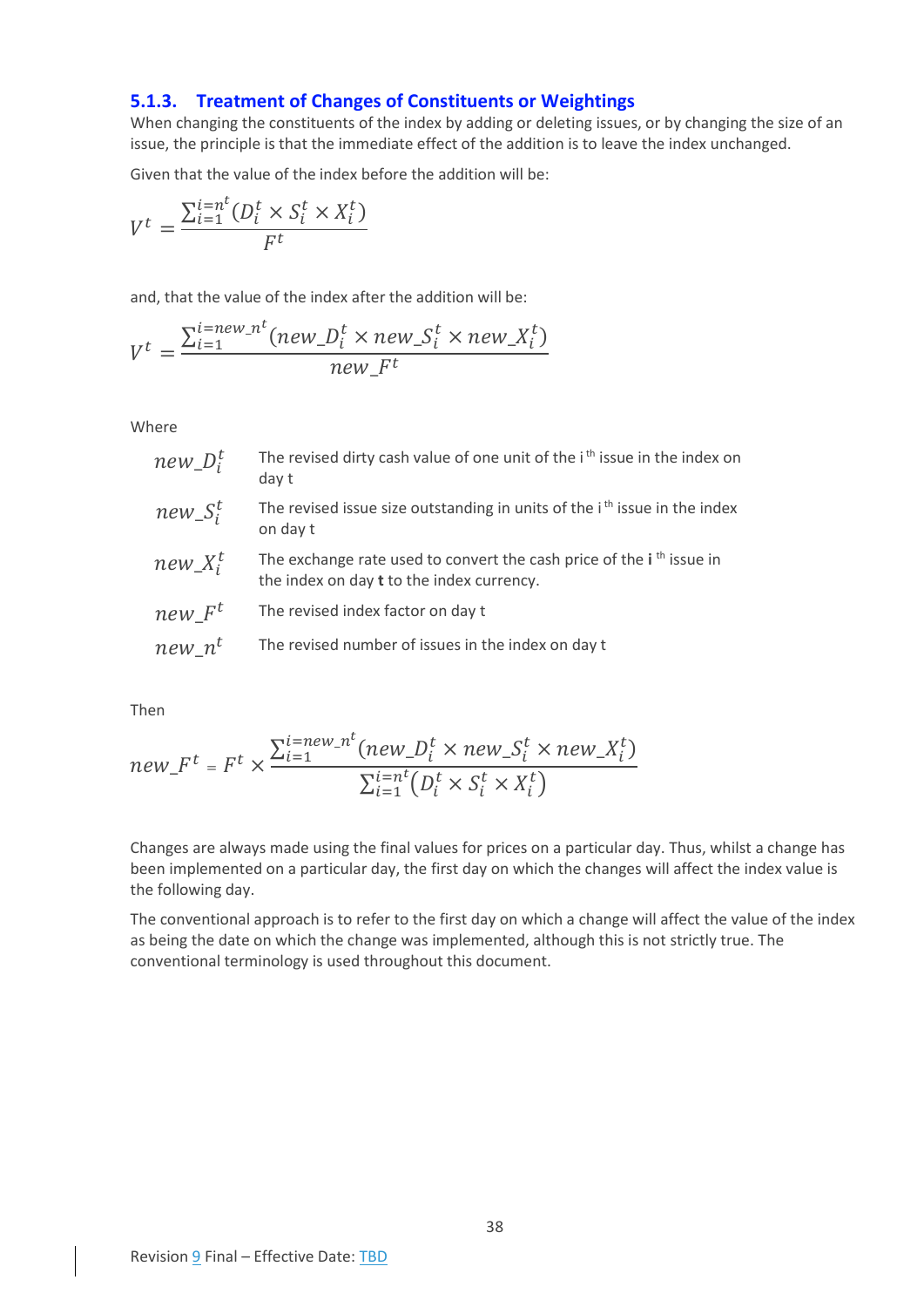## <span id="page-39-0"></span>**5.2. FX Hedged Index Calculation**

## <span id="page-39-1"></span>**5.2.1. FX Hedged Methodology**

A simple hedge strategy is to sell forward currency of equal value to the securities held in any currency other than the base currency of the fund. It is this strategy that the FX Hedged methodology is intended to closely imitate.

The strategy is not intended to hedge any effects associated with cross-currency issues (i.e. where currency of the bond and the currency of the underlying are different).

The performance of a fund adopting this approach will be the performance of the securities in their native currencies plus the impact of the forward currency transaction.

The impact of the forward currency transaction over a specific period in isolation is the difference between the base currency amount required to purchase the securities and the amount of base currency that will be received when the forward is closed out.

For example:

- Start date: 5 July 2004
- Securities to be purchased 104,700,000 JPY
- To fund the purchase, buy 104,700,000 JPY at 109.1 JPY/US\$ at a cost of 959,670.03 US\$
- Looking at a 1-month period, to protect the fund against FX movements, the forward contract is: Deliver 104,700,000 JPY against 960,814.90 US\$ (108.97 JPY/US\$) in 1 month
- After 1 month (5 Aug 04) the securities have a value of 102,700,000 JPY
- At the end of the month, sell the securities to generate 102,700,000 JPY
- Settle the Forward contract to leave cash balances of:

(2,000,000) JPY (102,700,000 – 104,700,000)

1,144.87 US\$ (960,814.90 – 959,670.03)

- The JPY loss of 2,000,000 JPY is the performance of the securities during the period, which is (1.91)% of the original value (in JPY).
- The JPY loss converted to US\$ at the spot rate for 5 Aug 04 (111.78) is 17892.29 US\$, which is (1.86)% of the original value (in US\$).
- The US\$ profit of 1,144.87 is the impact of the forward transaction and represents 0.119% of the original value.
- The total performance for the period is (16,747.42) US\$, which represents (1.75)% of the original value.
- The total percentage performance can also be obtained as:

**(% JPY Loss \* SOM FX/EOM FX) + % US\$ Profit = (-1.91 x 109.1/111.78) + .119 = -1.75**

{EOM FX = End of Month FX Rate SOM FX = Start of Month FX Rate}

The first element of the equation is the performance of the security in the currency of the security adjusted for the impact of FX rate changes during the month between that currency and the base currency used for hedging.

The second element of the equation is the profit or loss generated by the forward transaction over the period.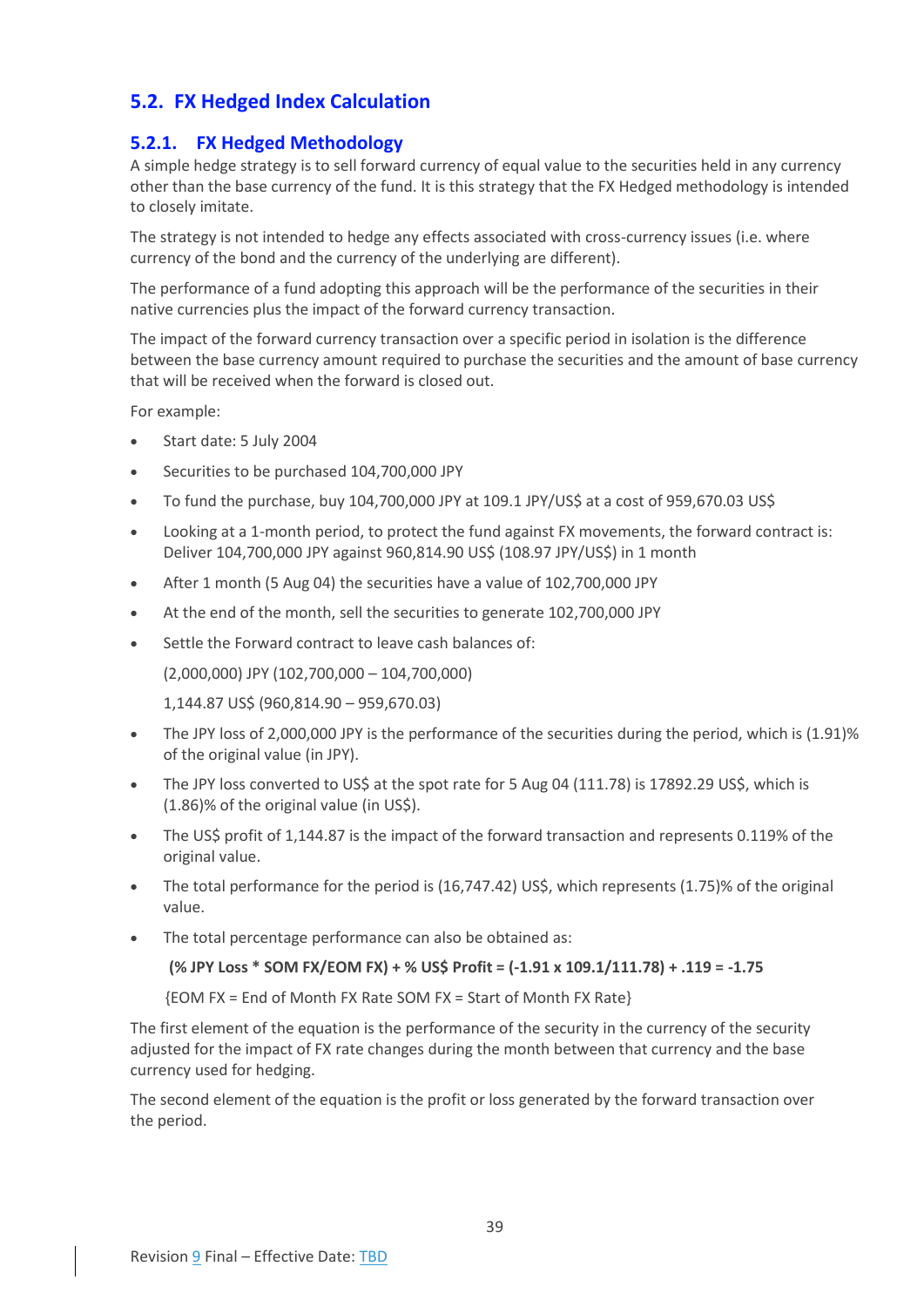## <span id="page-40-0"></span>**5.2.2. FX Hedged Implementation**

The implementation within an index calculation requires the calculation to closely imitate the strategy described above.

The calculation is applied on a per security basis for each day the index is calculated (each Weekday) for all issues where the issue's currency differs to the Index currency.

To provide a realistic estimate of the impact of an effective 1-day forward rate one-month deposit rates for the currencies are used as set out below, the mid-market rates are used for the calculations.

**The impact of the FX forward for a period of n days as a percentage of the position value is calculated as:**

% *Impact of FX forward* = 
$$
(DR_{hc} - DR_{cc}) \times n/365
$$

Where

| $DR_{hc}$        | 1-month deposit rate for FX Hedge currency, mid-market rate from<br>the previous Weekday. Where depo rate information is not available a<br>value of zero is used.            |
|------------------|-------------------------------------------------------------------------------------------------------------------------------------------------------------------------------|
| $DR_{cc}$        | 1-month deposit rate for constituent (local) currency, mid-market rate<br>from the previous Weekday. Where depo rate information is not<br>available a value of zero is used. |
| $\boldsymbol{n}$ | either 1 day or 3 days, depending on whether a weekend is involved<br>in the calculation.                                                                                     |

**The performance of the constituent in base currency is adjusted to account for FX moves during the day as:**

% Adjusted Performance = 
$$
RP \times FX_{SOD}/FX_{EOD}
$$

Where

| RP         | % Raw Performance on the day in constituent's local currency                                                                               |
|------------|--------------------------------------------------------------------------------------------------------------------------------------------|
| $FX_{SOD}$ | Start of Day mid-market FX rate of the constituent currency per unit<br>of base currency (equal to the prior Weekday's FX <sub>EOD</sub> ) |
| $FX_{EoD}$ | End of Day mid-market FX rate of the constituent currency per unit of<br>base currency.                                                    |

#### **The % hedged performance per constituent is:**

% Hedged Performance<sub>const</sub> = % Adjusted Performance + % Impact of FX forward

**The performance of the overall hedged index is the sum of:**

% Performance of the Hedged Index = 
$$
\sum_{1}^{c} \%
$$
 Hedge Performance<sub>const</sub> ×  $W_{SOD}$ 

Where

 $W_{SOD}$  Percentage weight in Index of a constituent at Start of Day.

 $c$  Number of constituents in the index on the day of calculation.

The performance of the overall hedged index is then used to generate an index value.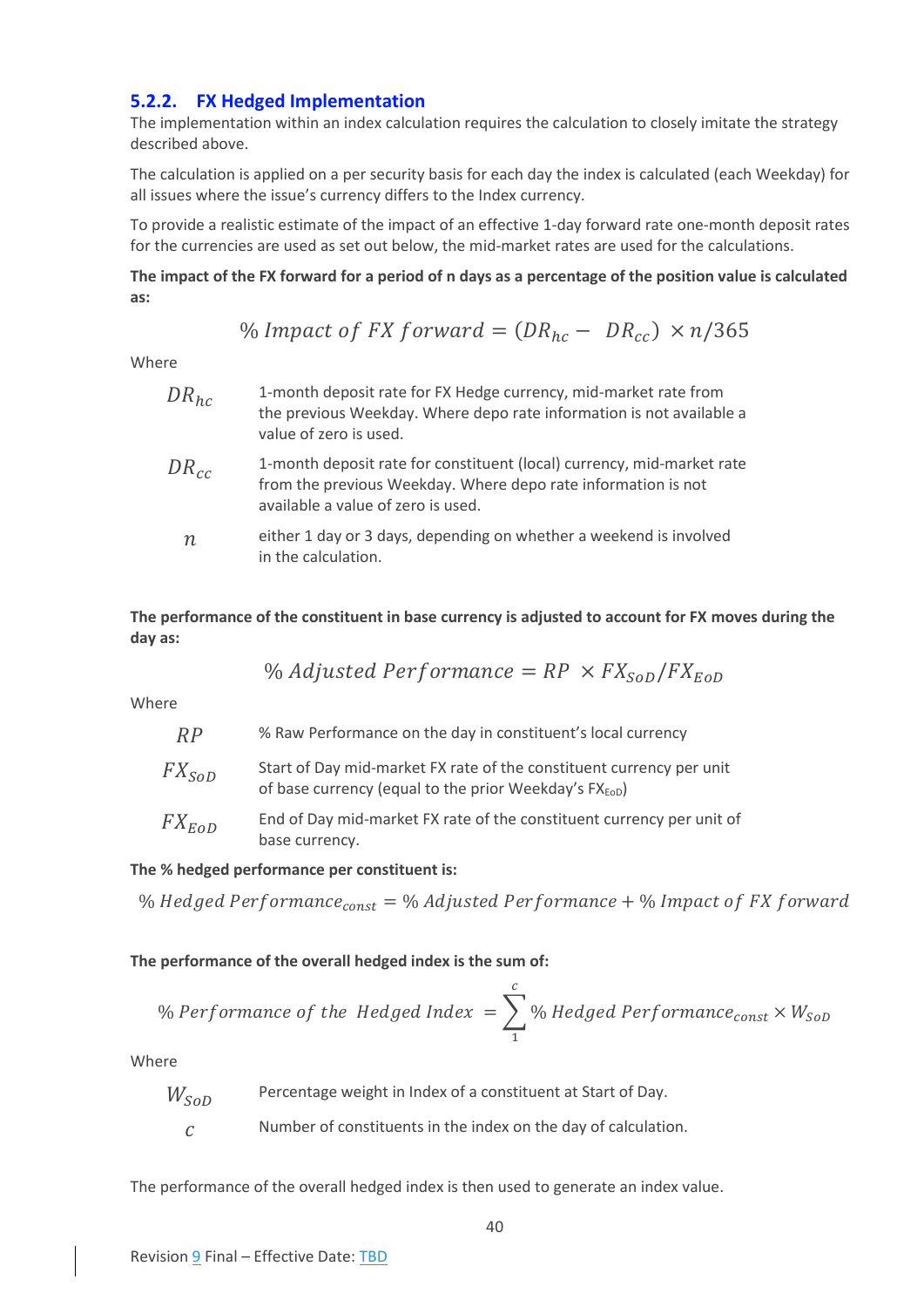## <span id="page-41-0"></span>**5.3. Concentration Factors**

### <span id="page-41-1"></span>**5.3.1. Concentration Levels**

Concentration Factors are used to limit the impact of specific issues in a given index.

Concentration Factors are used for most indices.

For each index where Concentration Factors are used a Concentration Level is used to calculate the Concentration Factor to be applied to each issue in the index. The Concentration Level is the percentage of the Market Capitalisation of the index to which the influence of a single issuer or underlying or a Specified Instrument Type is limited by application of the Concentration Factors.

The Index Manager will determine from time to time which indices will use Concentration Factors and for those indices the Concentration Level to apply.

Any changes that are made to the list of which indices will use Concentration Factors and for those indices the Concentration Level to apply will be announced in the Index Status Report.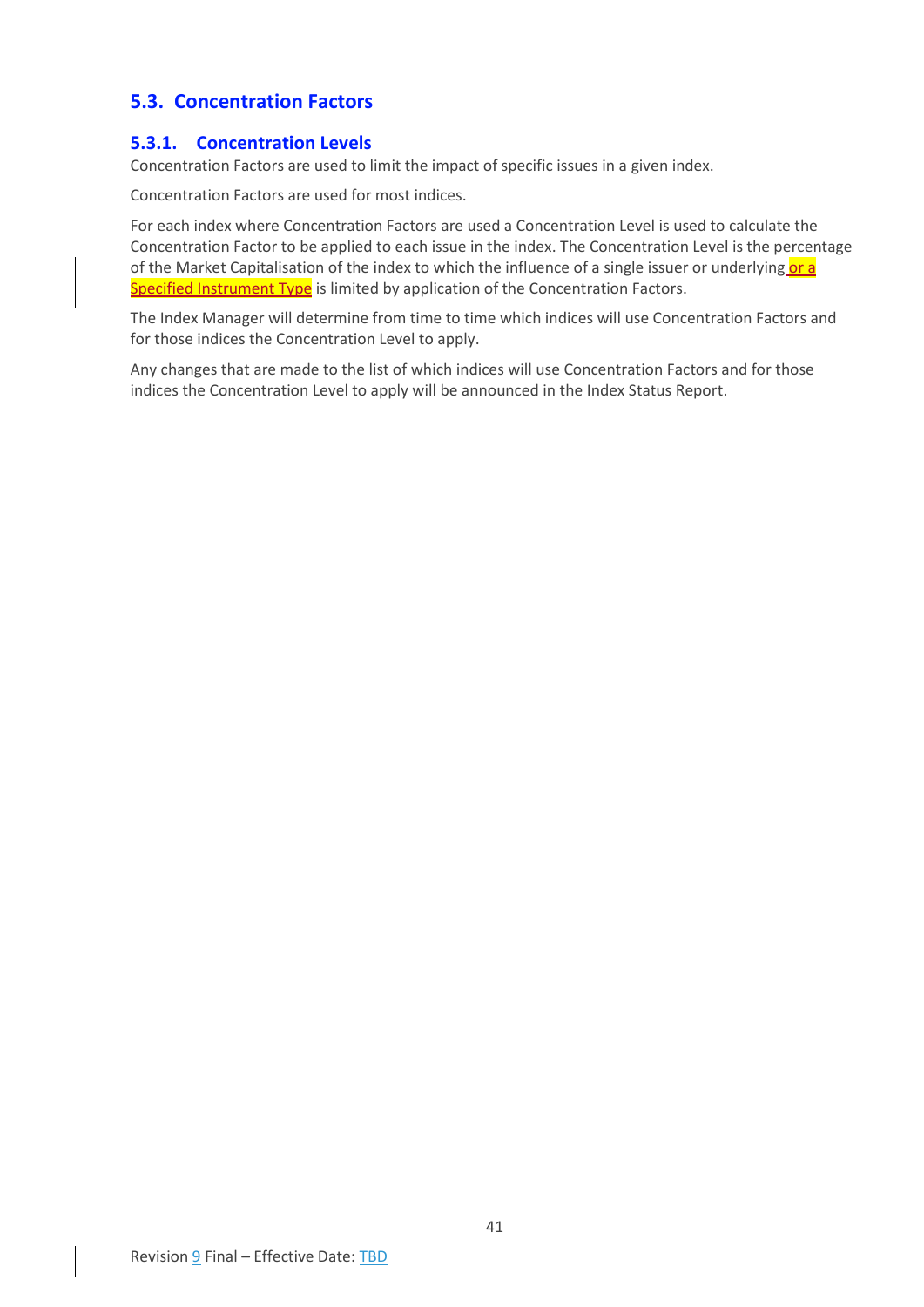The table below sets out the Concentration Level used for each index group, the Concentration Level is used for all indices based on that selection of issues regardless of the calculation currency or calculation method.

|                                       | <b>Underlying / Issuer</b><br><b>Concentration</b> | <b>Structured Exchangeable</b><br><b>Concentration Level**</b> |
|---------------------------------------|----------------------------------------------------|----------------------------------------------------------------|
|                                       | Level* <del>Concentration</del>                    |                                                                |
| <b>Index Group</b>                    | Level                                              |                                                                |
| Global                                | 2%                                                 | 5%                                                             |
| Global Vanilla                        | 2%                                                 | 5%                                                             |
| Global All Cap Focus                  | 2%                                                 | <u>5%</u>                                                      |
| Global ex US                          | 3%                                                 | <u>5%</u>                                                      |
| US                                    | 3%                                                 | 5%                                                             |
| US All Cap Focus                      | 3%                                                 | 5%                                                             |
| <b>Global Focus</b>                   | 4%                                                 | <u>5%</u>                                                      |
| <b>Global Investment Grade</b>        | 4%                                                 | 5%                                                             |
| US Vanilla                            | 4%                                                 | 5%                                                             |
| Europe All Cap Focus                  | 4%                                                 | 5%                                                             |
| Asia All Cap Focus                    | 4%                                                 | <u>5%</u>                                                      |
| Europe                                | 5%                                                 | 5%                                                             |
| Eurozone                              | 5%                                                 | 5%                                                             |
| Asia                                  | 5%                                                 | 5%                                                             |
| <b>Growth Markets</b>                 | 5%                                                 | <u>5%</u>                                                      |
| Global Focus ex US                    | 5%                                                 | 5%                                                             |
| Global All Cap Focus Investment Grade | 5%                                                 | 5%                                                             |
| Global Focus Investment Grade         | 6%                                                 | 5%                                                             |
| <b>US Focus</b>                       | 6%                                                 | <u>5%</u>                                                      |
| Asia ex-Japan                         | 6%                                                 | 5%                                                             |
| Asia Focus                            | 6%                                                 | <u>5%</u>                                                      |
| Japan                                 | 8%                                                 | 5%                                                             |
| <b>Europe Focus</b>                   | 8%                                                 | <u>5%</u>                                                      |
| Asia ex Japan All Cap Focus           | 8%                                                 | 5%                                                             |
| Japan All Cap Focus                   | 8%                                                 | <u>5%</u>                                                      |
| Eurozone Focus                        | 10%                                                | 5%                                                             |
| Europe Investment Grade               | 10%                                                | <u>5%</u>                                                      |
| Asia ex-Japan Focus                   | 10%                                                | 5%                                                             |
| <b>US Investment Grade</b>            | 10%                                                | 5%                                                             |
| Europe All Cap Focus Investment Grade | 10%                                                | <u>5%</u>                                                      |
| Japan Focus                           | 15%                                                | <u>5%</u>                                                      |
| Europe Focus Investment Grade         | 15%                                                | 5%                                                             |
| US Focus Investment Grade             | No Limit                                           | No Limit                                                       |
| Japan Investment Grade                | No Limit                                           | No Limit                                                       |
| Other Markets                         | No Limit                                           | No Limit                                                       |

Note: \* Concentration Level values are effective as of August 201 Level values are effective as of [EFFECTVE DATE OF REVISION 9 - TO BE CONFIRMED].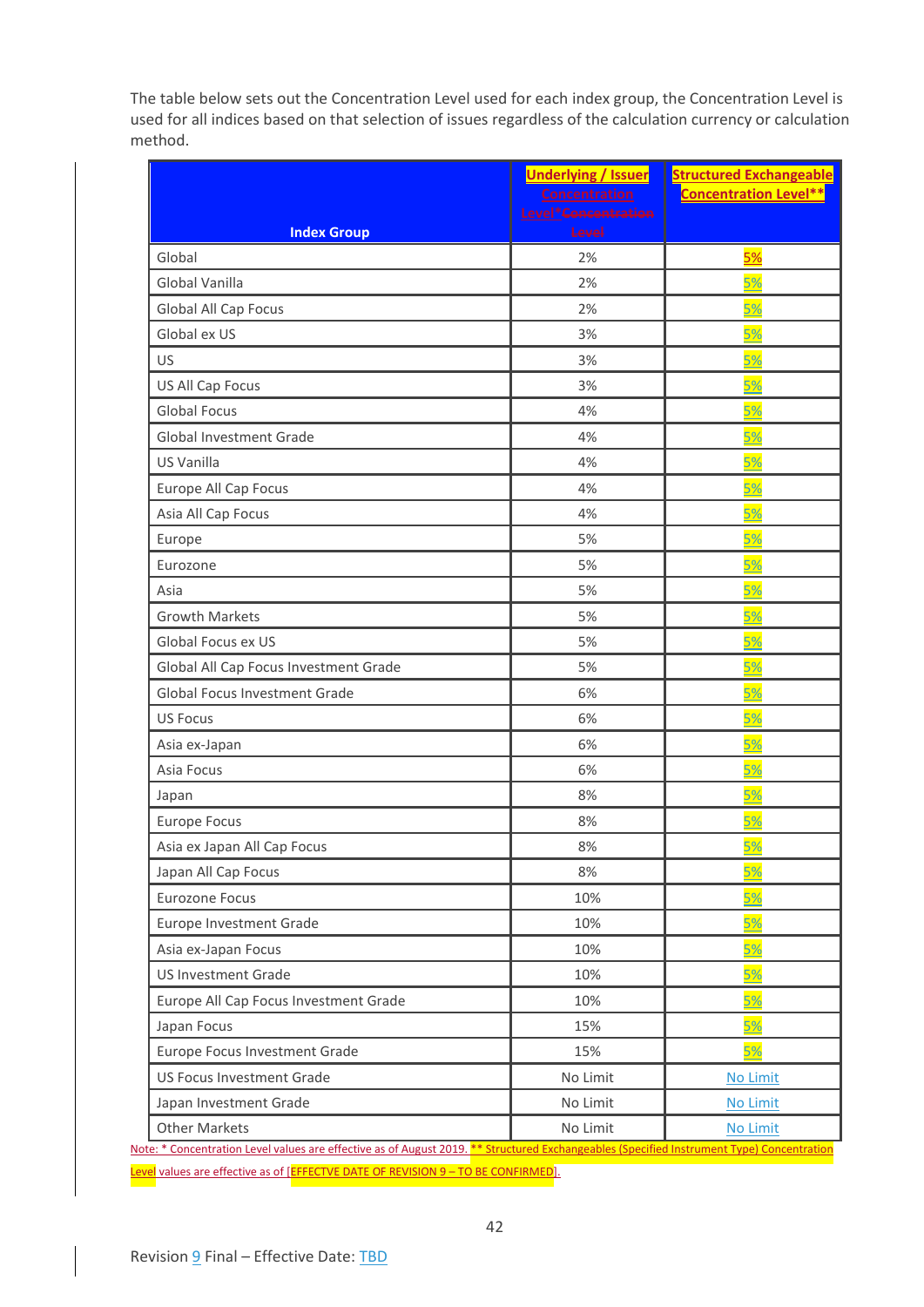#### Note: These values are effective as of August 2019.

The Concentration Level used for each index group is reviewed at each Focus Monthly Review and the Index Manager will determine any amendments to Concentration Levels.

Concentration Factors are used to ensure the following conditions are satisfied following the calculation of Concentration Factors.

- The total Market Capitalisation of issues from a single issuer does not exceed a specified amount set for that index.
- The total Market Capitalisation of issues that convert into a particular underlying does not exceed a specified amount set for that index.
- The total Market Capitalisation of the Specified Instrument Type does not exceed a specified amount set for that index.

There is only one Concentration Factor for each issue in a particular index. This concentration factor is comprised of Underlying / Issuer and any Specified Instrument Type applicable.

The calculation of Concentration Factors may be carried out for an entire index or may be carried out for a selection of one or more issues.

The Index Manager may determine the Concentration Factor to be used for a specific issue in a particular index.

Mandatory convertibles are not included in the computation of the total capitalisation issued by an issuer but are included in the computation of the overall index capitalisation.

The issuer related to the Exchange Property of each issue is normally a straightforward determination, however where necessary the Index Manager will determine the issuer to be allocated for the purposes of these calculations.

Any changes or proposed changes to the issuer associated with the Exchange Property of an issue will be announced in the Index Status Report.

Any Specified Instrument Type is based on the instrument type definition stated in Section [6.1.19](#page-50-6) of the Methodology.

For issues that are being added or are proposed to be added to Global Index under the Addition to the Global Index guidelines (Section [2.5\)](#page-12-0) the process of identifying the issue as being of the Specified Instrument Type and identifying the issuer to be associated with the Exchange Property is carried out as part of the Issue Add process and feedback regarding the *identification* association will be taken in conjunction with any other feedback regarding the proposed addition of the issue.

### <span id="page-43-0"></span>**5.3.2. Concentration Factor Changes**

The method used to calculate Concentration Factors is set out in section [5.3.3](#page-44-0) below.

Concentration Factors are recalculated for each index, where applicable, on a monthly basis on the Focus Monthly Review Effective Date. For full calendar see [here](https://www.refinitiv.com/content/dam/marketing/en_us/documents/methodology/convertible-indices-calendar.pdf). See here for the list of Concentration Level Reset Dates.

Concentration Factors are recalculated for **specifiedie issues** when an issue is added to or dropped from an index. In these circumstances the issues for which the Concentration Factors are recalculated is limited to the Related Issues Related Issues (Section [5.3.3\)](#page-44-0) of the issue or issues being added or dropped.

During the daily index calculation, a check is carried out to determine if any issuer or underlying or a Specified Instrument Type exceeds 125% of the Concentration Level applying to the index / Specified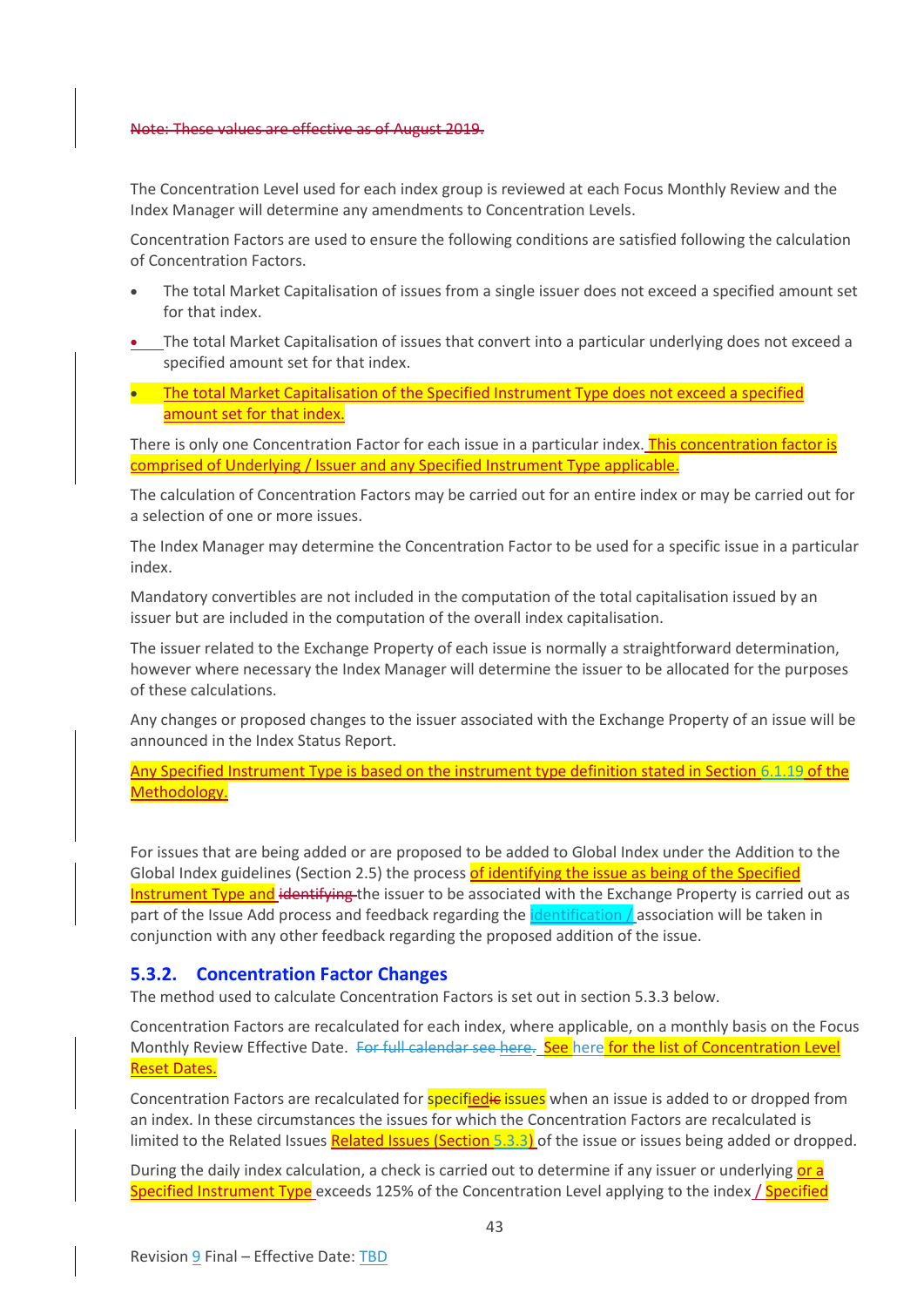Instrument Type. If this situation occurs, then the Index Operations Team will advise the Index Manager is notified of the details of the situation and Index Manager will determine if a re-calculation of the Concentration Factors is to be carried out and if so the timing of such re-calculation. The default position is NOT to re-calculate between the Monthly Concentration Level Reset Dates.

The Index Manager may require a re-calculation of the Concentration Factors to be carried out for specified issues or indices or a Specified Instrument Type(s) or may defer a specific calculation of Concentration Factors.

## <span id="page-44-0"></span>**5.3.3. Concentration Factor Calculation**

The process for calculating the Concentration Factors is iterative as the application of any factor will change the weighting of all other issues in the index.

The calculation follows the same sequence whether the Concentration Factors for the whole index or the Concentration Factors for specific issues are being recalculated.

For recalculation of the Concentration Factors for the **whole index** the Relevant Issues are all of the constituents of the index.

For recalculation of specified issues, **in case of an Add or a Drop**, the Relevant Issues are the Related Issues based on the specified issues required for the recalculation.

Related Issues are determined by initially selecting all issues with the same issuer (except for Mandatories), underlying or a Specified Issue Type(s) as any of the specified issues.

Then the process adds to Related Issues any additional bonds not already defined as Related Issues which have the same underlying, issuer (except for Mandatories) or Specified Issue Type as any of the issues already defined as Related Issues. This process is repeated until no further Related Issues are found.

Further, this process means that even if none of the issues that initiated the recapping process are known to be of the Specified Issue Type(s) but any of the Related Issues are identified as such, the recapping process will include the Specified Issue Type(s) captured by the Related Issues process.

As of Revision 9, only one Specified Issue Type is included in the capping process (Structured Exchangeables as defined in Section [6.1.18\)](#page-50-5).

Once Related Issues are determined, the sequence of operations for the calculation is as follows:

- a) Remove all of the Concentration Factors.
- b) For any issues where the Index Manager has set an override value for the Concentration Factor, apply the Concentration Factor and remove those issues from the list of Relevant Issues.
- c) Underlying iteration:
	- a. Calculate the total Market Capitalisation of the index using the Concentration Factors already set in step b) and then calculate the Threshold Capitalisation as the product of the Market Capitalisation and the Concentration Level.
	- b. For each underlying represented in the Relevant Issues, calculate the aggregate Market Capitalisation of all Relevant Issues with that underlying. If the value exceeds the Threshold Capitalisation, then adjust the Concentration Factor used for each of the Relevant Issues with that underlying by the ratio of the Threshold Capitalisation divided by the aggregate Market Capitalisation of all Relevant Issues with that underlying.
- **d) Repeat steps c(i) and c(ii) until no material change is made.**
- e) Issuer Iteration: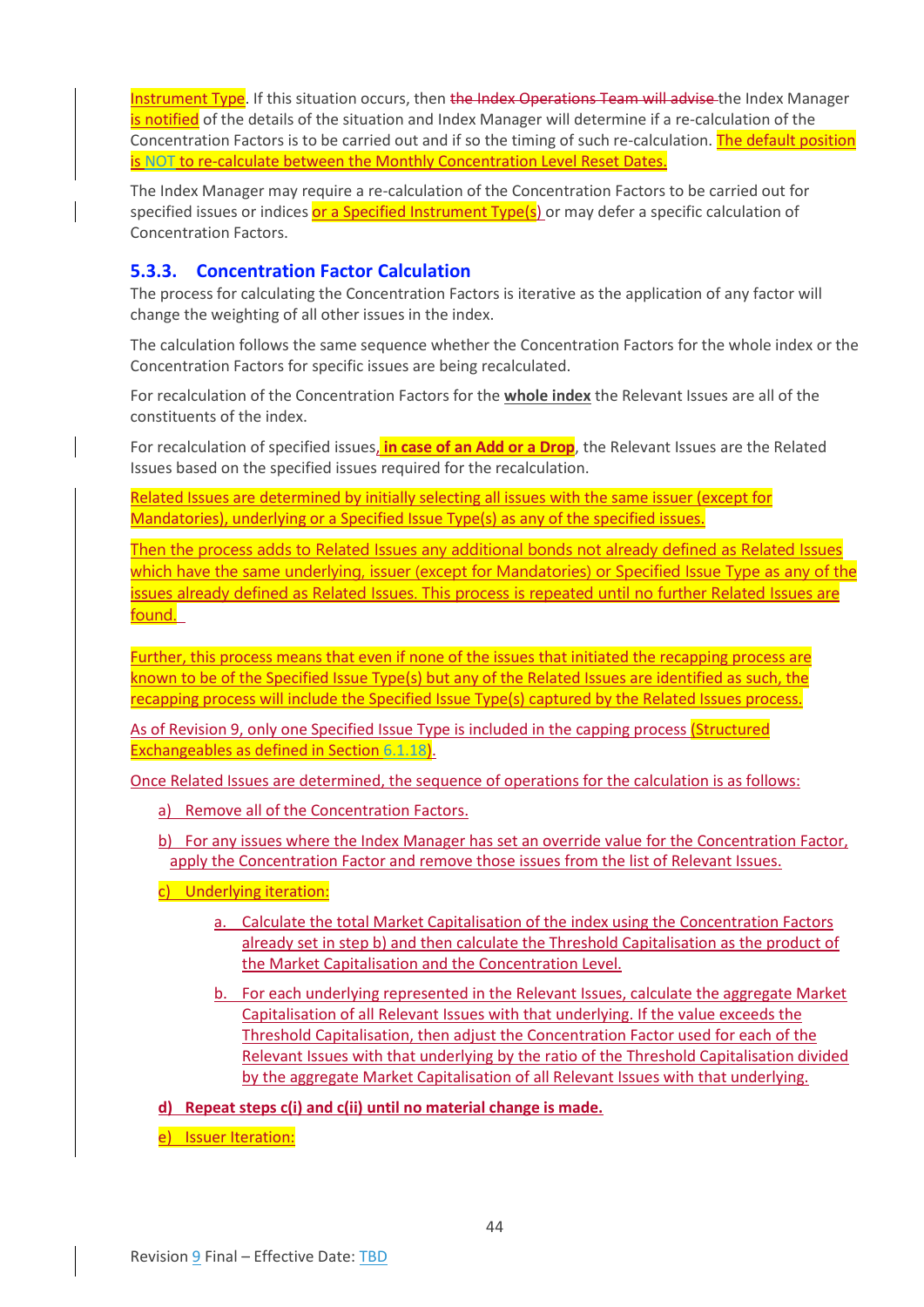- i. Calculate the total Market Capitalisation of the index using the Concentration Factors already set and then calculate the Threshold Capitalisation as the product of the Market Capitalisation and the Concentration Level.
- ii. For each issuer represented in the Relevant Issues, calculate the aggregate Market Capitalisation of all Relevant Issues from that issuer. If the value exceeds the Threshold Capitalisation, then adjust the Concentration Factor used for each of the Relevant Issues from that issuer by the ratio of the Threshold Capitalisation divided by the aggregate Market Capitalisation of all Relevant Issues from that issuer.

#### **f) Repeat steps e(i) and e(ii) until no material change is made.**

- g) Specified Instrument Type iteration:
	- a. Calculate the total Market Capitalisation of the index using the Concentration Factors already set and then calculate the Threshold Capitalisation as the product of the Market Capitalisation and the Concentration Level.
	- b. For each and every member of the Specified Instrument Types represented in the Related Issues, calculate the aggregate Market Capitalisation of all Issues in a given Specified Instrument Type. If the value exceeds the Threshold Capitalisation for a given Specified Instrument type, then adjust the Concentration Factor used for each of the Issues from that Specified Instrument Type by the ratio of the Threshold Capitalisation divided by the aggregate Market Capitalisation of all Issues of a given Specified Instrument Type.

**h) Repeat steps g(i) and g(ii) for a given and each of the Specified Instrument Type(s) represented in the Related Issues until no material change is made.**

**i)Repeat steps (c) to (g) until no material change is made in either d, f or h.**

Related Issues are determined iteratively; initially the Related Issues are set to the specified issues. Then all issues that have the same issuer as any of the Related Issues together with all issues that have the same underlying as any of the Related Issues are added to the list of Related Issues. This process is repeated until no additions to the list of Related Issues are made.

The sequence of operations for the calculation is as follows:

- a) Remove all of the Concentration Factors.
- b) For any issues where the Index Manager has set an override value for the Concentration Factor, apply the Concentration Factor and remove those issues from the list of Relevant Issues.
- c) Calculate the total Market Capitalisation of the index using the Concentration Factors already set and then calculate the Threshold Capitalisation as the product of the Market Capitalisation and the Concentration Level.
- d) For each underlying represented in the Relevant Issues, calculate the aggregate Market Capitalisation of all Relevant Issues with that underlying. If the value exceeds the Threshold Capitalisation, then adjust the Concentration Factor used for each of the Relevant Issues with that underlying by the ratio of the Threshold Capitalisation divided by the aggregate Market Capitalisation of all Relevant Issues with that underlying.
- e) Repeat step (c) and (d) until no material change is made.
- f) Calculate the total Market Capitalisation of the index using the Concentration Factors already set and then calculate the Threshold Capitalisation as the product of the Market Capitalisation and the Concentration Level.
- g) For each issuer represented in the Relevant Issues, calculate the aggregate Market Capitalisation of all Relevant Issues from that issuer. If the value exceeds the Threshold Capitalisation, then adjust the Concentration Factor used for each of the Relevant Issues from that issuer by the ratio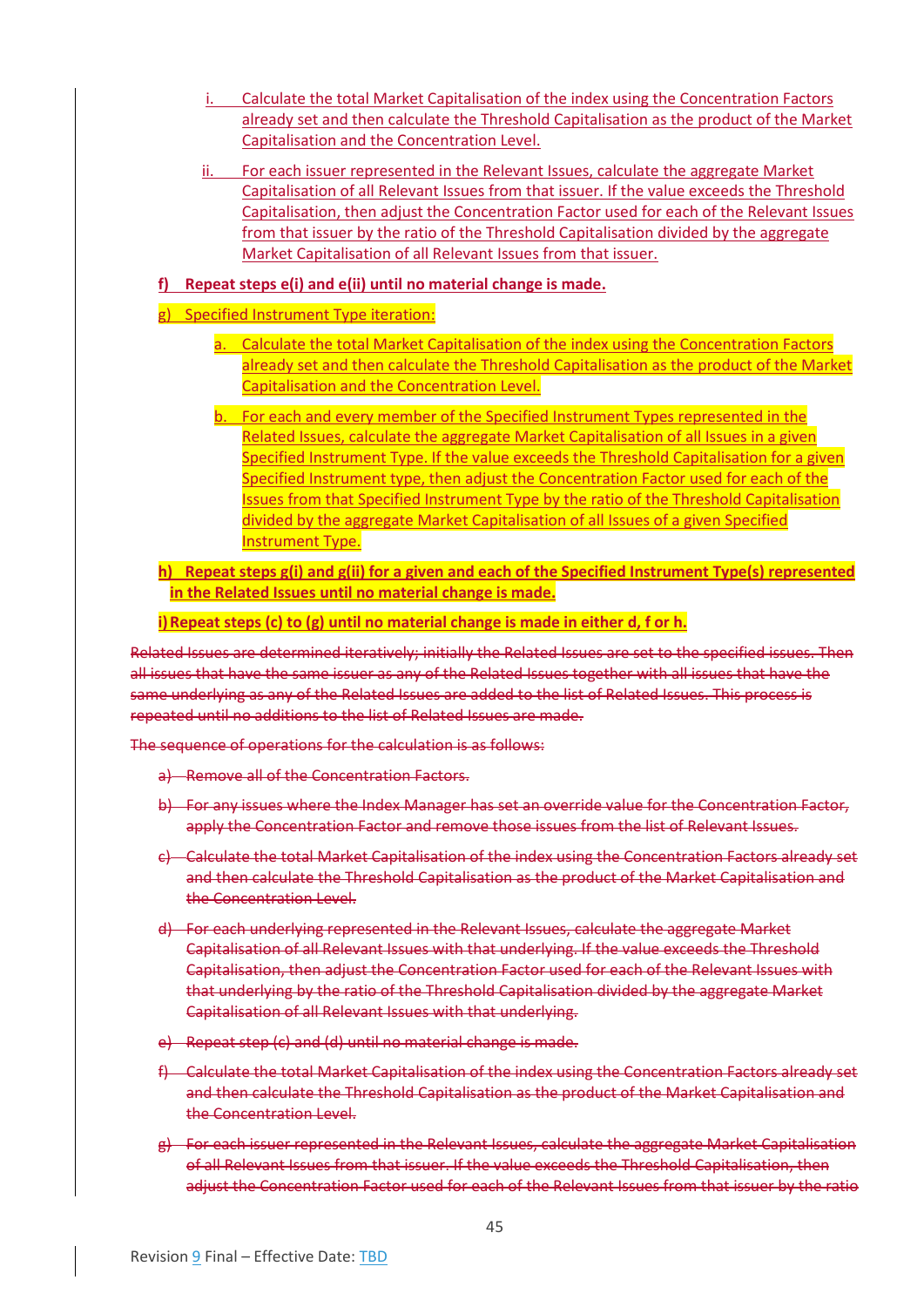of the Threshold Capitalisation divided by the aggregate Market Capitalisation of all Relevant Issues from that issuer.

#### h) Repeat step (f) and (g) until no material change is made.

#### i) Repeat steps (c) to (h) until no material change is made in either (d) or (g)

The materiality test used is that if the aggregate Market Capitalisation is no more than US\$10 above the Threshold Capitalisation then the change is not material.

## <span id="page-46-0"></span>**5.3.4. Concentration Factor Usage**

The product of the Concentration Factor set at any particular calculation and the Outstanding Issue Size for a particular issue at the time of the calculation is the Maximum Allowed Size for that issue for the period until the next calculation of Concentration Factors affecting that issue.

The actual issue size used in index calculation will be the lower of the Outstanding Issue Size and the Maximum Allowed Size.

An issue that is not subject to the application of a Concentration Factor will use the Outstanding Issue Size as the actual issue size in index calculations.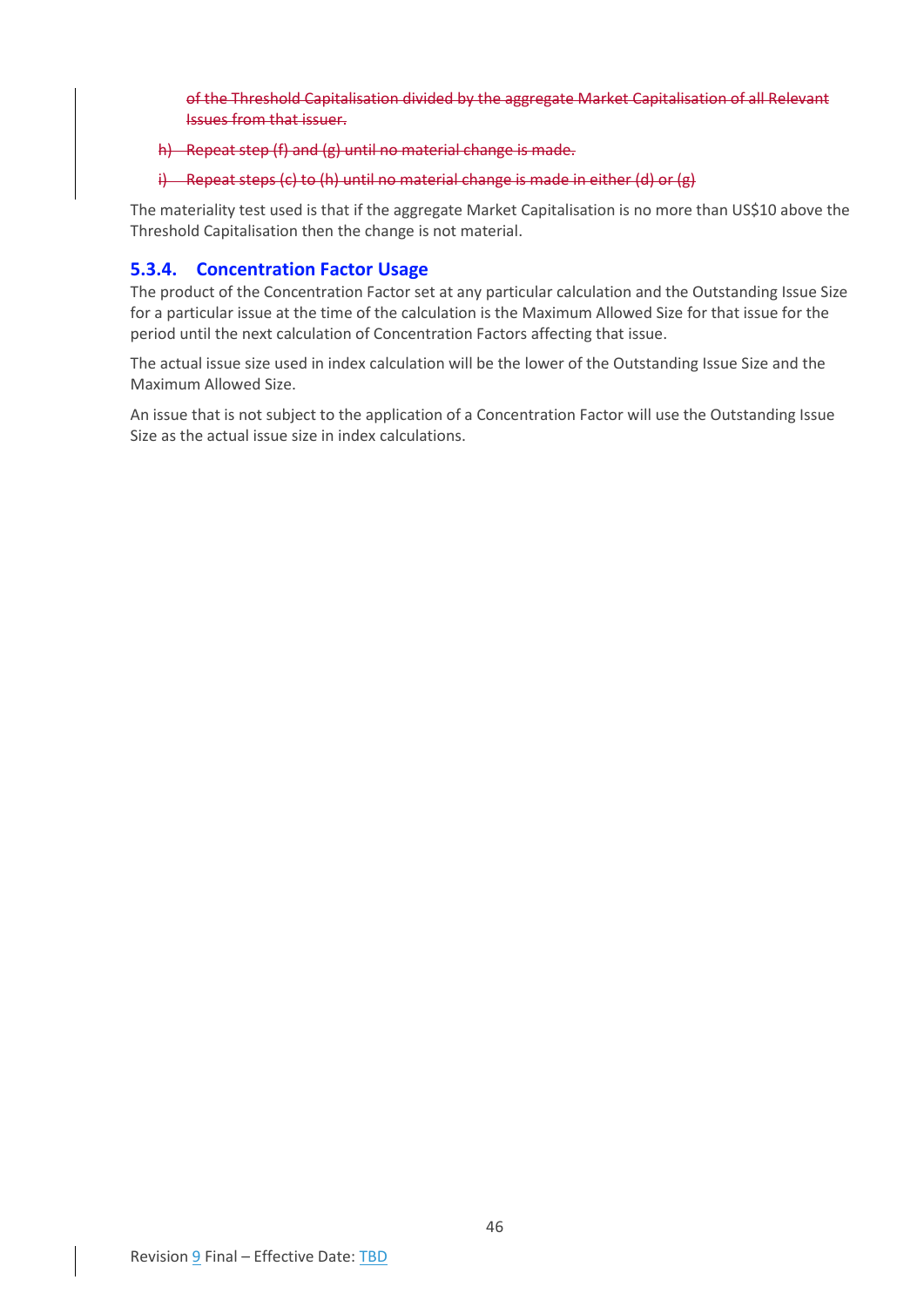## <span id="page-47-0"></span>6. Appendix

## <span id="page-47-1"></span>**6.1. Definitions and Derivations**

## <span id="page-47-2"></span>**6.1.1. Overview**

This section contains details of the definitions, derivations and sources of a number of key parameters (including input data) used in the construction and calculation of the indices.

## <span id="page-47-3"></span>**6.1.2. Exchange Property**

The Exchange Property for a convertible is the equity and/or any other value that is received on conversion of the issue.

Issues where the exchange property consists of an amount of cash where the cash value is directly linked to the market value of an equity or basket of equities are regarded as being convertible directly into the equities for the purposes of calculations in respect of the indices.

## <span id="page-47-4"></span>**6.1.3. Naming Methodology**

The names used to describe issue in the Global Index follow specific conventions:

| Convertible type | Naming method                                                   | <b>Example</b>                    |
|------------------|-----------------------------------------------------------------|-----------------------------------|
| Convertible      | Underlying name, coupon, maturity<br>year                       | Celesio 2.5% 2018                 |
| Preferreds       | Underlying name, dividend cash value<br>per year, maturity year | Omnicare 'B' \$2 2033             |
| Perpetual        | Underlying name, coupon, type                                   | Health Care REIT \$3.25 Perpetual |
| Exchangeable     | Underlying name, (Issuer name),<br>coupon, maturity year        | Daimler (Aabar) 4% 2016           |

## <span id="page-47-5"></span>**6.1.4. Issue Price**

The Issue Price for an issue is the price at which an issue is first sold to general investors. Issues which are re-offered at a price lower than the originally published issue price will be allocated the re-offered price as the Issue Price. Some issues, particularly Japanese issues are quoted with a headline issue price which is paid by the underwriter and then an offer price which is the price at which the issue is offered to the market. In this case the Issue Price is set to the offer price.

## <span id="page-47-6"></span>**6.1.5. Original Issue Size**

If there is any doubt as to the appropriate price to be used for the Issue Price the Index Operations Team will refer the issue to the Index Manager. The Index Manager will determine the Issue Price to be used for the issue.

The Original Issue Size is the size of the issue when launched; including any option to increase that was exercised and including any subsequent tap issues.

## <span id="page-47-7"></span>**6.1.6. Initial Issue Proceeds & Outstanding Issue Proceeds**

 $Initial$  Issue Proceeds = Issue Price  $\times$  Original Issue Size

Outstanding Issue Proceeds  $=$  Initial Issue Proceeds  $\times$ Outstanding Issue Size Orignial Issue Size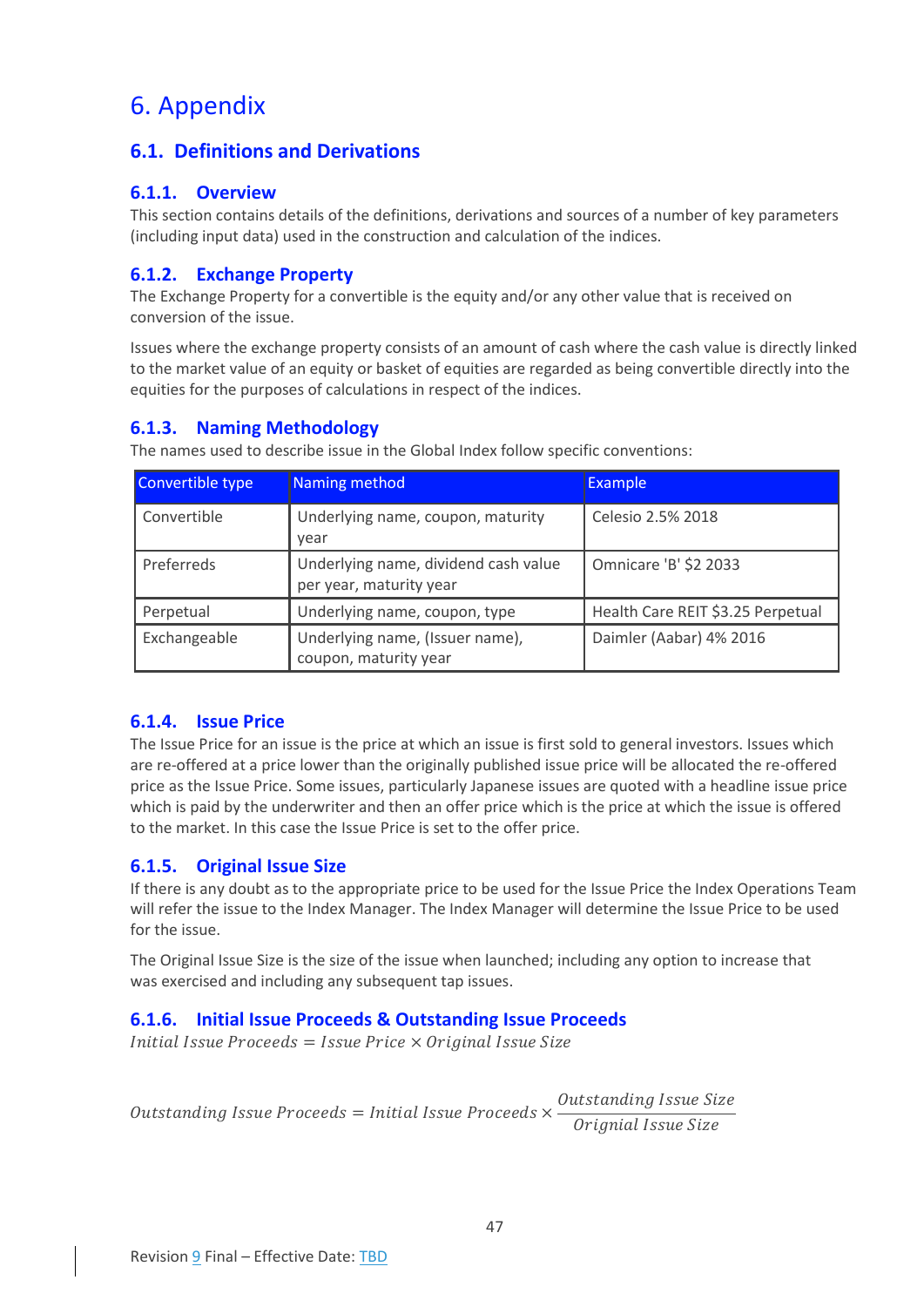## <span id="page-48-0"></span>**6.1.7. Accreted Issue Proceeds and Percentage Price**

The **Accreted Issue Proceeds** is a measure of the capitalisation of an issue which varies through the life of an issue to reflect the impact of discount issue or premium redemption terms.

By way of example, the TJX Companies 0% 2021 issue was launched in 2001 at an issue price of 67.165% with issue proceeds of US\$347,578,875, the issue matures in 2021 at a price of 100% with redemption proceeds of US\$517,500,000. The Accreted Issue Proceeds tracks the change from the issue proceeds to the redemption proceeds through the life of an issue.

The derivation of this value is as follows:

 $Accreted$  Issue Proceeds = Dirty Accreted Issue Price x Original Issue Size

Dirty Accreted Issue Price  $(DAIP)$  = Accreted Issue Price + Allowence for Accrued

Allowance for Accrued is the accrued interest for transactions on the relevant trade date. For issues subject to contractual accrued this is the contractual accrued. For issues that trade with accrued in the price (Dirty Price) this value is a notional value calculated using an accrual method appropriate to the market.

*Accreted Issue Price* = 
$$
IP \times (CY^{EL})
$$

$$
CY = \left(\frac{RP}{IP}\right)^{1/IT}
$$

Where

- **ID** Issue Price as defined in Sectio[n 6.1.4](#page-47-5)
- RP Redemption Price
- $CY$  Capital Yield\*

 $EL$  Elapsed Life is the number of years since issue date

 $IT$  Issue Term is the number of years from Issue Date to final redemption

\*For issues where the Redemption Price is not a fixed value at issue (e.g. Floating principal issues) or where the Redemption Price is not defined (e.g. Perpetual Issues) or where the Redemption Price is zero (e.g. Mandatory issues) or where the Redemption Price is in a currency different to the Issue Price then Capital Yield is set to a value of 1.

The **Percentage Price** is the price of an issue normalised to allow for a meaningful comparison of the issue's price with the prices of other constituents regardless of its issuance format (accreting vs non accreting), maturity stage or its pricing units.

$$
Percentage\ Price = \frac{DP}{DAIP}
$$

**Where** 

 $DP$  Dirty Price = Clean Price + Contractual Accrued

 $DAIP$  Dirty Accreted Issue Price - see definition earlier in this section

### <span id="page-48-1"></span>**6.1.8. Market Capitalisation**

Market Capitalisation =  $D$ irty Price  $\times$  Outstanding Issue Size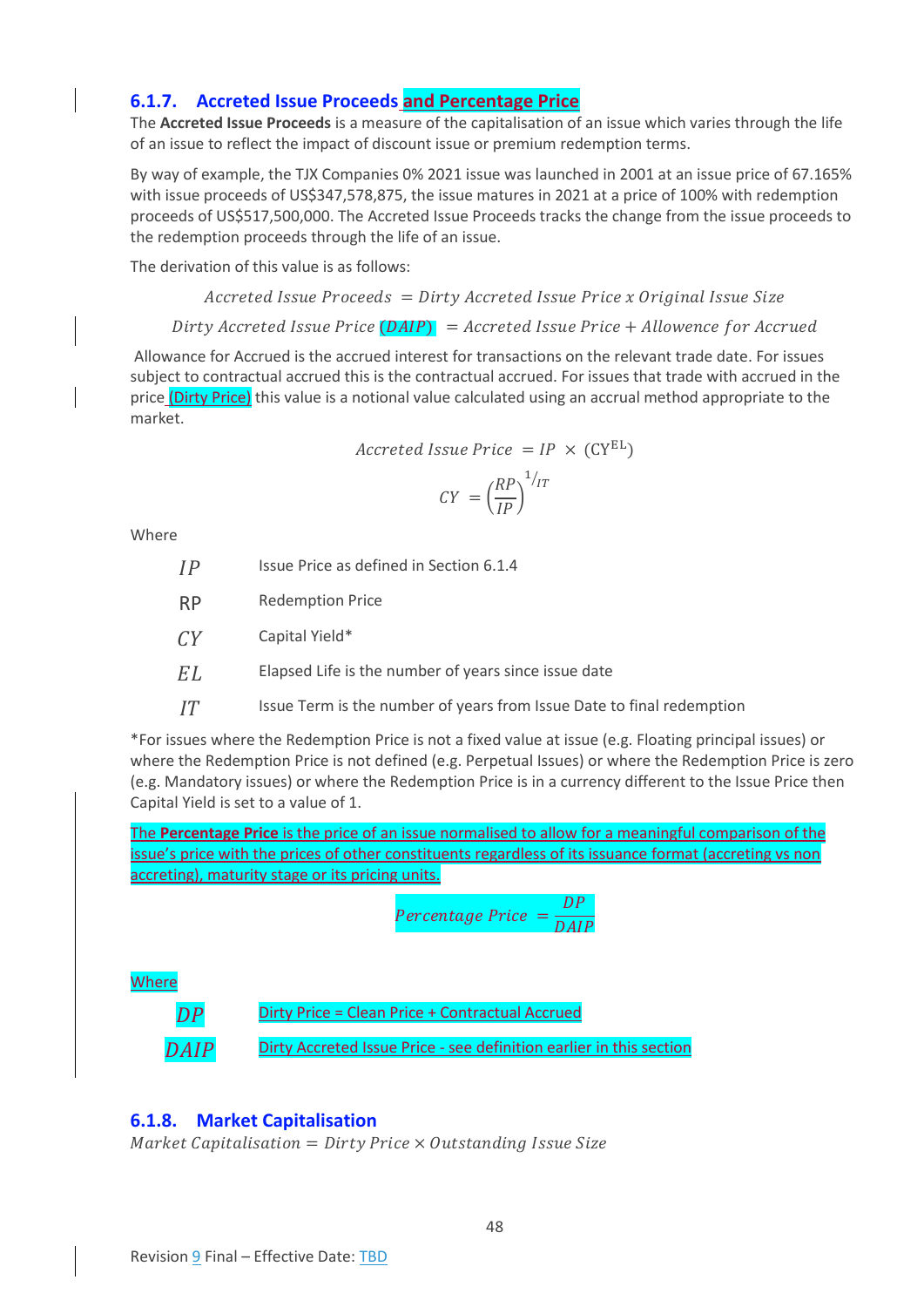## <span id="page-49-0"></span>**6.1.9. Face Value**

The Face Value of an issue is the nominal value of the issue, for bonds this is normally clearly stated in the prospectus and is the basis for the percentage pricing used in many markets. For preferred convertible issues the Face Value is normally the liquidation preference.

If the Face Value is not clear from the issue documentation the Index Operations Team will refer the issue to the Index Manager. The Index Manager will determine the Face Value to be used for the issue.

## <span id="page-49-1"></span>**6.1.10. Parity**

The Parity value of an issue is the value of the Exchange Property due to the holder of the issue on conversion of a single unit of the issue. Conventionally, Parity is converted to be in the same currency and units as the price of the issue. See details of the FX rates used for conversion in Sectio[n 6.3.3.3.](#page-52-3)

When an issue is priced at Parity then the security price used will be the security price such that the consideration paid is equal to the Parity, thus if the security trades on a Clean Price basis then the Clean Price will be the Parity less the Accrued.

For Bond + Warrant structures the calculation of Parity reflects the liquidation value of the complete unit to be consistent with the approach used for other Index constituents.

The calculation method takes into account the Exercise Price of the warrant and also the bond value.

The bond value is based on the market price of the straight bond element of the unit for this calculation, if this price is not readily available par value of the bond will be used.

The calculation for each bond is therefore:

 $Parity = LV \times FX_{unit}$ 

$$
LV = (MP_{BND} \times FX) + V_{sh.r} - EP
$$

Where

| LV                | <b>Liquidation Value</b>                                                                                                              |
|-------------------|---------------------------------------------------------------------------------------------------------------------------------------|
| $MP_{BND}$        | Market Price of straight Bond only, if relevant market price for the<br>straight bond is not available par value of the bond is used. |
| $FX_{stock}$      | FX Rate to convert to Stock Currency                                                                                                  |
| $V_{\text{sh},r}$ | Value of Shares Received                                                                                                              |
| EP                | Exercise Price per Unit                                                                                                               |
| $FX_{unit}$       | FX Rate to convert to Unit currency                                                                                                   |

## <span id="page-49-2"></span>**6.1.11. Premium (Conversion Premium)**

Premium is the percentage by which a clean security price exceeds the Parity.

## <span id="page-49-3"></span>**6.1.12. Traded Value**

Traded Value is the value of turnover reported on an exchange or trade reporting platform for an issue.

When traded value is not in the same currency as Outstanding Issue Proceeds the Traded Value is converted to the relevant currency on a daily basis using the EoD FX rates used for index calculation on that day.

Traded Value data obtained from TRACE is subject to the following limitations: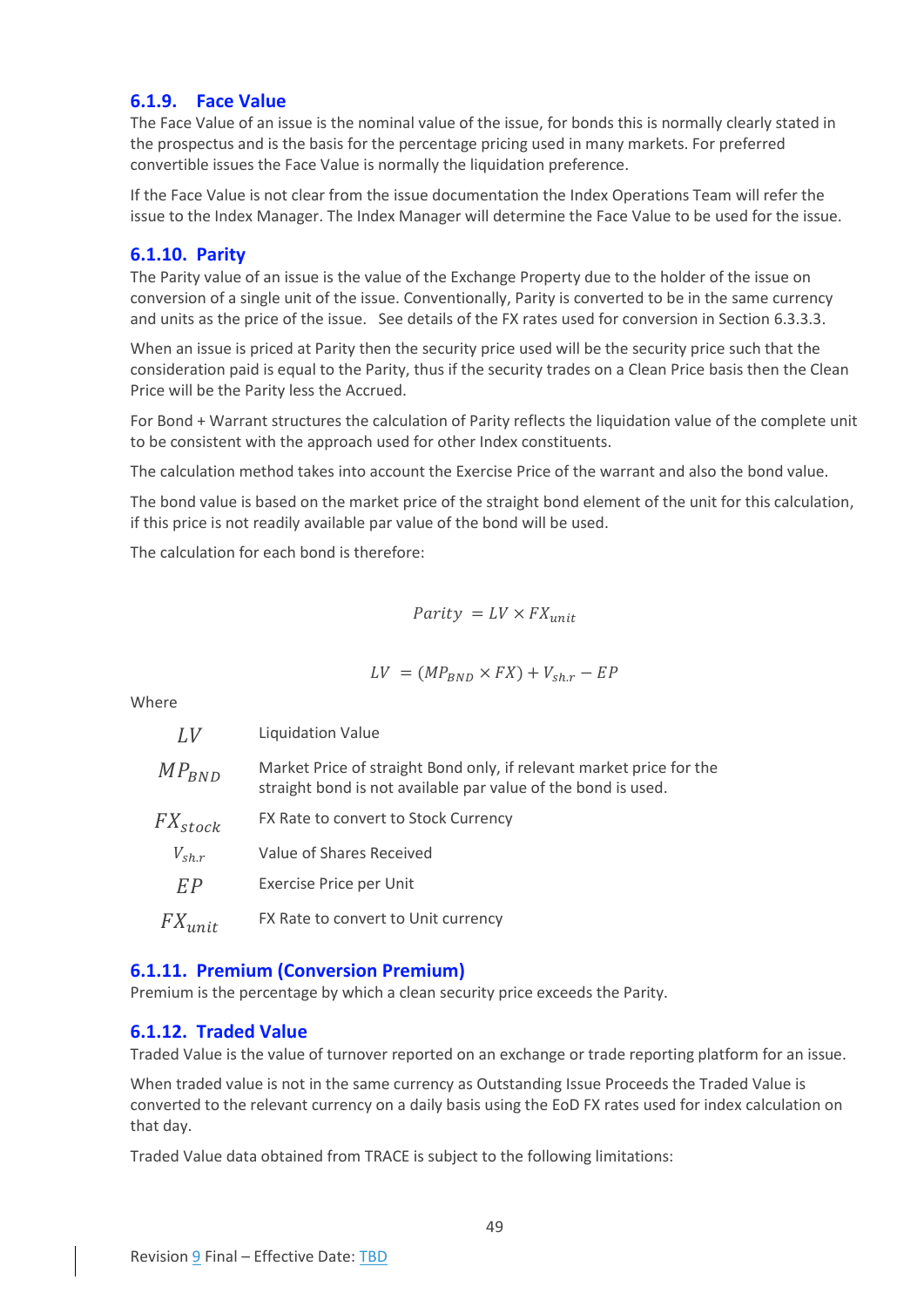- Trades marked 1MM+ on TRACE represents trades in excess of 1,000,000 nominal and are recorded for the purposes of Traded Value calculations as 1,000,000 nominal.
- Trades marked 5MM+ on TRACE represents trades in excess of 5,000,000 nominal and are recorded for the purposes of Traded Value calculations as 5,000,000 nominal.
- New Issues may, in some circumstances, not report through TRACE on the first day of trading. In those circumstances no Traded Value from TRACE will be recorded against the issue for that day.

As such the values used for assessing liquidity may understate the actual value traded.

#### <span id="page-50-0"></span>**6.1.13. Day Types**

Calendar day – any day of the week.

Weekday – any day from Monday to Friday irrespective of any bank, market or other holidays.

Workday – a Weekday that is not a UK bank holiday.

### <span id="page-50-1"></span>**6.1.14. Guarantor**

A Guarantor, for the purposes of this methodology, is an entity explicitly identified in the issuance documents as providing an unconditional guarantee of the issuer's obligations for the entire life of the issue.

As such, 'Keepwell' agreements and 'Standby Letters of Credit' are not normally regarded as being equivalent to a Guarantor.

In circumstances where the status of an entity that might be considered a Guarantor is not clear the Index Manager will determine the status.

#### <span id="page-50-2"></span>**6.1.15. Mandatory Issues**

A mandatory issue is an issue where conversion into the Exchange Property is compulsory at maturity.

#### <span id="page-50-3"></span>**6.1.16. Preferred Issues**

A convertible preferred stock (Pref) is an issue where a holder is permitted conversion into the Exchange Property after a specified date under the specified conditions.

#### <span id="page-50-4"></span>**6.1.17. Perpetual Issues**

A perpetual issue is an issue where the Redemption Price and Maturity Date are not defined.

### <span id="page-50-5"></span>**6.1.18. Structured Exchangeables (Specified Instrument Type)**

A Structured Exchangeable bond is a bond issued by a financial institution, where the issuer (or its affiliate(s) or proxy(ies)) also act(s) in a capital market capacity for the issue, structured to reflect the performance of the exchange property named and settled primarily in cash upon conversion or redemption. If there is any doubt as to the nature of the issue under consideration the Index Manager will determine the instrument type.

#### <span id="page-50-6"></span>**6.1.19. Specified Instrument Type**

A sub-set of instruments in an index that are determined to be of a specific type as defined in Section 6.1 of the Methodology.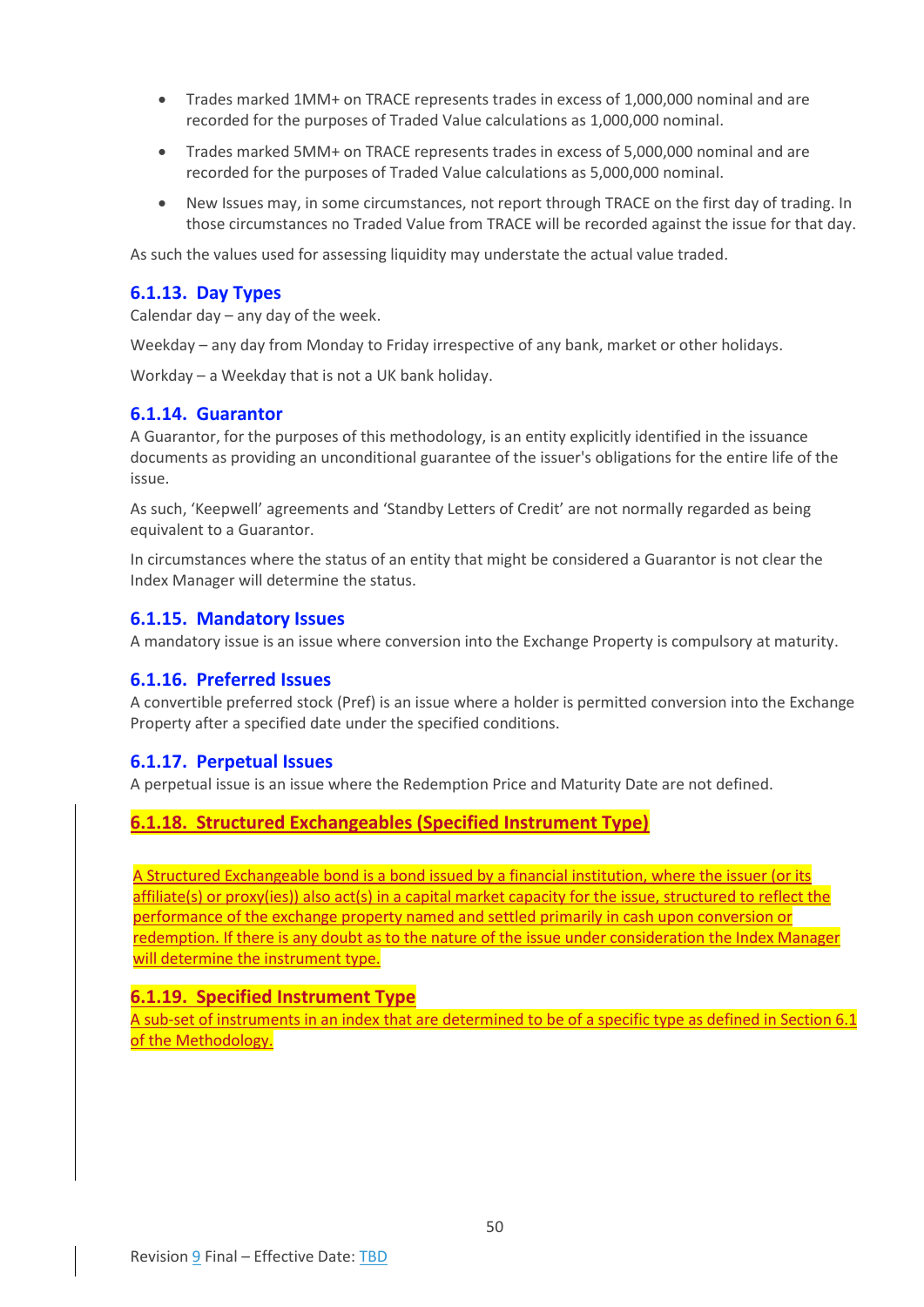## <span id="page-51-0"></span>**6.1.20. Financial Institution**

A Financial Institution is any legal entity with TRBC classification of:

| <b>TRBC</b>            | <b>Name</b>                              |
|------------------------|------------------------------------------|
| <b>ECONOMIC SECTOR</b> | <b>Financials</b>                        |
| <b>BUSINESS SECTOR</b> | <b>Banking &amp; Investment Services</b> |
| <b>INDUSTRY GROUP</b>  | <b>Banking Services</b>                  |
| <b>INDUSTRY</b>        | <b>Banks</b>                             |
| <b>ACTIVITY</b>        | Banks (NEC)                              |

If there is any doubt or absence of a TRBC classification of the issuing entity the Index Manager will determine the classification.

## <span id="page-51-1"></span>**6.2. Qualifying Prices**

## <span id="page-51-2"></span>**6.2.1. Overview**

The number of Qualifying Prices is used as a guide to liquidity.

To be a Qualifying Price for an issue a price must meet a number of conditions which are set out in the section below.

## <span id="page-51-3"></span>**6.2.2. Qualifying Price Conditions**

## <span id="page-51-4"></span>**6.2.2.1. Absolute Conditions**

To be a Qualifying Price a price must meet all of the following conditions:

- (i) The price must be from a source that provides prices that are available to be used by EPS in the determination of the EPS Closing Price
- (ii) The price must be no older than one week
- (iii) The price must have a non-zero bid and a non-zero offer
- (iv) The price must have a positive, non-zero spread
- (v) The price must have a spread less than or equal to 2% of Face Value
- (vi) The price must have a spread less than or equal to 3% of the Bid

## <span id="page-51-5"></span>**6.2.2.2. Relative Condition**

In addition to the absolute conditions above, the mid prices of all the Qualifying Prices for an issue must fall within one Standard Spread.

A Standard Spread is the lesser of 2% of Face Value and 3% of the lowest mid-price of any Qualifying Price.

## <span id="page-51-6"></span>**6.3. Pricing**

### <span id="page-51-7"></span>**6.3.1. Overview**

The overall philosophy for pricing issues in the indices is that prices are acquired by the Index Operations Team using automated price feeds ('Market Prices').

## <span id="page-51-8"></span>**6.3.2. Price Basis**

The basis used for pricing convertibles in the Index is: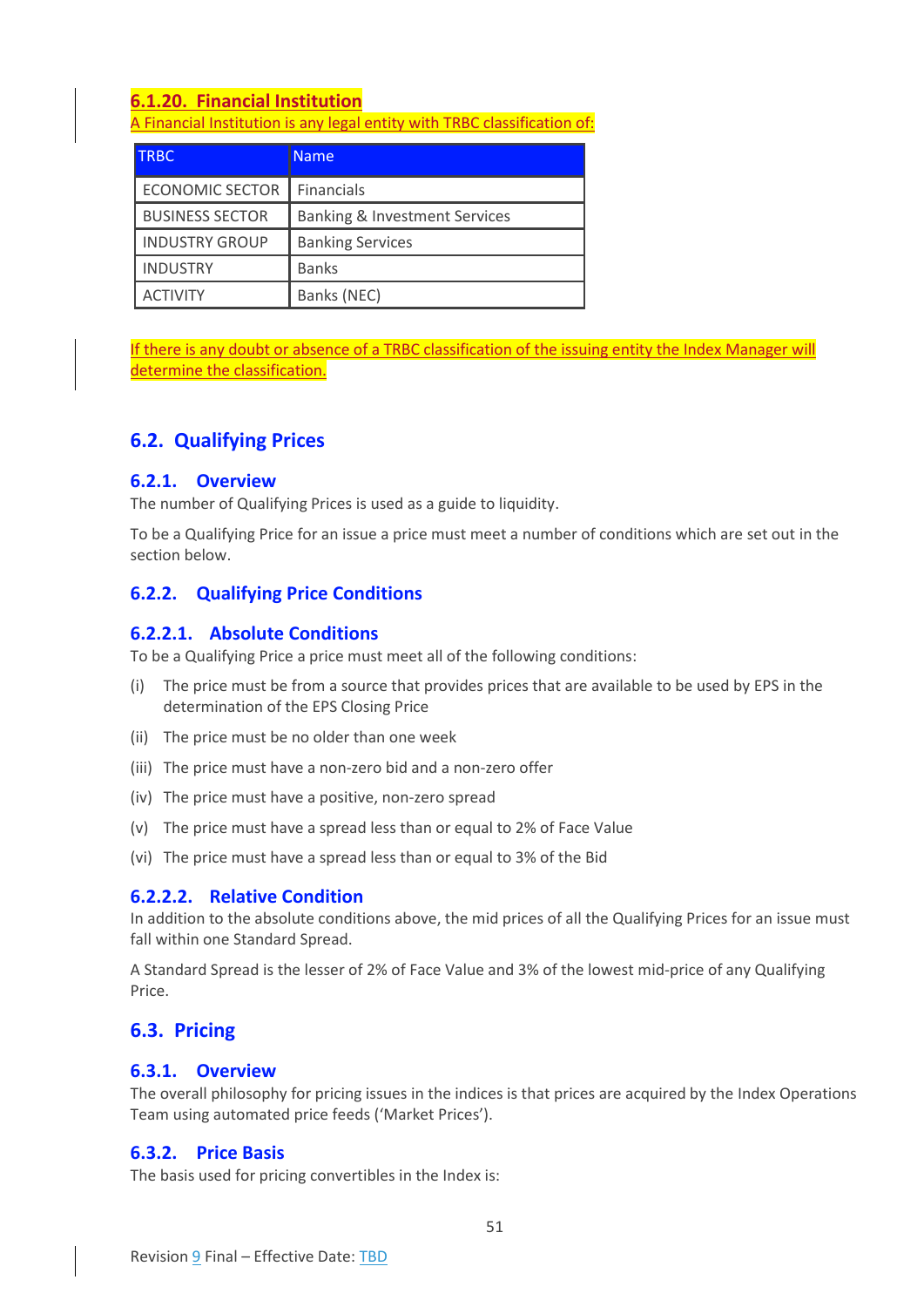- (i) For issues being added or reinstated to the Global Index or any Sub-Index at the calculation point the offer(ask) price.
- (ii) For issues being retained in the Global Index or any sub-index at the calculation point the as well as the volume changes the bid price.
- (iii) In some circumstances an issue may be removed from the Global Index at the Parity value, in such circumstances the equity price prevailing at the end of the 'Hard' or 'Soft' Drop Effective Date will be used to compute the Parity.
- (iv) For issues being 'Hard' or 'Soft' dropped from the Global Index or any sub-index at the calculation point the bid price.

The equity prices used for calculation are last trading prices.

#### <span id="page-52-0"></span>**6.3.3. Price and Rates Sources**

The Index Operations Team obtains Convertible Prices, Price for Equites, FX and Interest Rates as follows:

#### <span id="page-52-1"></span>**6.3.3.1. Prices for Convertibles**

- (i) For issues where a EPS Closing Price is available then the EPS Closing Price will be used
- (ii) For issues where a EPS Closing Price is not available then the closing price from a Recognised Convertible Exchange will be used
- (iii) For issues where neither a EPS Closing Price nor a closing price from a Recognised Convertible Exchange is available then the Index Manager will determine the price to be used (Section [6.3.6.1](#page-54-1) applies)

When a price from a Recognised Convertible Exchange is used then the Index Operations Team will determine the appropriate exchange to use for a particular issue. If there is uncertainty as to the appropriate exchange to use, then the Index Manager will determine the appropriate exchange to use.

### <span id="page-52-2"></span>**6.3.3.2. Prices for Equities**

The Index Operations Team obtains prices for equities from exchange feeds. The price used for Global Index calculation is the last trading price. Where an equity trades on a number of exchanges the Index Operations Team will determine which exchange or exchanges are appropriate for a particular issue at any particular time. If there is uncertainty as to the appropriate exchange to use, then the Index Manager will determine the appropriate exchange to use.

#### <span id="page-52-3"></span>**6.3.3.3. FX Rates**

WM/Reuters Closing Spot Rates are used as the basis for FX rates used for Index calculations. **The Index uses the Bid and Ask rates to USD to calculate a mid-rate to USD which is used for Index calculations.** Where cross-rates are required for calculation purposes these rates are calculated from the mid rates calculated by the Index.

Prior to 11 December 2015 the FX rates used for Index calculation were taken from Refinitiv as of 16:30 London time.

#### <span id="page-52-4"></span>**6.3.3.4. Interest Rates**

Interest rates required for the calculation of FX hedged indexes are taken from Refinitiv; the mid rates are used for calculation.

#### <span id="page-52-5"></span>**6.3.4. Price and Rates Timings**

The prices and rates captured by the automated feeds are selected to reflect the most recent reliable value for each component of the Index calculation. Individual securities may be treated differently if the Index Manager determines that the general approach is generating unsatisfactory prices (Section [6.3.6.1](#page-54-1) applies).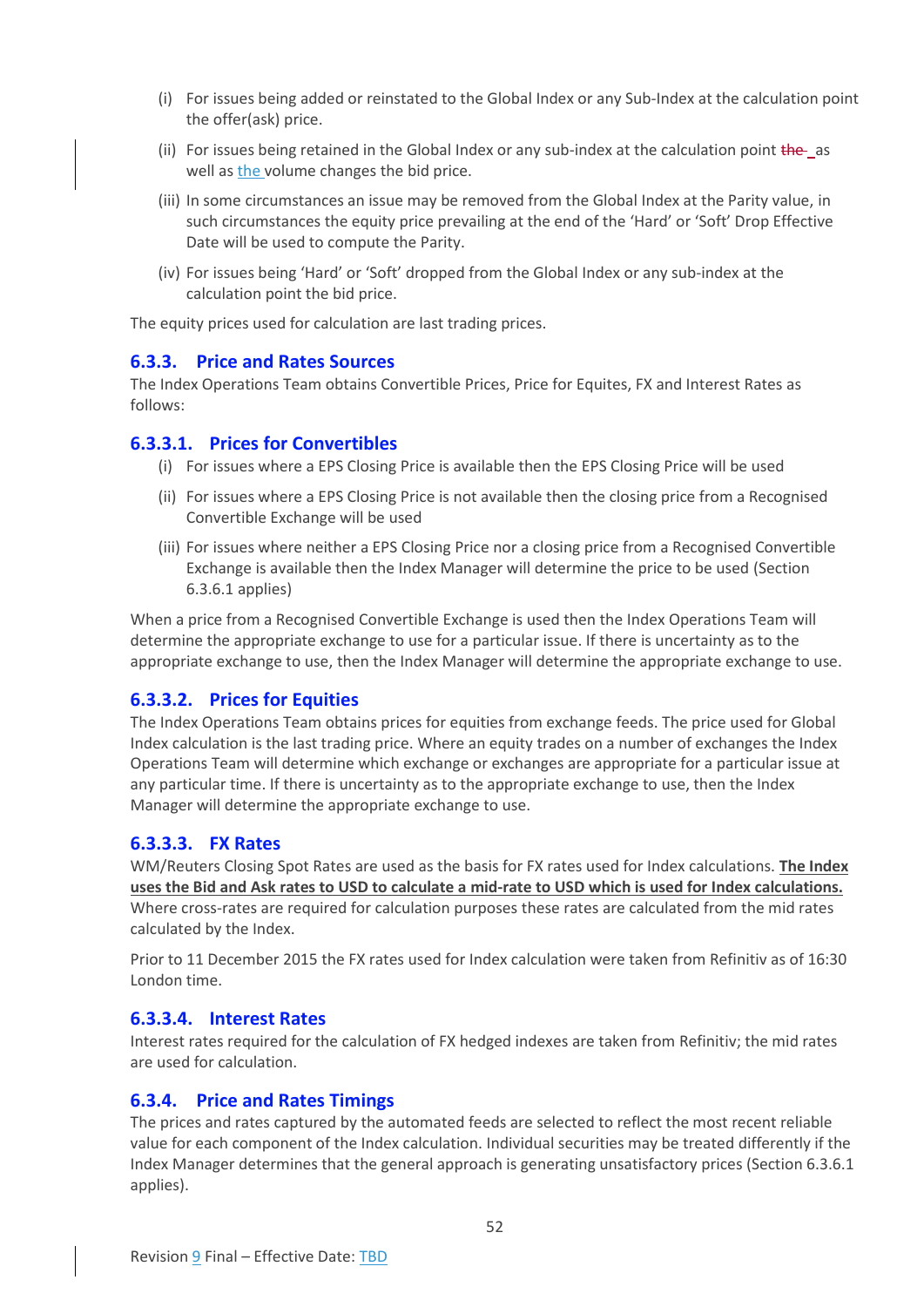## <span id="page-53-0"></span>**6.3.4.1. General Basis for Convertibles**

The general basis for convertibles is shown in the table below:

| <b>Price Type</b>                                  | <b>Source</b>                                                                                                                                                                                           |  |  |  |  |
|----------------------------------------------------|---------------------------------------------------------------------------------------------------------------------------------------------------------------------------------------------------------|--|--|--|--|
| <b>EPS Closing Price</b>                           | The prices provided by EPS in the following regional price<br>files (estimated delivery times in brackets):                                                                                             |  |  |  |  |
|                                                    | px_asia_6pm_govcorp (18:45 Tokyo time)<br>Asia                                                                                                                                                          |  |  |  |  |
|                                                    | px_emea_6pm_govcorp (18:45 London time)<br>EMEA                                                                                                                                                         |  |  |  |  |
|                                                    | US<br>px_amer_4pm_govcorp (16:45 New York time)                                                                                                                                                         |  |  |  |  |
| Asian and European exchange traded<br>convertibles | More than 1 hour after the stated close of the exchange,<br>however the exchanges only transmit trades from regular<br>trading and therefore last trade will be last trade during a<br>regular session. |  |  |  |  |
| US Exchange traded issues                          | Most recent price collected when the exchange sends the<br>"end of trading" message.                                                                                                                    |  |  |  |  |

## <span id="page-53-1"></span>**6.3.4.2. General Basis for Equities**

The general basis for equities is shown in the table below.

| <b>Price Type</b>         | <b>Source</b>                                                                                                                                                                                           |
|---------------------------|---------------------------------------------------------------------------------------------------------------------------------------------------------------------------------------------------------|
| Asian and European Equity | More than 1 hour after the stated close of the exchange,<br>however the exchanges only transmit trades from regular<br>trading and therefore last trade will be last trade during a<br>regular session. |
| US Equity                 | Most recent price collected when the exchange sends the<br>"end of trading" message.                                                                                                                    |

## <span id="page-53-2"></span>**6.3.4.3. General Basis for Rates**

The general basis for rates is shown in the table below.

| Rate Type                                 | <b>Source</b>                                                               |
|-------------------------------------------|-----------------------------------------------------------------------------|
| <b>IFX Rates</b>                          | WM/Reuters Closing Spot Rates, normally calculated at<br>16:00 London time. |
| Interest Rates (1 Month Deposit<br>Rates) | Refinitiv Market Data feed.                                                 |

## <span id="page-53-3"></span>**6.3.5. Recognised Exchanges**

## <span id="page-53-4"></span>**6.3.5.1. Equity Exchanges**

A Recognised Exchange for equity trading is any exchange that provides trading and price data on equities and is available as an exchange feed through the Refinitiv market data systems.

## <span id="page-53-5"></span>**6.3.5.2. Convertible Exchanges**

A Recognised Convertible Exchange for convertible trading is any exchange that provides trading and price data on convertibles and is widely recognised as an exchange which provides a viable market in a particular issue.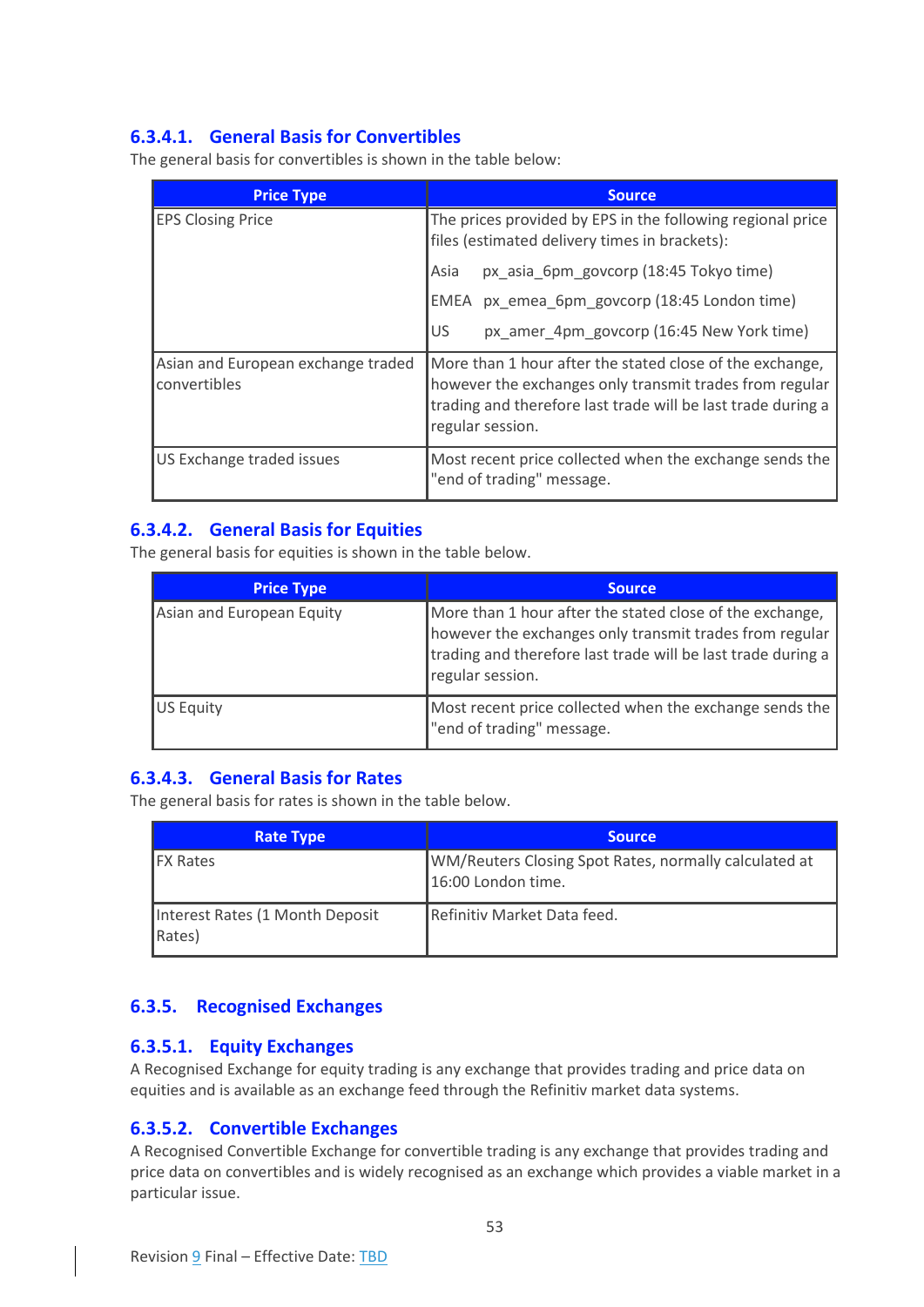- In general the Luxembourg Exchange is not regarded as a Recognised Convertible Exchange as it does not provide a trading forum.
- In general the Singapore Exchange is not regarded as a Recognised Convertible Exchange for issues that are not local issues as it does not provide a trading forum.

The Index Manager will decide if a particular exchange is a Recognised Convertible Exchange for a particular issue.

## <span id="page-54-0"></span>**6.3.6. Index Manager role in Pricing**

### <span id="page-54-1"></span>**6.3.6.1. Index Manager Role in End of Day Pricing**

In general, the Market Prices generated from the automated price feeds will be used for all end of day pricing of issues required for calculation of the Index.

The Index Manager may determine that a different price source or a price determined by the Index Manager should be used either for a single calculation point or for an extended period if there is a clear reason to believe that the automated price is not representative.

## <span id="page-54-2"></span>**6.3.6.2. Index Manager Role in Pricing Adds and Drops**

All Add and Drop prices as well as prices used for change of the amount outstanding are reviewed by the Index Manager. On occasions, the price used for these types of events may require amendment. The Index Manager will use expert judgement to decide on the appropriate action to take in such circumstances.

If an amendment is required, then the following guidelines will be followed:

(i) For an amendment to an Add price:

The issue will be dropped from the Index at the prevailing market price and then immediately reinstated at a different price. The difference between the prices will generate the required amendment.

(ii) For an amendment to a Drop price:

The issue will be reinstated to the index for a single day and the Add and Drop prices will be selected to provide the required amendment.

(iii) For an amendment to a price used for a change to amount outstanding:

The amount outstanding will be restored to the prior amount outstanding for one day in order to make the adjustment. The start and end of day prices for that day will be selected to provide the required amendment.

### <span id="page-54-3"></span>**6.3.7. Refinitiv's Evaluated Pricing Services Closing Price**

The Refinitiv's Evaluated Pricing Service ('EPS') is an independent, global evaluated pricing source covering over 2.5 million fixed income securities, derivatives and bank loans. Coverage spans all major financial markets and prices are available at multiple times daily. EPS evaluations, which provide detailed transparency and market insight, are designed to support asset managers, custodian banks, mutual fund administrators and risk managers.

The EPS Closing Price is taken from the regional price files listed in Section [6.3.4.](#page-52-5) The regional price files contain both bid and offer prices.

## <span id="page-54-4"></span>**6.4. Country and Region Details**

### <span id="page-54-5"></span>**6.4.1. Allocation of Country to Region**

The allocation of an issue to a Country is determined as set out i[n 2.3.](#page-10-2)

The relationship between Country and Region is shown in the table below

The US and Japan are also regarded as Regions for the purposes of Sub-Indices creation.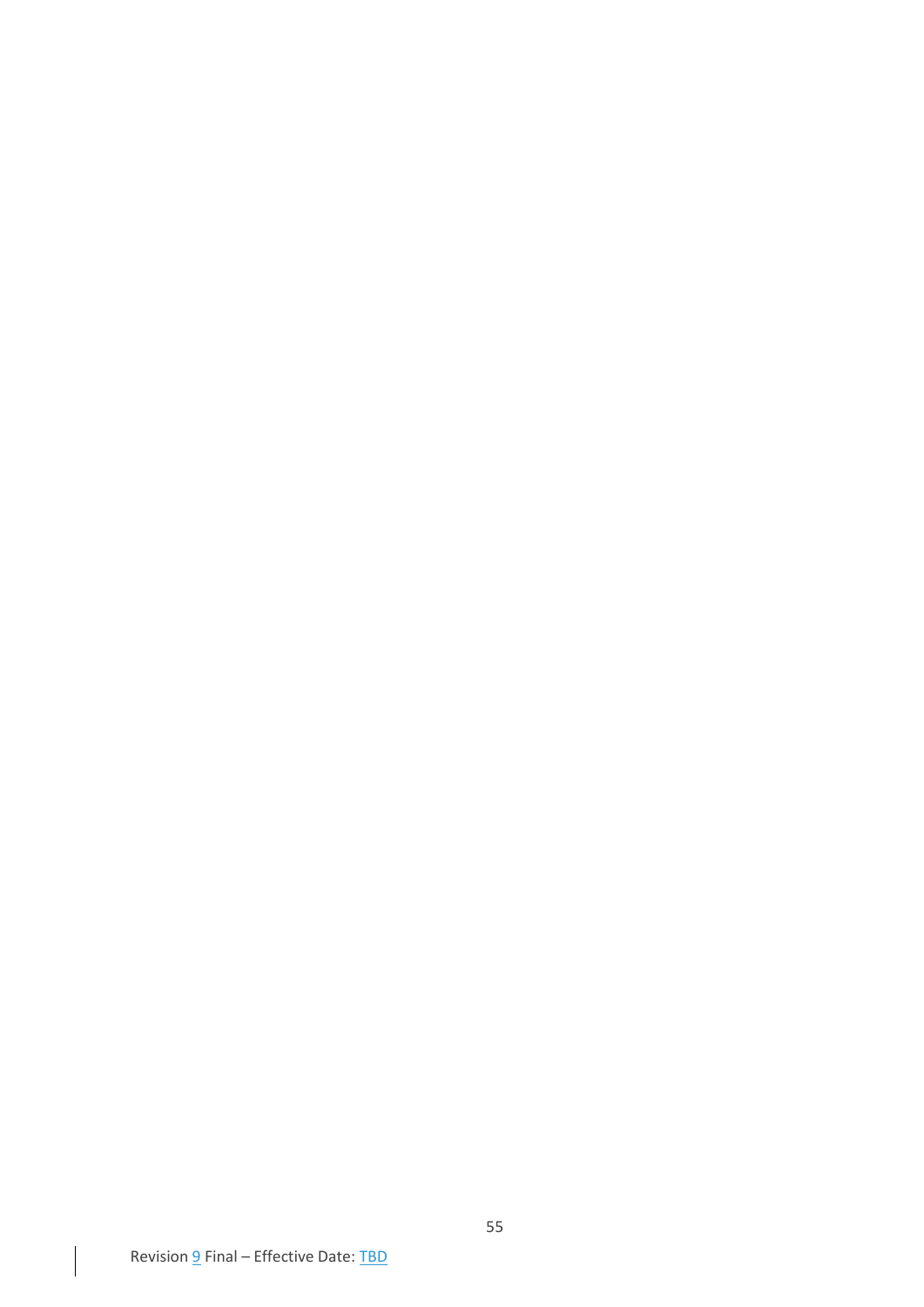## Country to Region allocation table

| <b>Country</b>              | Global                           | Global ex<br>5 <sup>o</sup> | S | Europe         | Asia           | Other<br>Markets | Euro-<br>zone  | Asia ex<br>hapan | <b>Markets</b><br>Growth | neder          |
|-----------------------------|----------------------------------|-----------------------------|---|----------------|----------------|------------------|----------------|------------------|--------------------------|----------------|
| Argentina                   | $\boldsymbol{\mathsf{x}}$        | $\pmb{\times}$              |   |                |                | $\pmb{\times}$   |                |                  | $\pmb{\times}$           |                |
| Australia                   | $\pmb{\times}$                   | ×                           |   |                |                | $\pmb{\times}$   |                |                  |                          |                |
| Austria                     | $\pmb{\times}$                   | $\pmb{\times}$              |   | $\pmb{\times}$ |                |                  | $\pmb{\times}$ |                  |                          |                |
| <b>Bahamas</b>              | ×                                | $\pmb{\times}$              |   |                |                | $\pmb{\times}$   |                |                  |                          |                |
| Belgium                     | ×                                | ×                           |   | $\pmb{\times}$ |                |                  | ×              |                  |                          |                |
| Bermuda                     | $\pmb{\times}$                   | $\pmb{\times}$              |   |                |                | ×                |                |                  |                          |                |
| <b>Brazil</b>               | $\pmb{\times}$                   | ×                           |   |                |                | $\pmb{\times}$   |                |                  | $\pmb{\times}$           |                |
| Canada                      | $\pmb{\times}$                   | $\pmb{\times}$              |   |                |                | $\pmb{\times}$   |                |                  |                          |                |
| Cayman Islands              | $\pmb{\times}$                   | $\pmb{\times}$              |   |                |                | $\pmb{\times}$   |                |                  |                          |                |
| China                       | ×                                | ×                           |   |                | ×              |                  |                | $\pmb{\times}$   | $\pmb{\times}$           |                |
| Denmark                     | $\pmb{\times}$                   | ×                           |   | $\pmb{\times}$ |                |                  |                |                  |                          |                |
| Egypt                       | $\pmb{\times}$                   | $\pmb{\times}$              |   |                |                | $\pmb{\times}$   |                |                  | $\pmb{\times}$           |                |
| Finland                     | $\pmb{\times}$                   | ×                           |   | $\pmb{\times}$ |                |                  | ×              |                  |                          |                |
| France                      | $\boldsymbol{\mathsf{x}}$        | $\pmb{\times}$              |   | $\pmb{\times}$ |                |                  | $\pmb{\times}$ |                  |                          |                |
| Germany                     | $\pmb{\times}$                   | $\pmb{\times}$              |   | $\pmb{\times}$ |                |                  | ×              |                  |                          |                |
| Ghana                       | $\pmb{\times}$                   | ×                           |   |                |                | ×                |                |                  | ×                        |                |
| Greece                      | $\pmb{\times}$                   | $\pmb{\times}$              |   | $\pmb{\times}$ |                |                  | ×              |                  |                          |                |
| Hungary                     | $\pmb{\times}$                   | $\pmb{\times}$              |   | ×              |                |                  |                |                  | $\pmb{\times}$           |                |
| India                       | $\boldsymbol{\mathsf{x}}$        | ×                           |   |                | $\pmb{\times}$ |                  |                | $\pmb{\times}$   | $\pmb{\times}$           |                |
| Indonesia                   | $\pmb{\times}$                   | $\pmb{\times}$              |   |                | ×              |                  |                | $\pmb{\times}$   | $\pmb{\times}$           |                |
| Ireland                     | $\pmb{\times}$                   | $\pmb{\times}$              |   | $\pmb{\times}$ |                |                  | ×              |                  |                          |                |
| Israel                      | $\pmb{\times}$                   | $\pmb{\times}$              |   |                |                | ×                |                |                  | $\pmb{\times}$           |                |
| Italy                       | $\pmb{\times}$                   | $\pmb{\times}$              |   | $\pmb{\times}$ |                |                  | $\pmb{\times}$ |                  |                          |                |
| Japan                       | $\pmb{\times}$                   | ×                           |   |                | ×              |                  |                |                  |                          | $\pmb{\times}$ |
| Liechtenstein               | $\pmb{\times}$                   | ×                           |   | $\pmb{\times}$ |                |                  |                |                  |                          |                |
| Luxembourg                  | $\pmb{\times}$                   | $\pmb{\times}$              |   | $\pmb{\times}$ |                |                  | $\pmb{\times}$ |                  |                          |                |
| Malaysia                    | ×                                | ×                           |   |                | $\pmb{\times}$ |                  |                | ×                | ×                        |                |
| Mauritius                   | $\pmb{\times}$                   | $\pmb{\times}$              |   |                |                | ×                |                |                  | ×                        |                |
| Mexico                      | $\pmb{\times}$                   | $\pmb{\times}$              |   |                |                | $\pmb{\times}$   |                |                  | $\pmb{\times}$           |                |
| Netherlands                 | $\boldsymbol{\mathsf{x}}$        | ×                           |   | ×              |                |                  | ×              |                  |                          |                |
| New Zealand                 | ×                                | ×                           |   |                |                | $\pmb{\times}$   |                |                  |                          |                |
| Norway                      | ×                                | ×                           |   | $\pmb{\times}$ |                |                  |                |                  |                          |                |
| <b>OTHER</b>                | ×                                | ×                           |   |                |                | ×                |                |                  |                          |                |
| Pakistan                    | ×                                | ×                           |   |                | ×              |                  |                | ×                | ×                        |                |
| Philippines                 | $\pmb{\times}$                   | ×                           |   |                | $\pmb{\times}$ |                  |                | ×                | ×                        |                |
| Poland                      | $\pmb{\times}$                   | ×                           |   | $\pmb{\times}$ |                |                  |                |                  | ×                        |                |
| Portugal                    | $\pmb{\times}$                   | ×                           |   | ×              |                |                  | ×              |                  |                          |                |
| Russia                      | ×                                | ×                           |   | $\pmb{\times}$ |                |                  |                |                  | $\pmb{\times}$           |                |
| Singapore<br>South Africa   | $\pmb{\times}$<br>$\pmb{\times}$ | ×<br>×                      |   |                | $\pmb{\times}$ | ×                |                | ×                | ×<br>×                   |                |
| South Korea                 |                                  |                             |   |                |                |                  |                |                  |                          |                |
| Spain                       | $\pmb{\times}$<br>$\pmb{\times}$ | ×                           |   |                | ×              |                  |                | ×                | ×                        |                |
| Sweden                      | $\pmb{\times}$                   | ×<br>$\pmb{\times}$         |   | ×<br>×         |                |                  | ×              |                  |                          |                |
| Switzerland                 | ×                                | ×                           |   | $\pmb{\times}$ |                |                  |                |                  |                          |                |
| Taiwan                      | ×                                | ×                           |   |                | ×              |                  |                | ×                | ×                        |                |
| Thailand                    | $\pmb{\times}$                   | ×                           |   |                | ×              |                  |                | ×                | ×                        |                |
| UK                          | $\pmb{\times}$                   | ×                           |   | ×              |                |                  |                |                  |                          |                |
| <b>United Arab Emirates</b> | $\pmb{\times}$                   | ×                           |   |                |                | ×                |                |                  | ×                        |                |
| US                          | $\pmb{\times}$                   |                             | × |                |                |                  |                |                  |                          |                |
| Vietnam                     | ×                                | $\pmb{\times}$              |   |                | $\pmb{\times}$ |                  |                | $\pmb{\times}$   |                          |                |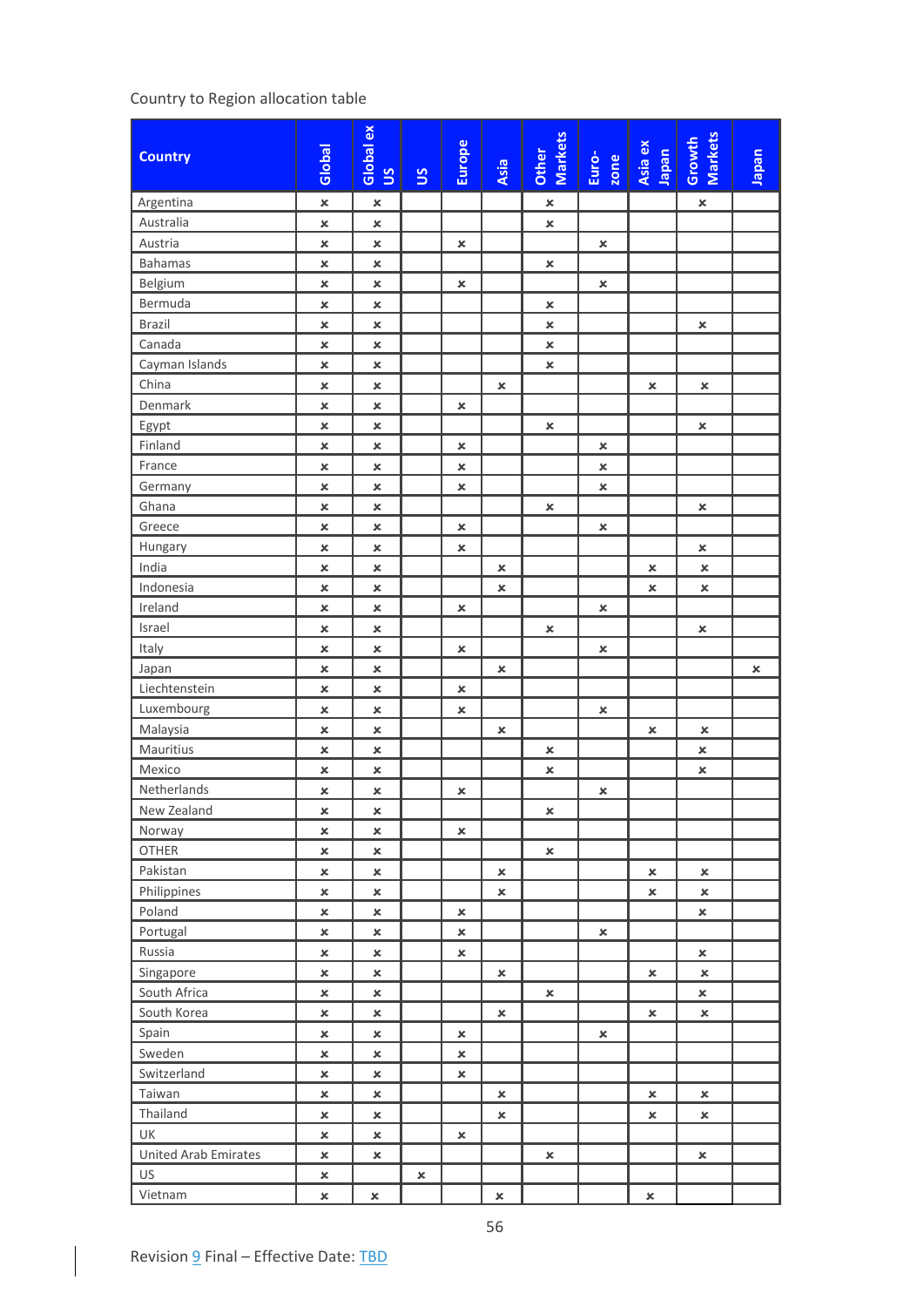## <span id="page-57-0"></span>**6.5. Credit Rating Detail**

## <span id="page-57-1"></span>**6.5.1. Rating Equivalence Table**

The equivalence between rating schemes for the purposes of allocating issues as Investment Grade or Sub Investment Grade is shown in the table below.

|                     |                | <b>S&amp;P</b> | Moody's        |
|---------------------|----------------|----------------|----------------|
|                     | 1              | AAA            | Aaa            |
|                     | $\overline{2}$ | $AA+$          | Aa1            |
|                     | 3              | AA             | Aa2            |
|                     | 4              | AA-            | Aa3            |
| Investment          | 5              | $A+$           | A1             |
| Grade               | 6              | A              | A2             |
|                     | 7              | А-             | A3             |
|                     | 8              | BBB+           | Baa1           |
|                     | 9              | <b>BBB</b>     | Baa2           |
|                     | 10             | BBB-           | Baa3           |
|                     | 11             | BB+            | Ba1            |
|                     | 12             | <b>BB</b>      | Ba2            |
|                     | 13             | BB-            | Ba3            |
|                     | 14             | $B+$           | <b>B1</b>      |
|                     | 15             | B              | B <sub>2</sub> |
| Sub                 | 16             | $B -$          | B <sub>3</sub> |
| Investment<br>Grade | 17             | CCC+           | Caa1           |
|                     | 18             | CCC            | Caa2           |
|                     | 19             | CCC-           | Caa3           |
|                     | 20             | CC             | Ca             |
|                     | 21             | $\mathsf C$    | $\mathsf C$    |
|                     | 22             | D              |                |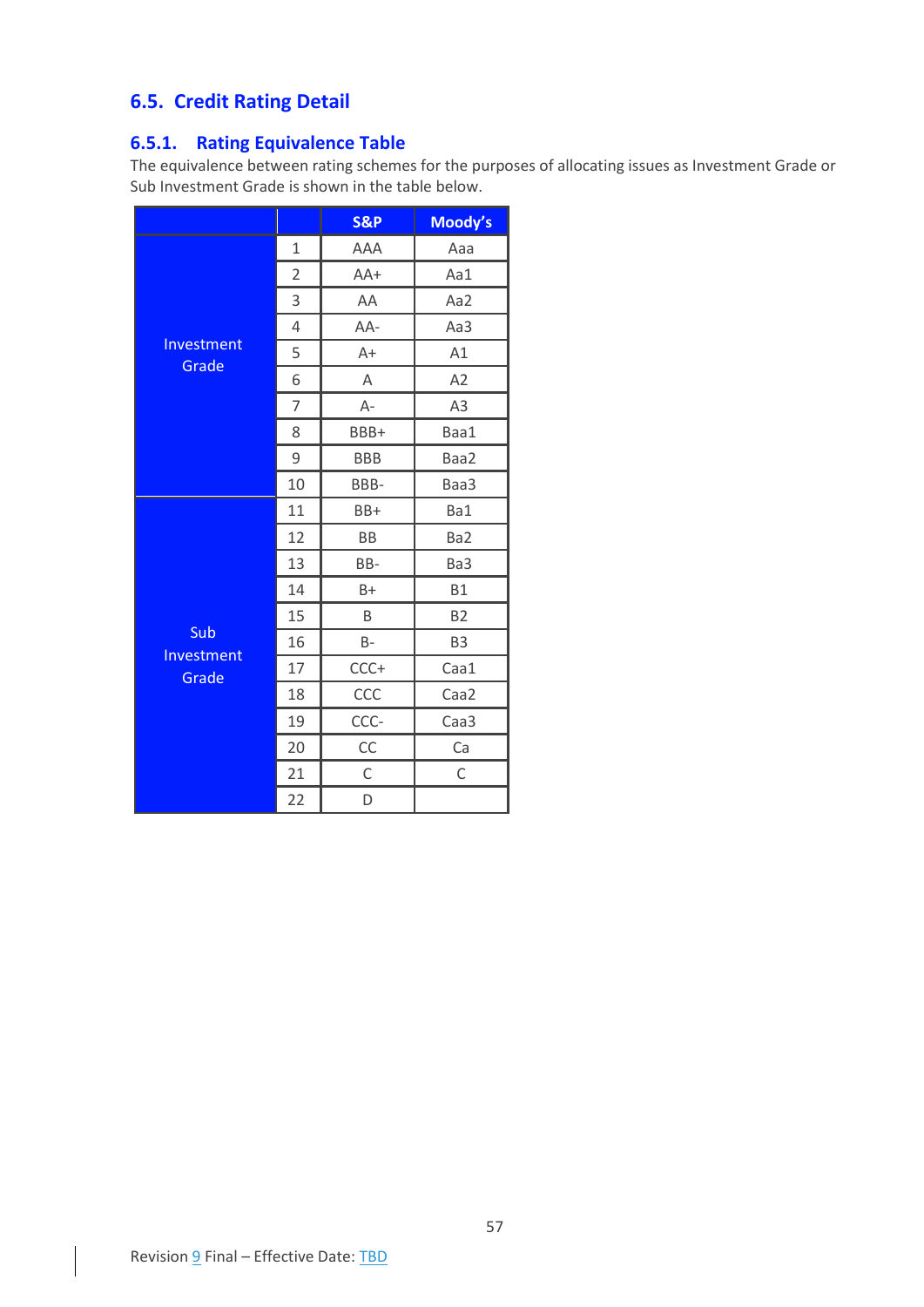## <span id="page-58-0"></span>**6.5.2. Issuer Rating Derivation**

The issuer ratings used when determining the classification of each issue for the credit sub-indices in accordance with Sectio[n 3.2.3](#page-28-0) are obtained from the Refinitiv GovCorp database which is maintained by the Refinitiv Ratings Team using data from relevant rating agencies.

The rating agencies considered for the purposes of the Index are Moody's and S&P.

The GovCorp data fields used are from the 'party' table for the issuer/guarantor and are populated from the data available from the rating agencies using the following procedures:

| <b>Moody</b>                                                                                                                                                                                                                             | <b>S&amp;P</b>                                                                                                                                                                                                                        |
|------------------------------------------------------------------------------------------------------------------------------------------------------------------------------------------------------------------------------------------|---------------------------------------------------------------------------------------------------------------------------------------------------------------------------------------------------------------------------------------|
| mdy_issuer_rating_cd                                                                                                                                                                                                                     | sp_issuer_long_rating_cd                                                                                                                                                                                                              |
| This field is populated using the Moody rating<br>designations listed below only.                                                                                                                                                        | This field is populated using the S&P rating<br>designations listed below only.                                                                                                                                                       |
| LT Issuer Rating                                                                                                                                                                                                                         | Foreign Currency LT                                                                                                                                                                                                                   |
| LT Issuer Rating (Domestic)<br>٠                                                                                                                                                                                                         | Local Currency LT                                                                                                                                                                                                                     |
| LT Issuer Rating (Foreign)<br>٠                                                                                                                                                                                                          |                                                                                                                                                                                                                                       |
| In the event that more than one of these is<br>provided by the rating agency then the most<br>recent is used to populate the field, if both<br>Foreign and Domestic are updated at the same<br>time then the Foreign rating is dominant. | In the event that more than one of these is<br>provided by the rating agency then the most<br>recent is used to populate the field, if both<br>Foreign and Local are updated at the same<br>time then the Foreign rating is dominant. |

## <span id="page-58-1"></span>**6.6. Equity Dividend Treatment**

Gross dividends are used for all equity markets.

If there is any doubt as to the appropriate dividend to be used for the issue the Index Operations Team will refer the issue to the Index Manager. The Index Manager will determine the dividend to be used for the issue.

## <span id="page-58-2"></span>**6.7. Index Calendar**

The Index Calendar lists the key dates for the Focus Monthly Review and can be found [here.](https://www.refinitiv.com/content/dam/marketing/en_us/documents/methodology/convertible-indices-calendar.pdf)

The Index Calendar will be amended by the Index Manager from time to time. Any amendments will be announced in the Index Status Report which is published on all Weekdays. For more details see Section [3.3.1.6.](#page-34-1)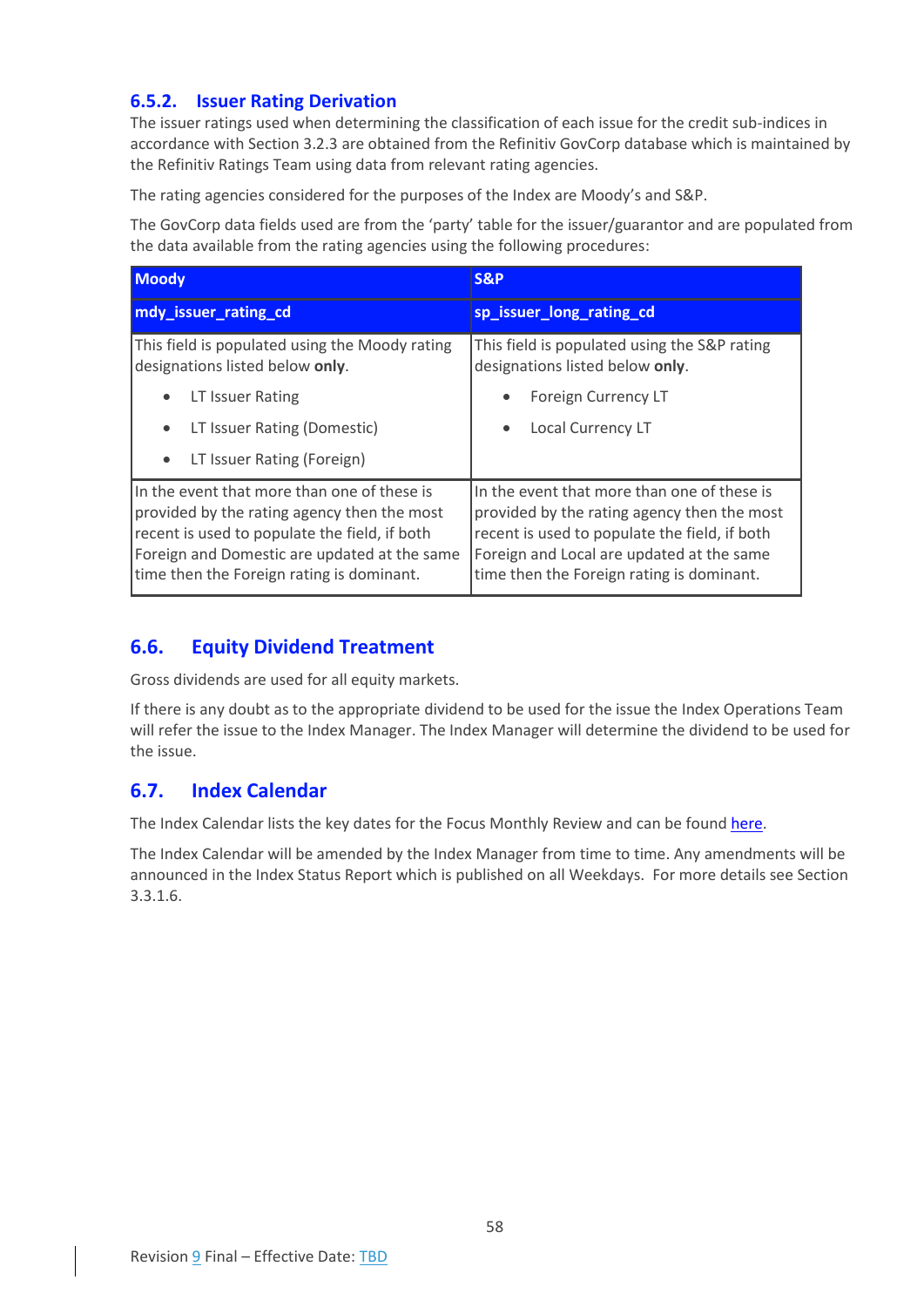## <span id="page-59-0"></span>7. Index Publication and Communication of Index Events

## <span id="page-59-1"></span>**7.1. Index Publication**

The Indices are published overnight on an EOD basis for each Weekday via a number of delivery mechanism such as e-mail, FTP, Eikon terminals, Refinitiv data feeds, Bloomberg terminals and other redistributors.

Any requests for access to the published information should be directed to CB Index Reporter@refinitiv.com.

Calculation of the Indices takes place on or shortly after 10pm GMT and relies on a timely availability of the input data for each of the constituents as well as the timely availability of other necessary data. The input data used is verifiable. The quality of the input data is assured via a combination of Pricing Sources as detailed in Sectio[n 6.3.3.1.](#page-52-1)

In case of any delays with the delivery of input data or other necessary data for the publication of the Index, the Index Operations Team will notify the Index Manager of such a delay while investigating and resolving the incident with the support of the Index Technical Support Team. In case of a significant delay in obtaining the input or other necessary data for the publication of the Index values, the Index Manager may delay the calculation and publication of the Indices until the morning of the following Weekday to allow time for remedial actions.

The Index Manager may, using expert judgement, determine that it is necessary to use all or some of the input and / or necessary data other than what is available on the day via the Data Sources. The index manager will consult with the Index Operations and Index Technical Support teams prior to making the decision. In such circumstances the User Base will be notified.

## <span id="page-59-2"></span>**7.2. Index Status Report – Overview and Format**

The Index Status Report includes the announcements of the on-going, potential, forthcoming as well as recently completed events and changes covering existing and potential Index constituents as well as guidelines and thresholds.

The report is distributed to the User Base via the e-mail with a copy published on Eikon and other selected products.

The report is generated after 17:30 London time each Weekday.

The report consists of 2 sections:

- Announcement Section
- Index Changes Section

The Announcement Section may include index wide or constituent specific notifications (including but not limited to) request for feedback, clarification on the actions taken, changes to the event timings or thresholds. Announcements do not have a specific format but do include a Name and an Issue Identifier where appropriate.

The Index Changes Section is comprised of the general table (first table after the announcement section) and index family specific sub-sections (tables) containing constituent specific notifications of the related actions. The report is segregated into sections to group similar events together. The general table contains both the upcoming and confirmed events. Index family specific sub-sections only contain the confirmed Adds and / or Drop events.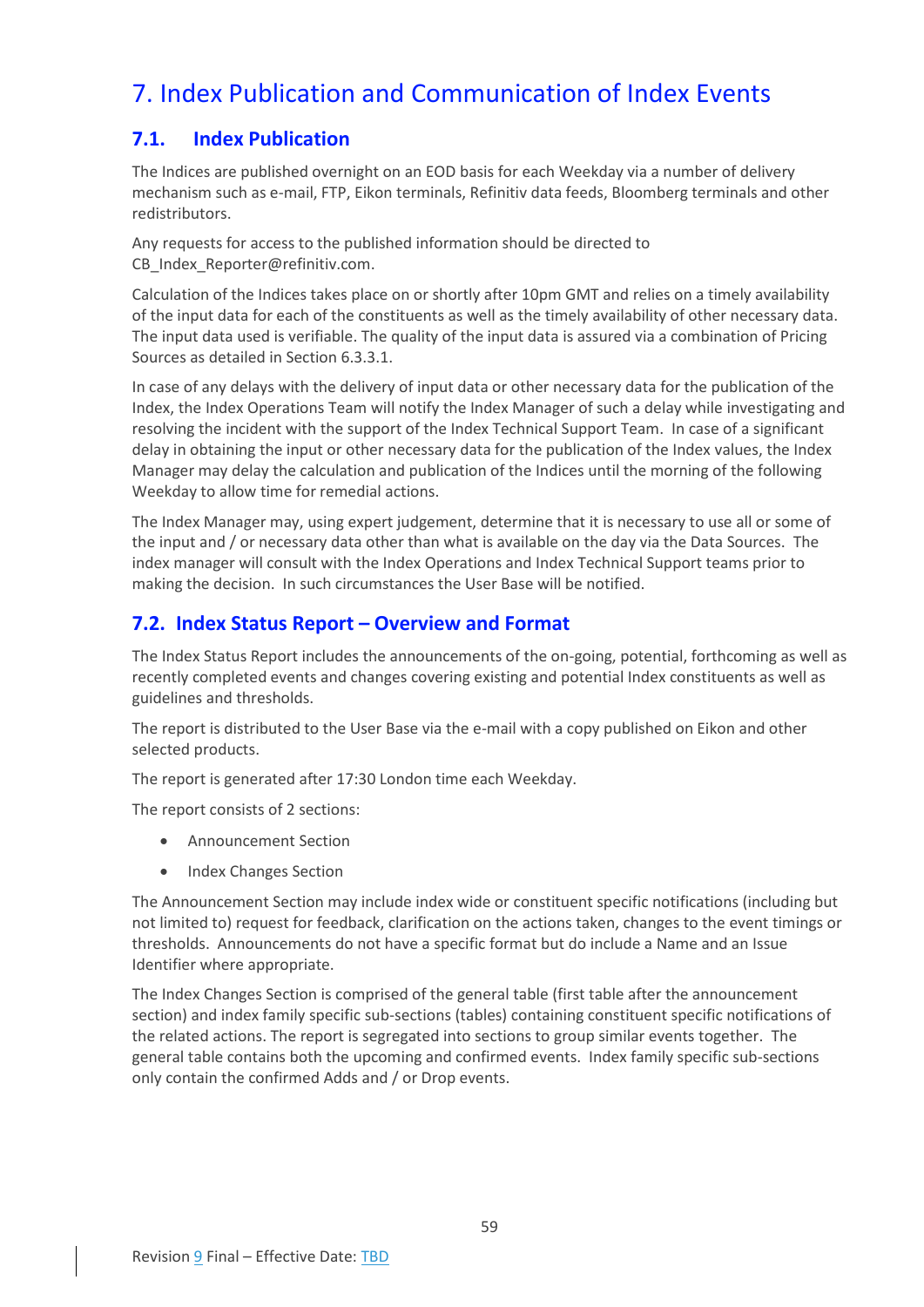## <span id="page-60-0"></span>**7.2.1. Index Changes Section (Possible Event Announcements)**

All events / status notifications will have a general format as shown below. The table below details possible Status / Events.

The Status / Event column indicates the date for the action announced.

- Adds state the SoD of the date when a given issues starts contributing to the index.
- Drops state the EoD of the date when a given issue stops contributing to the index.
- Other dates are EoD effective dates for the action.

#### **(i) Additions to the Global Index**

| Status / Event                                         | <b>Description</b>                                                                                                                |
|--------------------------------------------------------|-----------------------------------------------------------------------------------------------------------------------------------|
| Monitor for Add - ends DD-MMM                          | Identifies issues at the initial stage of review for the addition to the Global<br>Index.                                         |
| Monitor for Add - ends DD-MMM<br>Extended until DD-MMM | Identifies issues at the initial stage of review for the addition to the Global<br>Index where the 'Monitor for Add' is extended. |
| Potential Add - Review DD-MMM                          | Identifies issues being considered for the addition to the Global Index where<br>the liquidity has been confirmed.                |
| Add at start of day DD-MMM                             | Identifies an issue confirmed as a 'firm' Add.                                                                                    |
| Effective price date DD-MMM                            | Additions to the Global Index of reinstated issues will be identified using this<br>event and carry a note.                       |
| Added for start of day DD-MMM                          | Identifies issues already added to the Global Index.                                                                              |
| Effective price date DD-MMM                            |                                                                                                                                   |
| Add Under Review - Review DD-<br><b>MMM</b>            | Identifies an issue being reviewed prior to being confirmed or declined as an<br>Add.                                             |
| Add Declined on DD-MMM                                 | Identifies an issue that was declined for addition to the Global Index.                                                           |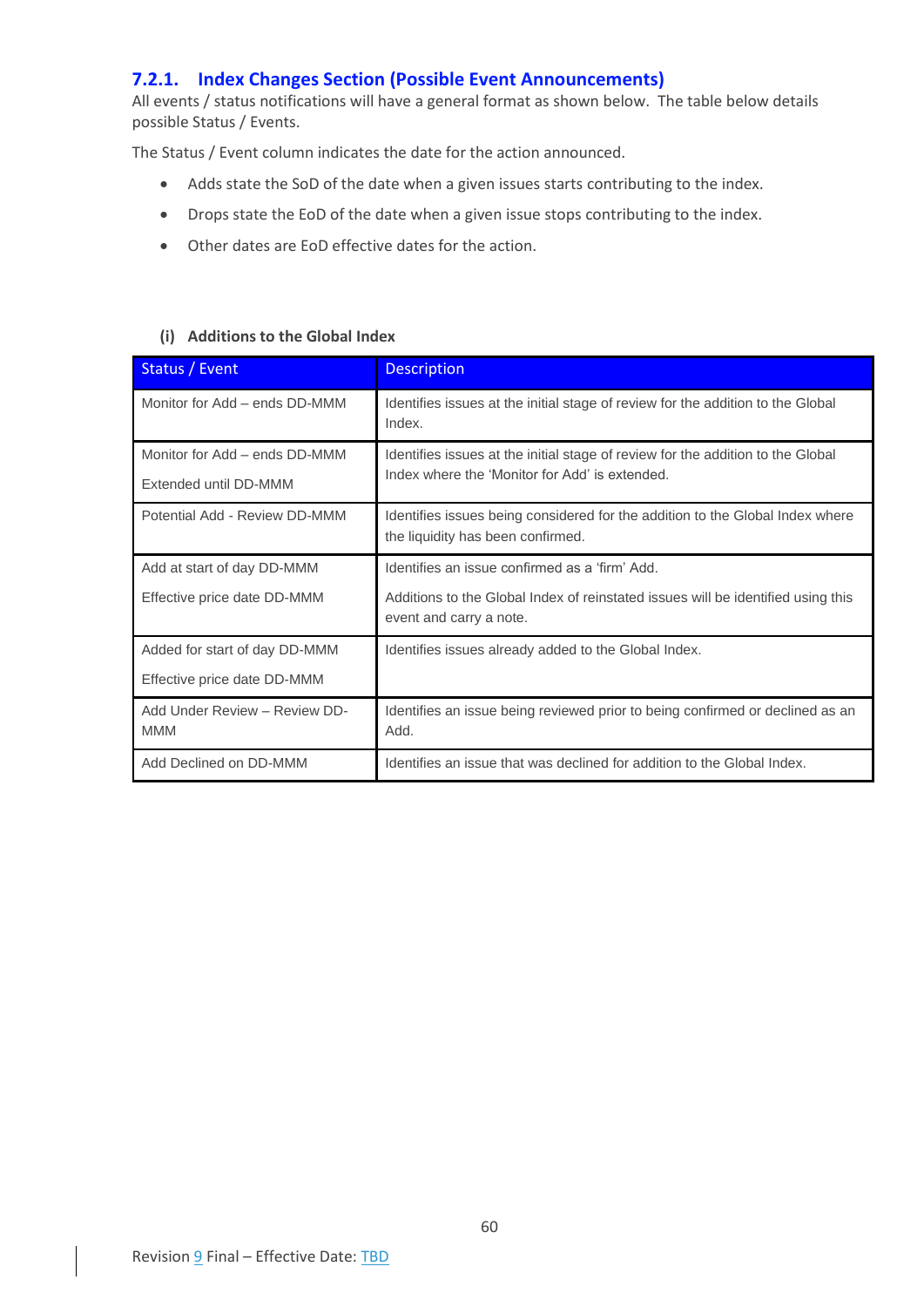## **(ii) Removals from the Global Index**

| <b>Status / Event</b>                                 | <b>Description</b>                                                                                  |
|-------------------------------------------------------|-----------------------------------------------------------------------------------------------------|
| 'Hard' Drop at end of day DD-MMM                      | Identifies an issue announced as a 'Hard' Drop.                                                     |
| Effective price date DD-MMM                           |                                                                                                     |
| 'Soft' Drop at end of day DD-MMM                      | Identifies an issue announced as a 'Soft' Drop.                                                     |
| Effective price date DD-MMM                           |                                                                                                     |
| 'Hard' Dropped on DD-MMM                              | Identifies an issue already 'Hard' dropped from the Global Index.                                   |
| Effective price date DD-MMM                           |                                                                                                     |
| 'Soft' Dropped on DD-MMM                              | Identifies an issue already 'Soft' dropped.                                                         |
| Effective price date DD-MMM                           |                                                                                                     |
| Drop Under Review - Review DD-<br><b>MMM</b>          | Identifies an issue being reviewed prior to accepting or amending the<br>proposed action.           |
| Possible Drop due to Size                             | Identifies an issue that has failed the Price test for 2 or more consecutive<br>Weekdays.           |
| Possible Drop due to Price                            | Identifies an issue that has failed the Price test for 2 or more consecutive<br>Weekdays.           |
| No Longer Eligible for Reinstatement<br>- from DD-MMM | Identifies an issue confirmed as 'No Longer Eligible for Reinstatement'<br>following a 'Soft' drop. |

## **(iii) Puts and Offers**

| <b>Status / Event</b>                         | <b>Description</b>                                                                               |
|-----------------------------------------------|--------------------------------------------------------------------------------------------------|
| Put Under Review - Review DD-<br><b>MMM</b>   | Identifies an issues subject to a Put being reviewed prior to advancing to the<br>next stage.    |
| Put - Retain                                  | Identifies an issue subject to a Put that is being retained rather than 'Soft'<br>dropped.       |
| Offer Under Review - Review DD-<br><b>MMM</b> | Identifies an issues subject to an Offer being reviewed prior to advancing to<br>the next stage. |
| Offer - Retain                                | Identifies an issue subject to an Offer that did not meet the removal guideline.                 |

## **(iv) Issue Size Changes**

| <b>Status / Event</b>                            | <b>Description</b>                                       |
|--------------------------------------------------|----------------------------------------------------------|
| Volume Change for the start of day<br>$DD - MMM$ | Specifies a date from which the new volume is effective. |
| Effective price date DD-MMM                      |                                                          |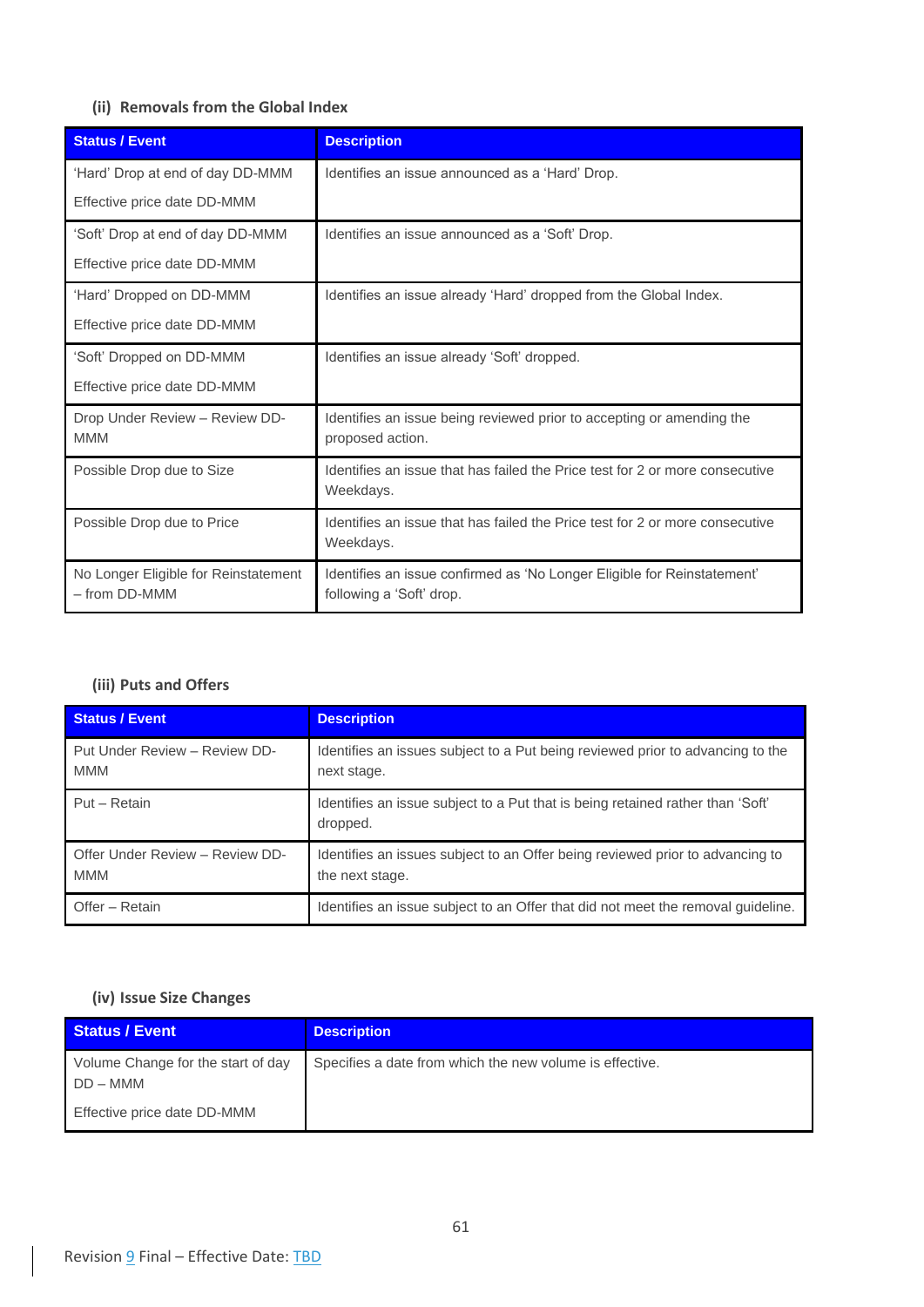## **(v) Rating, Country and Name Changes**

| <b>Status / Event</b> | <b>Description</b>                                                                    |
|-----------------------|---------------------------------------------------------------------------------------|
| Change                | Identifies an issue for which a Rating, Country or Name change is being<br>announced. |

## **(vi) Focus and Qualified Sub-Index Changes.**

| <b>Status / Event</b>               | <b>Description</b>                                                      |
|-------------------------------------|-------------------------------------------------------------------------|
| Focus Add for start of date DD-MMM  | Identifies an issued announced as an Add to the Focus Sub-Indices       |
| Effective price date DD-MMM         | during the current reselection cycle.                                   |
| All Cap Focus Add for start of date | Identifies an issued announced as an Add to the All Cap Focus Sub-      |
| DD-MMM                              | Indices during the current reselection cycle.                           |
| Effective price date DD-MMM         |                                                                         |
| Qualified Add for start of date DD- | Identifies an issued announced as an Add to the Qualified Sub-Indices   |
| <b>MMM</b>                          | during the current reselection cycle.                                   |
| Effective price date DD-MMM         |                                                                         |
| Focus Drop for end of date DD-MMM   | Identifies an issued announced as a Drop from the Focus Sub-Indices     |
| Effective price date DD-MMM         | during the current reselection cycle.                                   |
| All Cap Focus Drop for end of date  | Identifies an issued announced as a Drop from the All Cap Focus Sub-    |
| DD-MMM                              | Indices during the current reselection cycle.                           |
| Effective price date DD-MMM         |                                                                         |
| Qualified Drop for end of date DD-  | Identifies an issued announced as a Drop from the Qualified Sub-Indices |
| <b>MMM</b>                          | during the current reselection cycle.                                   |
| Effective price date DD-MMM         |                                                                         |

## **(vii)Technical Changes.**

| <b>Status / Event</b>                  | <b>Description</b>                                      |
|----------------------------------------|---------------------------------------------------------|
| Technical:                             | Identifies an issue subject to the technical amendment. |
| Dropped / DD-MMM / Added -<br>DD - MMM |                                                         |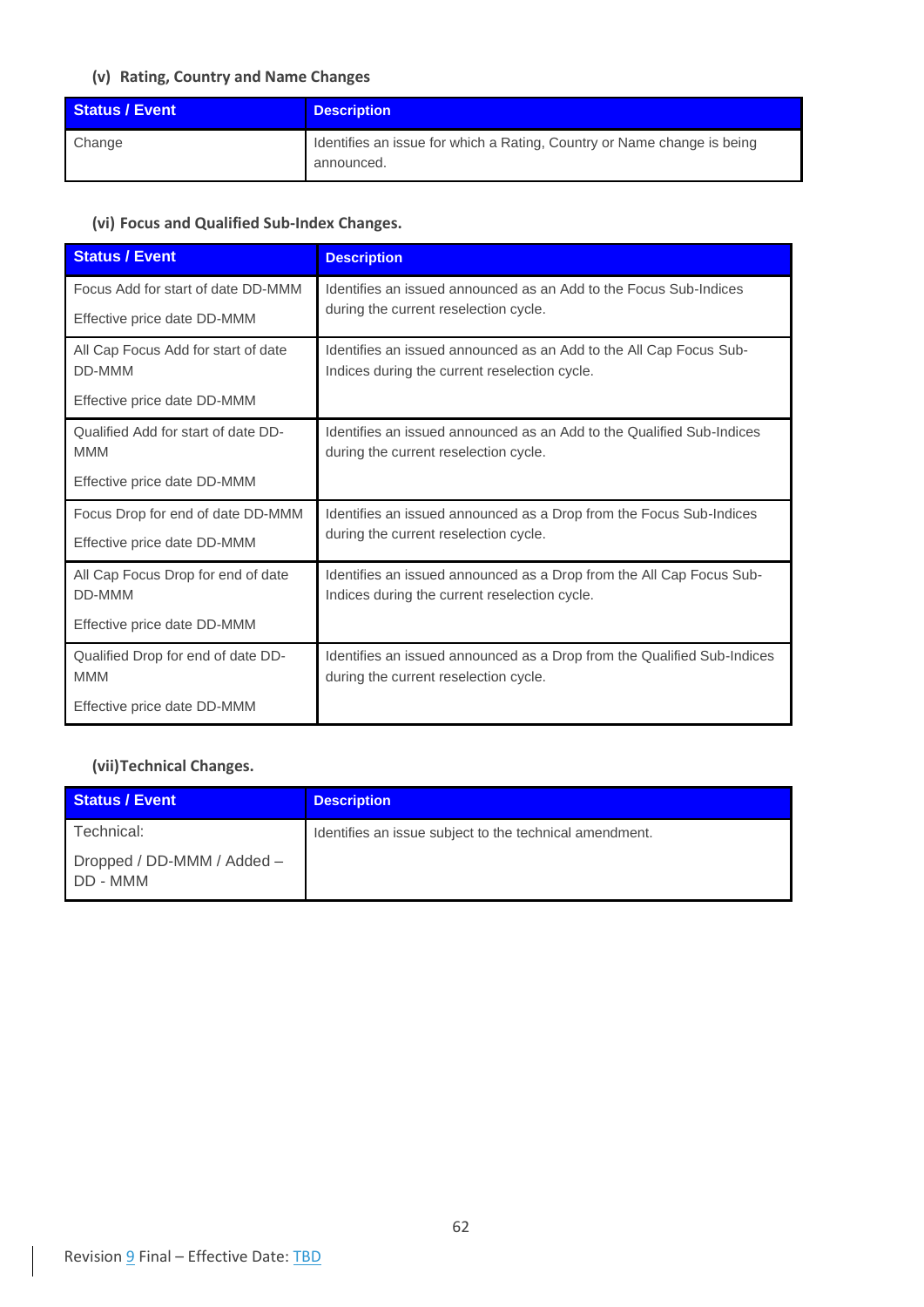## <span id="page-63-0"></span>**7.3. Amendments to Reports**

Reports that include information that relates to future events are subject to revision if additional information becomes available.

SoD reports are subject to revision during the day of publication in respect of SoD prices, in particular, Add prices.

If reports are subject to revision then Refinitiv will, at its sole discretion, decide what action to take, revised reports may not be published.

## <span id="page-63-1"></span>8. Sub-Indices - Definitions

## <span id="page-63-2"></span>**8.1. Sub-Indices Groupings**

For convenience the sub-indices are arranged in groups:

• Headline, Global, Regional, Credit, Focus Indices

The Headline group includes those indices that are most frequently used and contains indices from the other groups. The Global group contains those indices with a Global geographic coverage, some of which are also present in other groups.

The Sub-Indices tables are available from [here.](https://www.refinitiv.com/content/dam/marketing/en_us/documents/fact-sheets/convertible-bond-indices-from-refinitiv.pdf)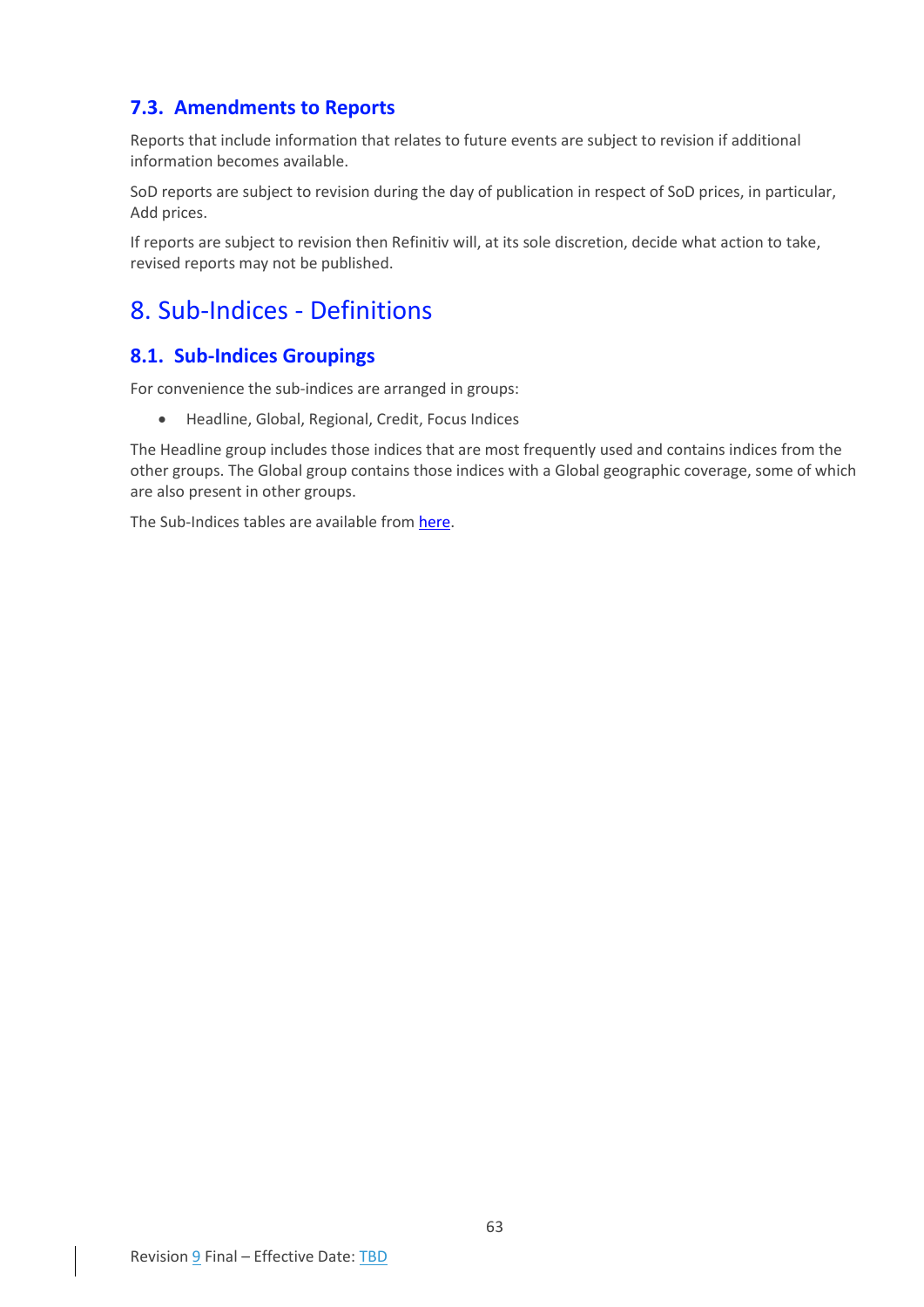## <span id="page-64-0"></span>9. Historical Notes

## <span id="page-64-1"></span>**9.1. Historical Calculation Arrangements**

From inception of the indices in 1998 until November 2010 the UBS Convertible Indices Calculation Agent was MACE Advisers Ltd.

In November 2010 Refinitiv acquired MACE Advisers Ltd, following which, the day to day maintenance and calculation of the Thomson Reuter Indices was carried out by the same team that provided the maintenance and calculation prior to November 2010.

## <span id="page-64-2"></span>**9.2. Transitional Arrangements**

The transfer of the UBS Global Convertible Index from UBS to Refinitiv was subject to the following transitional arrangements:

- The maintenance and calculation of the index was carried out in accordance with the UBS Convertible Indices Guidelines dated 9 Jan 2013 until EoD on 9th July 2014.
- The Q2 2014 reselection (effective date 9 July 2014) was carried out under the UBS Convertible Indices Guidelines dated 9 Jan 2013.
- The maintenance and calculation of the index was be carried out in accordance with the Refinitiv Convertible Indices Initial Methodology from 10<sup>th</sup> July 2014 to 28<sup>th</sup> July 2014
- The maintenance and calculation of the index was carried out in accordance with the Refinitiv Convertible Indices Initial Methodology (Rev 2) from 29th July 2014 to 15 September 2014.
- From 16 September 2014 onwards, the maintenance and calculation of the index will be carried out in accordance with the relevant version of Refinitiv Convertible Indices Methodology.

## <span id="page-64-3"></span>**9.3. Effective Date for Methodology Changes**

The effective dates for revisions of the Methodology are:

| <b>Revision</b> | <b>Effective Date</b>                                                                                                                |
|-----------------|--------------------------------------------------------------------------------------------------------------------------------------|
| 3               | 8 October 2014, however                                                                                                              |
|                 | Sections 2.2-2.4 were applied to the Q3 2014 Reselection process<br>(effective data 8 October 2014)                                  |
|                 | Section 2.5.4 was effective as of 16 September 2014                                                                                  |
| 4               | 2 December 2014                                                                                                                      |
| 5               | 25 November 2015, however                                                                                                            |
|                 | the change to the source for FX Rates (Section 6.3.3) is effective as of<br>the Index calculation at end of day on 11 December 2015. |
| 6               | 30 December 2016                                                                                                                     |
|                 | (updated Index Calendar only)                                                                                                        |
| 7               | 2 September 2019                                                                                                                     |
|                 | The final Quarterly Reselection was Q1 2019, effective 10 Apr 2019.                                                                  |
| 8               | 1 January 2020                                                                                                                       |
|                 | Transition to RBSL under EU BMR; minor clarifications for Revision 7.                                                                |

## <span id="page-64-4"></span>10. Further Information (Contact Details)

General queries should be directed to CB\_Index\_Reporter@refinitiv.com